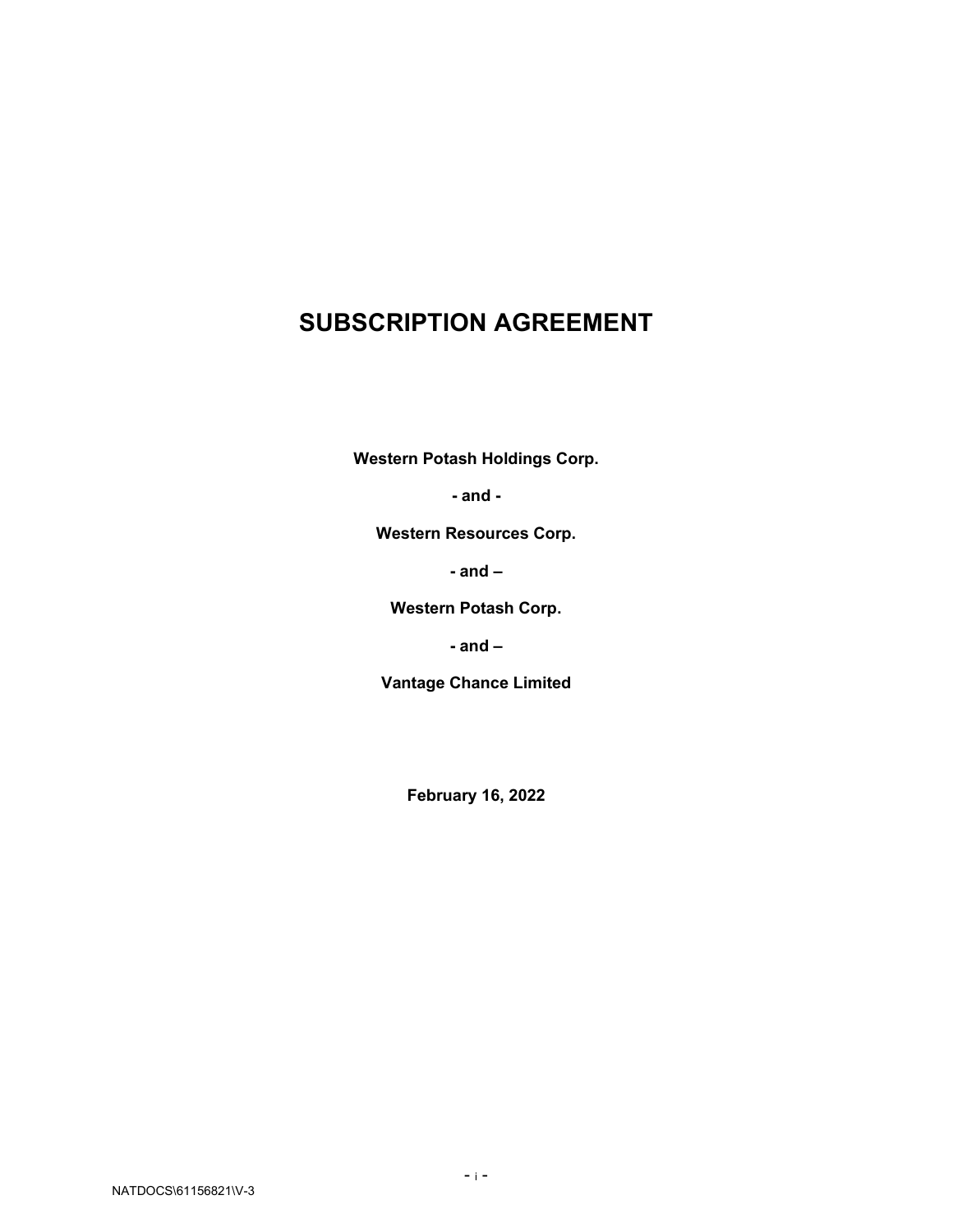# **TABLE OF CONTENTS**

| 1.1<br>1.2<br>1.3<br>1.4<br>1.5<br>1.6<br>1.7<br>1.8 |                                                                               |  |  |
|------------------------------------------------------|-------------------------------------------------------------------------------|--|--|
|                                                      |                                                                               |  |  |
| 2.1<br>2.2<br>2.3                                    |                                                                               |  |  |
|                                                      |                                                                               |  |  |
| 3.1                                                  | Representations and Warranties Relating to the Company and its Subsidiaries13 |  |  |
| 3.2<br>3.3                                           |                                                                               |  |  |
| 3.4                                                  |                                                                               |  |  |
|                                                      |                                                                               |  |  |
| 4.1                                                  |                                                                               |  |  |
| 4.2                                                  |                                                                               |  |  |
| 4.3                                                  |                                                                               |  |  |
| 4.4                                                  |                                                                               |  |  |
| 4.5                                                  |                                                                               |  |  |
| 4.6                                                  |                                                                               |  |  |
| 4.7                                                  |                                                                               |  |  |
| 4.8                                                  |                                                                               |  |  |
| 4.9                                                  |                                                                               |  |  |
| 4.10                                                 |                                                                               |  |  |
| 4.11                                                 |                                                                               |  |  |
| 4.12                                                 |                                                                               |  |  |
| 4.13                                                 |                                                                               |  |  |
|                                                      |                                                                               |  |  |
| 5.1                                                  |                                                                               |  |  |
| 5.2                                                  |                                                                               |  |  |
| 5.3                                                  |                                                                               |  |  |
| 5.4                                                  |                                                                               |  |  |
| 5.5                                                  |                                                                               |  |  |
| 5.6                                                  |                                                                               |  |  |
| 5.7                                                  |                                                                               |  |  |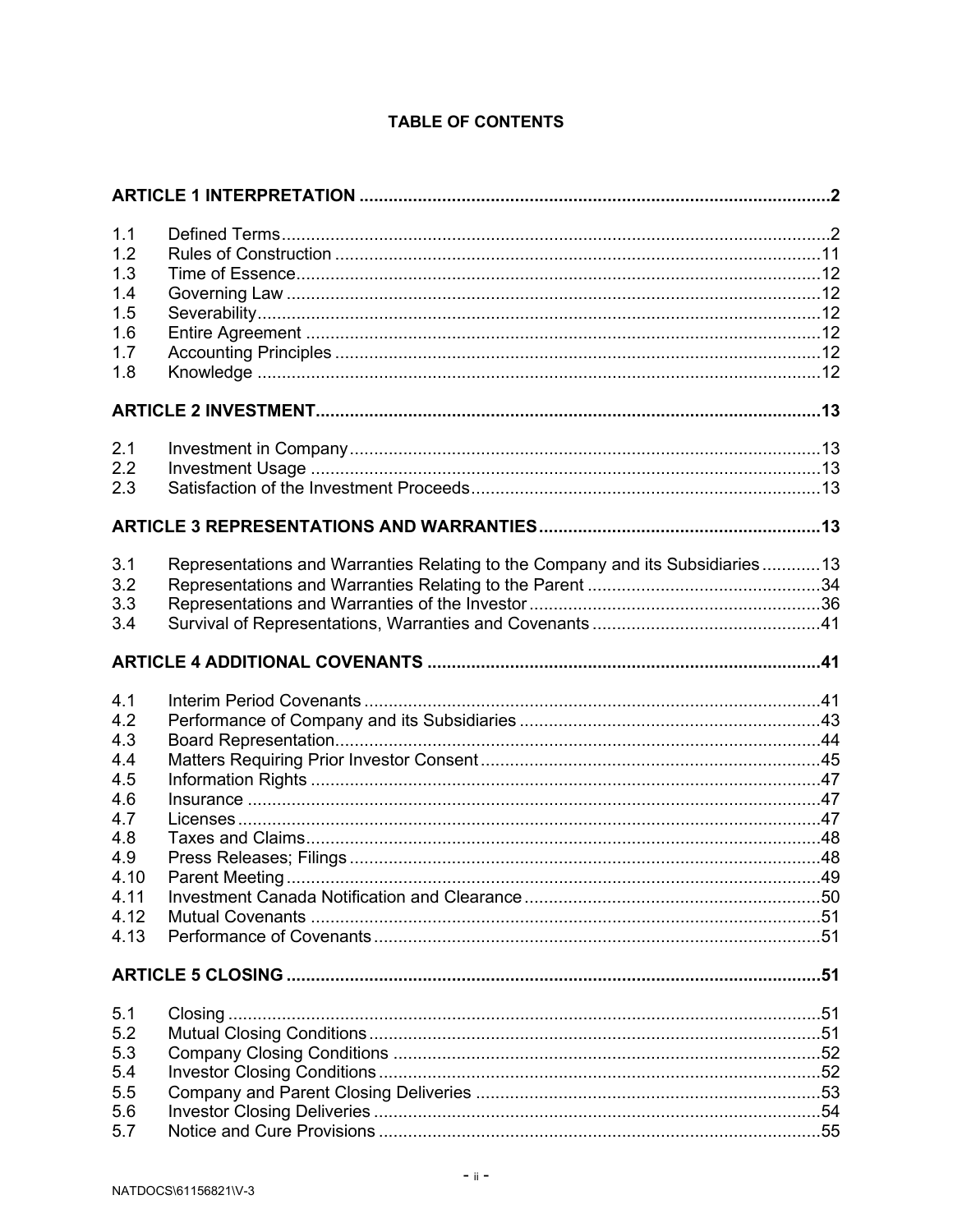| 6.1<br>6.2<br>6.3 | Time Limits for Claim Notice for Breach of Representations and Warranties56 |  |
|-------------------|-----------------------------------------------------------------------------|--|
|                   |                                                                             |  |
|                   |                                                                             |  |
|                   |                                                                             |  |
| 8.1               |                                                                             |  |
| 8.2               |                                                                             |  |
| 8.3               |                                                                             |  |
| 8.4               |                                                                             |  |
| 8.5               |                                                                             |  |
| 8.6               |                                                                             |  |
| 8.7               |                                                                             |  |
| 8.8               |                                                                             |  |
| 8.9               |                                                                             |  |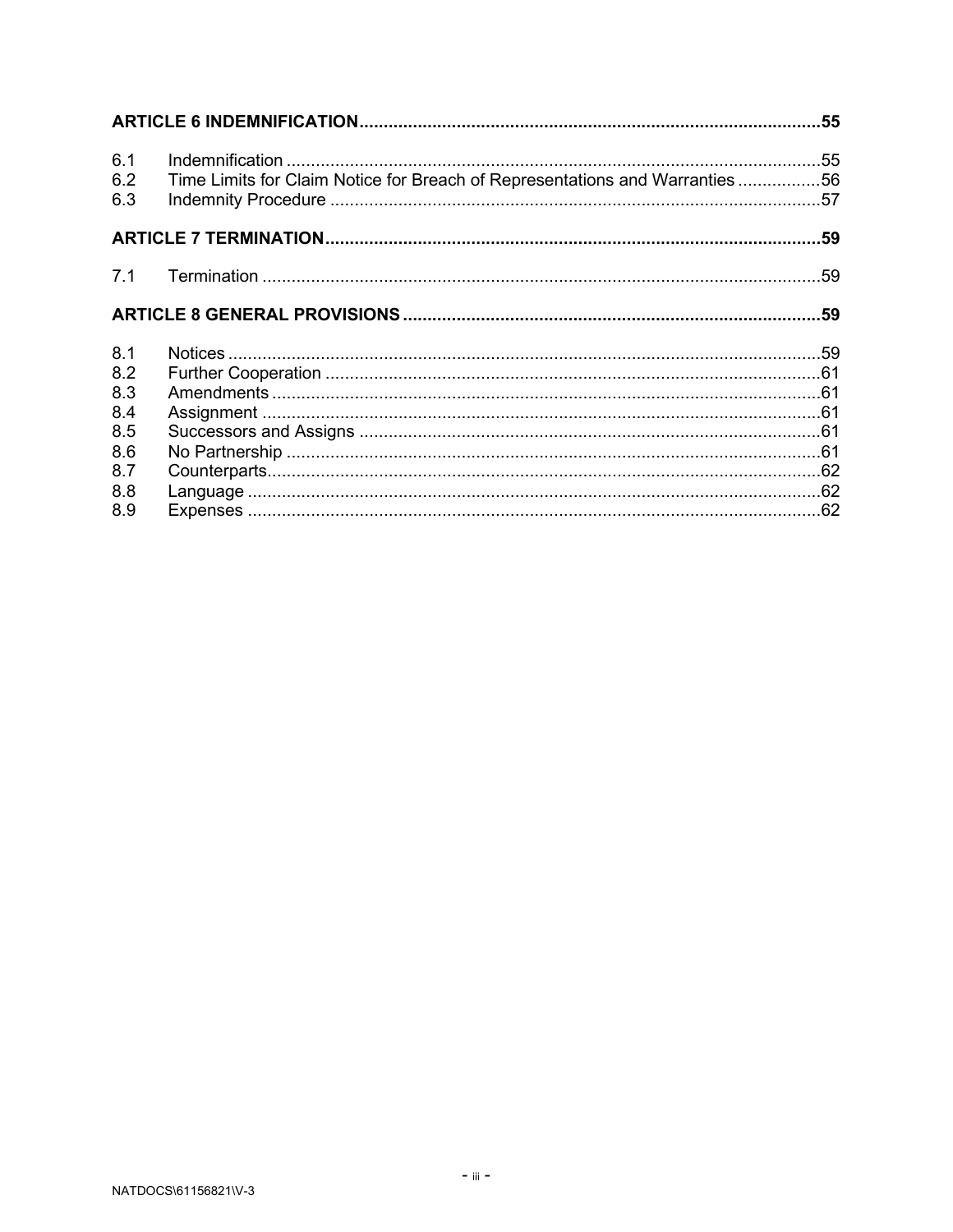#### **SUBSCRIPTION AGREEMENT**

THIS AGREEMENT was made the 16th day of February, 2022,

#### BETWEEN:

**VANTAGE CHANCE LIMITED.**, a corporation existing under the laws of the British Virgin Islands,

(hereinafter referred to as the "**Investor**"),

#### - and

**Western Potash Holdings Corp.**, a corporation existing under the laws of the Province of British Columbia,

(hereinafter referred to as the "**Company**"),

- and

**WESTERN RESOURCES CORP.**, a corporation existing under the laws of the Province of British Columbia,

(hereinafter referred to as the "**Parent**" or "**WRX**"),

- and

**WESTERN POTASH CORP.**, a corporation existing under the laws of the Province of Saskatchewan,

(hereinafter referred to as the "**WPC**").

#### **WHEREAS**

- A. The Company has been incorporated for the purpose of the transactions contemplated by this Agreement. As of the date hereof, the Company and WPC are wholly-owned subsidiaries of the Parent, a company listed on the Toronto Stock Exchange under the ticker "WRX".
- B. Upon the approval of the WRX Shareholders under Section 5.2(a) and prior to the completion of the transactions contemplated by this Agreement, WRX will transfer its 100% equity interest in WPC to the Company, resulting in WPC becoming a wholly-owned subsidiary of the Company and the Company beneficially owning all of the outstanding shares of WPC.
- C. The Parties desire to enter into this Agreement pursuant to which the Investor agrees to invest an aggregate of \$80,000,000 into the Company and thereby become the holder of 54% of the outstanding shares of the Company, in reliance upon the representations, warranties, conditions and covenants of the Company, WPC and the Parent contained herein.

NOW THEREFORE THIS AGREEMENT WITNESSES THAT in consideration of the premises and the respective covenants and agreements of the Parties hereinafter contained and for other good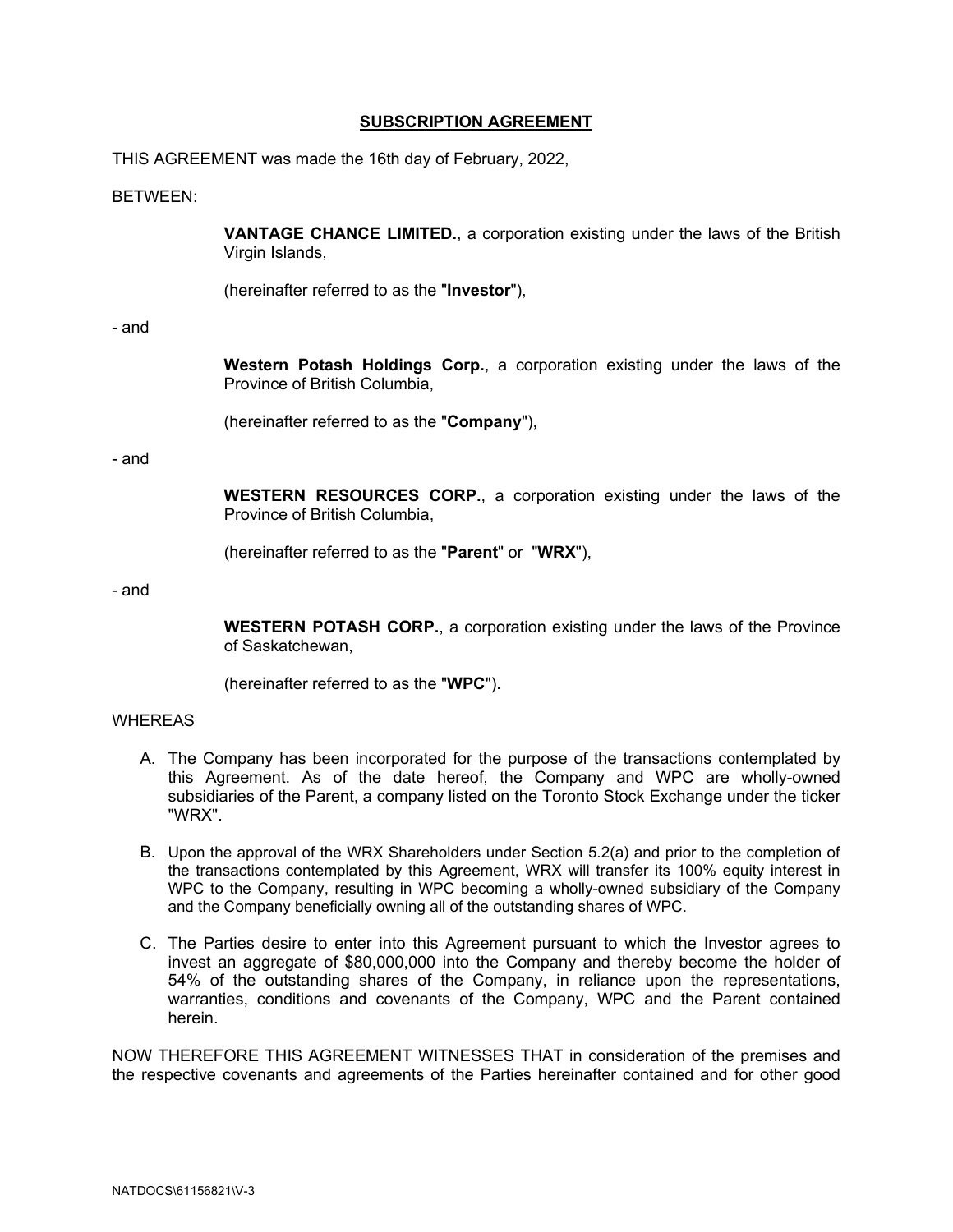and valuable consideration (the receipt and sufficiency of which are hereby acknowledged by each Party), the Parties agree as follows:

# **ARTICLE 1 INTERPRETATION**

# <span id="page-4-1"></span><span id="page-4-0"></span>**1.1 Defined Terms**

For the purposes of this Agreement (including the recitals and the Schedules and Exhibits attached hereto), unless the context otherwise requires, the following terms shall have the respective meanings set out below and grammatical variations of such terms shall have corresponding meanings:

"**Act**" means the *Business Corporations Act* (British Columbia);

""**Affiliate**" has the meaning ascribed to such term in the Act, as in effect on the date of this Agreement;

"**Applicable IP**" has the meaning given in Section [3.1\(y\)\(](#page-25-0)ii);

"**arm's length**" has the meaning given to that term in the Tax Act, as in effect on the date of this Agreement;

#### **Approval Threshold" has the meaning given in Section [5.2\(a\);](#page-53-5)**

"**Associate**" has the meaning ascribed to such term in the Act, as in effect on the date of this Agreement;

**"Benchmark Date"** means September 30, 2021, being the last day of WPC's 2021 fiscal year end;

"**BC Subsidiary**" means 0907414 B.C. Ltd., a company incorporated under the Act;

"**Board**" means the board of directors of the Company;

"**Business**" means the mining and exploration business of WPC as described in the Public Disclosure Documents;

"**Budget**" means the detailed estimate of the projected costs, expenses and other financial requirements of the Business for the 24-month period following the date hereof which are necessary in order to advance the Milestone Property, a copy of which is attached hereto as Schedule "A".

"**Business Day**" means any day, other than (a) a Saturday, Sunday or statutory holiday in the Province of British Columbia or the British Virigin Islands, or (b) a day on which banks are generally closed in the Province of British Columbia or the British Virigin Islands;

"**Claim**" means any claim or liability of any nature whatsoever, including any demand, obligation, liability, debt, cause of action, suit, proceeding, judgment, award, assessment or reassessment, including any appeal or application for review;

"**Claim Notice**" has the meaning given in Section [6.3\(](#page-59-0)b);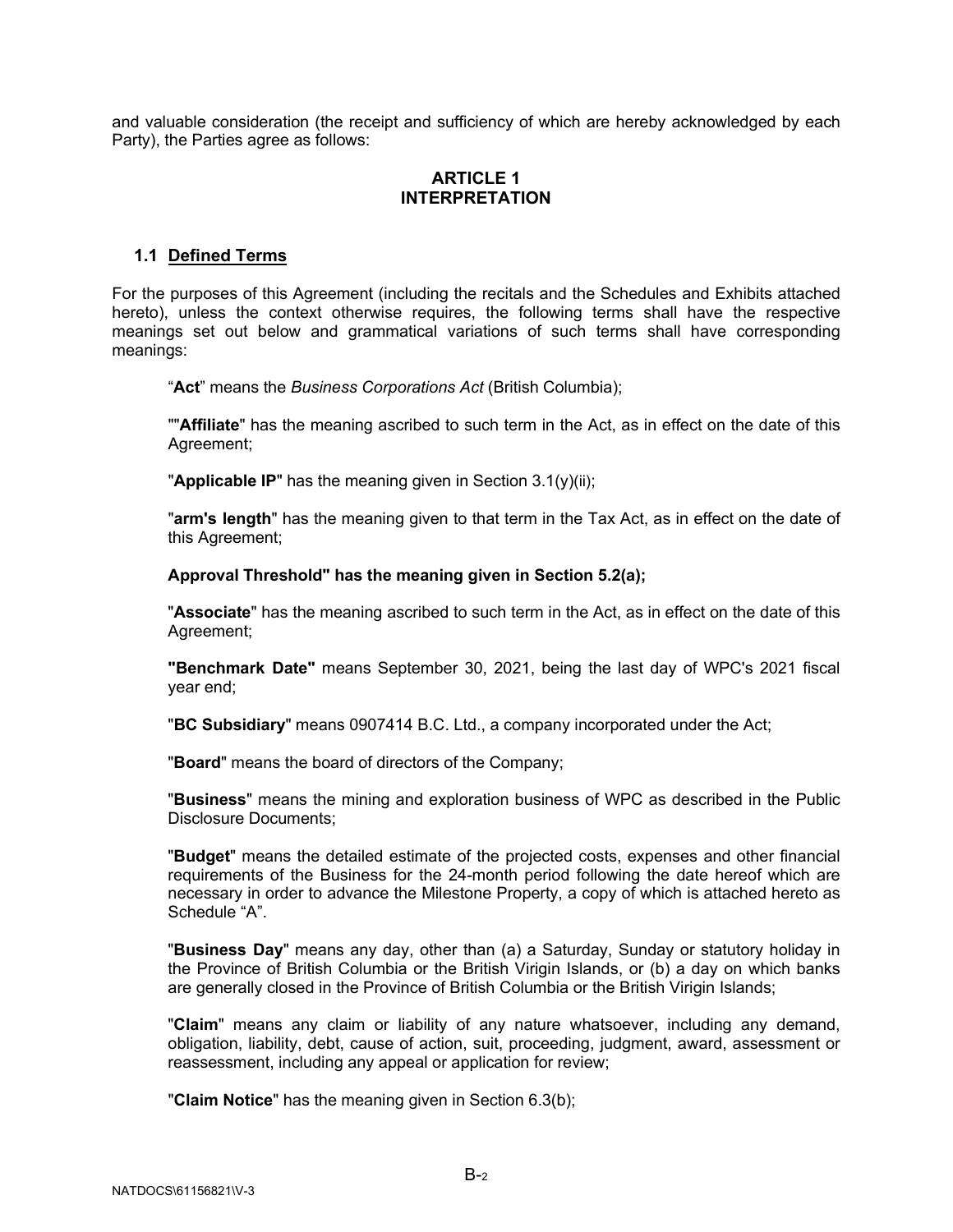"**Closing**" means the closing of the purchase and sale of the Subscription Shares as further described in Section [5.1;](#page-53-3)

"**Closing Date**" has the meaning given in Section [5.1;](#page-53-3)

"**Collective Agreement**" means collective agreements or similar agreements relating to employment matters (including expired collective agreements which have not been renewed) and related documents including benefit agreements, letters of understanding, letters of intent and other written communications (including arbitration awards) by which the Company or any of its Subsidiaries is bound or which impose any obligations upon the Company and its Subsidiaries or set out the understanding of the parties or an interpretation with respect to the meaning of any provisions of such collective agreements;

"**Commercial Production**" means the commercial exploitation of potassium chloride (excluding bulk sampling, pilot plant or test operations), which shall be deemed to have commenced on the first day of the month following the first period of thirty (30) consecutive days during which 50% of the mining production target of 146,000 tonnes per year of K62 product is met;

**"Common Shares**" means the common shares in the capital of the Company;

"**Contract**" means any agreement, indenture, contract, lease, deed of trust, licence, option, instrument, arrangement, understanding or other commitment, whether written or oral;

"**Convertible Securities**" means any agreement, option, warrant, note, instrument, right or other security or conversion privilege issued or granted by the Company or any of their Affiliates that is exercisable or convertible into, or exchangeable for, or otherwise carries the right of the holder to purchase or otherwise acquire Common Shares of the Company or the Subsidiaries, including pursuant to one or more multiple exercises, conversions and/or exchanges;

"**Damages**" means any damages (available at law or in equity), losses, Liabilities, Claims, demands, obligations, debts, interest, charges, fines, Taxes of any kind, penalties, assessments, reassessments, awards, judgments, costs or expenses, including the costs and expenses of any Claims or any Order, settlement or compromise relating thereto (including the costs, fees and expenses of legal counsel on a substantial indemnity basis without reduction for tariff rates or similar reductions) and all reasonable costs of investigation;

"**Direct Claim**" has the meaning given in Section [6.3\(](#page-59-0)b);

"**Disclosure Letter**" means the letter of disclosure dated as of the date of this Agreement, signed by an authorized officer of each of the Company and WPC and delivered by the Company and WPC to the Investor on or prior to the date of this Agreement;

"**Employee Plan**" means all benefit, bonus, incentive, profit sharing, termination, change of control, pension, retirement, savings, stock option, stock purchase, stock appreciation, phantom stock, health, welfare, medical, dental, disability, life insurance and similar plans, programs, arrangements or practices relating to the current or former employees, officers or directors of the Company or any of its Subsidiaries, sponsored or funded by the Company or any of its Subsidiaries, under which the Company or any of its Subsidiaries has any Liability, contingent or otherwise, other than benefit plans established pursuant to statute;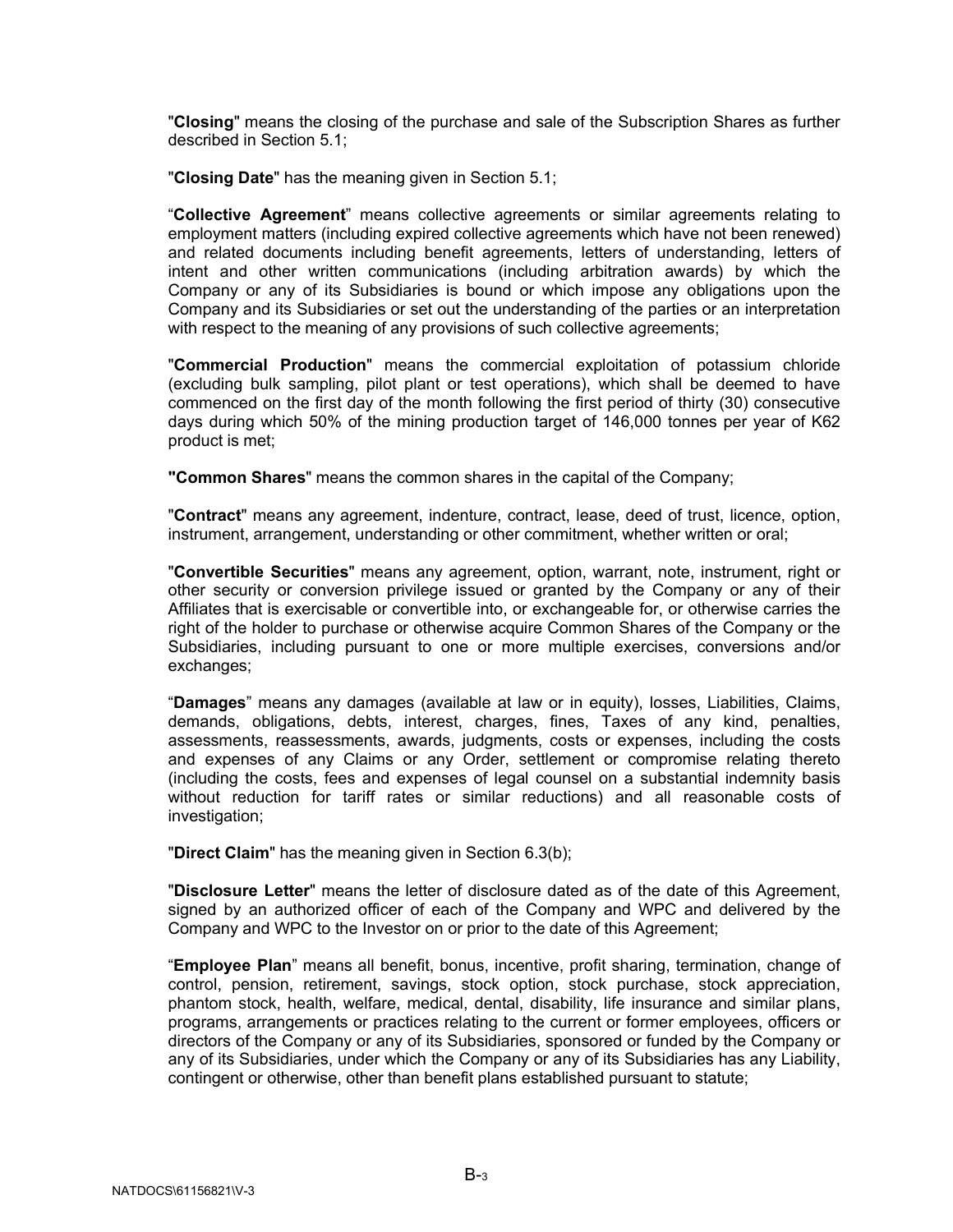"**Environment**" means the natural environment (including soil, land surface or subsurface strata, surface water, groundwater, sediment, ambient air (including all layers of the atmosphere), organic and inorganic matter and living organisms, including public health) and all sewer systems;

"**Environmental Approvals**" means all Governmental Authorizations issued or required to be issued pursuant to any Environmental Law;

"**Environmental Laws**" means all applicable Laws relating to the protection of the Environment, natural resources, wild life and human health and safety, the processing, distribution, use, handling, release, transport, management, treatment, storage, disposal or control of, or exposure to, Hazardous Substances, the assessment of environmental and social impacts or the rehabilitation, restoration, reclamation and closure of lands used in connection with the Business;

"**Financial Statements**" has the meaning given in Section [3.1\(n\);](#page-19-0)

"**Governmental Authorization**" means any lease, license, permit, consent, certificate, decree, order, classification, exemption, registration, agreement, waives and other authorization and approval of or from any Governmental Entity;

"**Governmental Entity**" means any domestic or foreign federal, provincial, regional, state, municipal or other government, governmental department, agency, authority or body (whether administrative, legislative, executive or otherwise), court, tribunal, commission or commissioner, bureau, minister or ministry, board, or other regulatory authority, including any securities regulatory authorities and the TSX or any other stock exchange), exercising any statutory, regulatory, expropriation or taxing authority under the authority of any of the foregoing and any domestic, foreign or international judicial, quasi-judicial or administrative court, tribunal, commission, board, panel or arbitrator acting under the authority of any of the foregoing;

"**Hazardous Substances**" means any substance, material or waste that is defined, regulated, listed, defined, designated, classified or prohibited by Environmental Laws, including pollutants, contaminants, chemicals, deleterious substances, dangerous goods, hazardous or industrial toxic wastes or substances, tailings, wasterock, radioactive materials, flammable substances, explosives, petroleum and petroleum products, polychlorinated biphenyls, chlorinated solvents and asbestos;

"**Investment Canada Clearance**" means that either: (a) the Investor shall not have received a notice under either subsection 25.2(1) or subsection 25.3(2) of the Investment Canada Act within the prescribed time period; or (b) if the Investor has received a notice referred to in clause (a) above, then the Investor shall have subsequently received one of the following notices: (i) a notice under paragraph 25.2(4)(a) of the Investment Canada Act indicating that no order for the review of the transactions contemplated by this Agreement will be made under subsection 25.3(1) of the Investment Canada Act; (ii) a notice under paragraph 25.3(6)(b) of the Investment Canada Act indicating that no further action will be taken in respect of the transactions contemplated by this Agreement; or (iii) a notice under subsection 25.4(1)(b) of the Investment Canada Act that the Governor in Council authorizes the completion of the transactions contemplated by this Agreement on terms satisfactory to the Investor, acting reasonably;

"**ICA Notification**" means a notification of the transactions contemplated hereby, in the prescribed form, filed by Investor under Part III of the Investment Canada Act;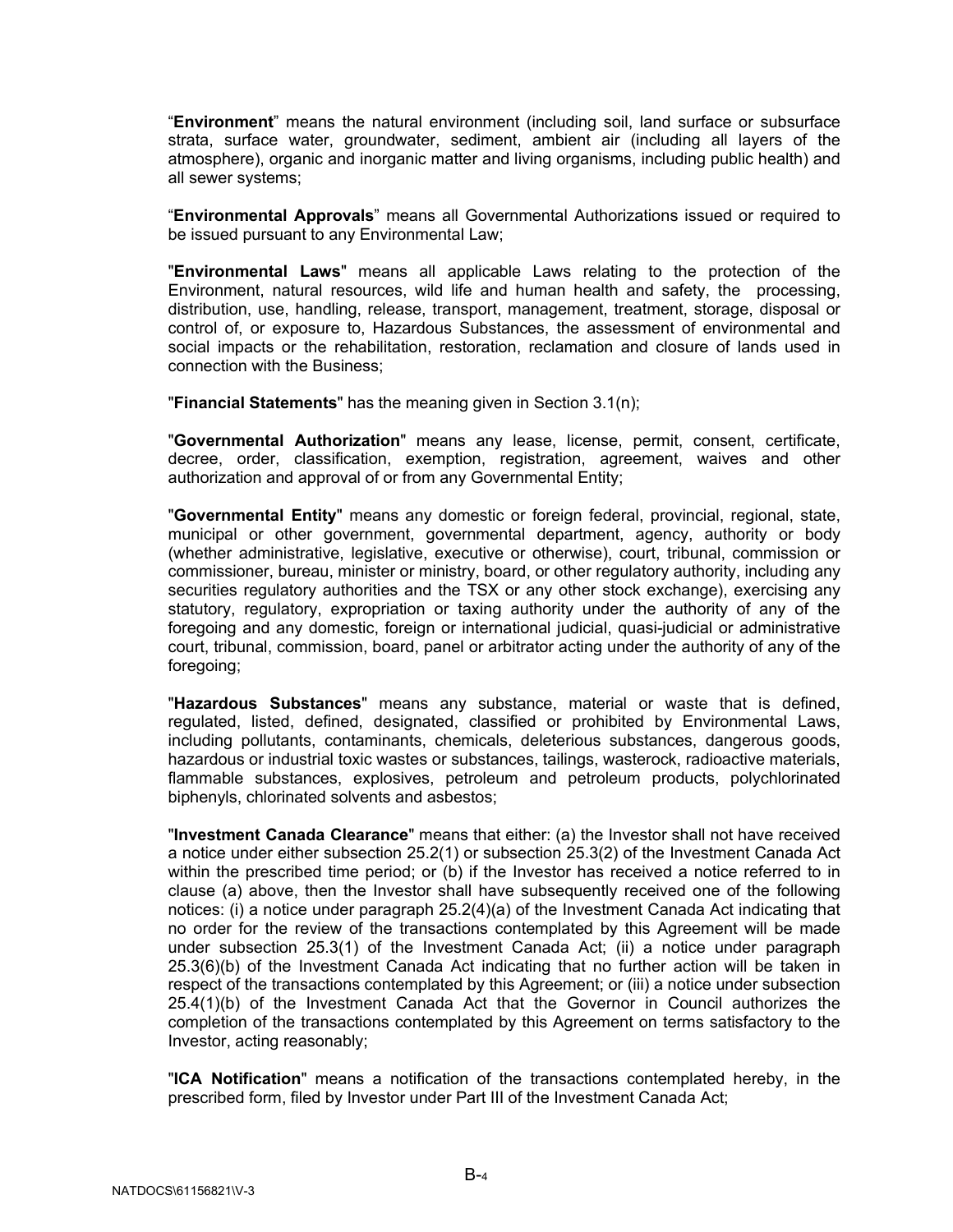"**IFRS**" means International Financial Reporting Standards as incorporated in the Handbook of the Canadian Institute of Chartered Accountants, at the relevant time applied on a consistent basis;

"**Interim Period**" means the period in time from the date of execution of this Agreement to the Closing Date;

"**Investment Canada Act**" means the *Investment Canada Act* (Canada), as amended, and includes the regulations promulgated thereunder;

"**Investment Proceeds**" has the meaning given in Section [2.1;](#page-15-1)

"**Investments**" means with respect to any Person, all advances, loans or extensions of credit to any other Person, all purchases or commitments to purchase any shares, stock, bonds, notes, debentures or other securities of any other Person, and any other investment in any other Person, including partnerships or joint ventures (whether by capital contribution or otherwise) or other similar arrangement (whether written or oral) with any Person, including but not limited to arrangements in which (i) the Person shares profits and losses, (ii) any such other Person has the right to obligate or bind the Person to any third party, or (iii) the Person may be wholly or partially liable for the debts or obligations of such partnership, joint venture or other arrangement;

"**Investor's Nominees**" has the meaning given in Section [4.3\(a\);](#page-46-1)

"**Investor's Percentage**" means the percentage of Common Shares owned beneficially by the Investor and its Affiliates, collectively, at any given time and is calculated by multiplying 100 by a fraction, the numerator of which is the aggregate number of Common Shares owned beneficially by the Investor and its Affiliates, collectively, and the denominator of which is the aggregate number of issued and outstanding Common Shares;

"**Laws**" means any and all federal, provincial, regional, local, municipal or other law, statute, constitution, principle of common law, resolution, ordinance, proclamation, directive, code, edict, Order, rule, regulation, ruling or requirement issued, enacted, adopted, promulgated, implemented or otherwise put into effect by or under the authority of any Governmental Entity and any legal requirements arising under the common law or principles of law or equity, and the term "applicable" with respect to such Laws and, in the context that refers to any person, means such Laws as are applicable at the relevant time or times to such person or its business, undertaking, property or securities and emanate from a Governmental Entity having jurisdiction over such person or its business, undertaking, property or securities;

"**Legal Proceeding**" means any litigation, action, suit, investigation, hearing, Claim, complaint, grievance, arbitration proceeding or other proceeding and includes any appeal or review and any application for same;

"**Liability**" means any debts, liabilities and obligations, whether accrued, absolute or contingent, matured or unmatured or determined or determinable;

"**Lien**" means any encumbrance, lien, charge, hypothec, pledge, mortgage, title retention agreement, easement or security interest of any nature, any matter capable of registration against title, option, right of pre-emption, privilege other third party interest in respect of an asset, or any Contract to create any of the foregoing;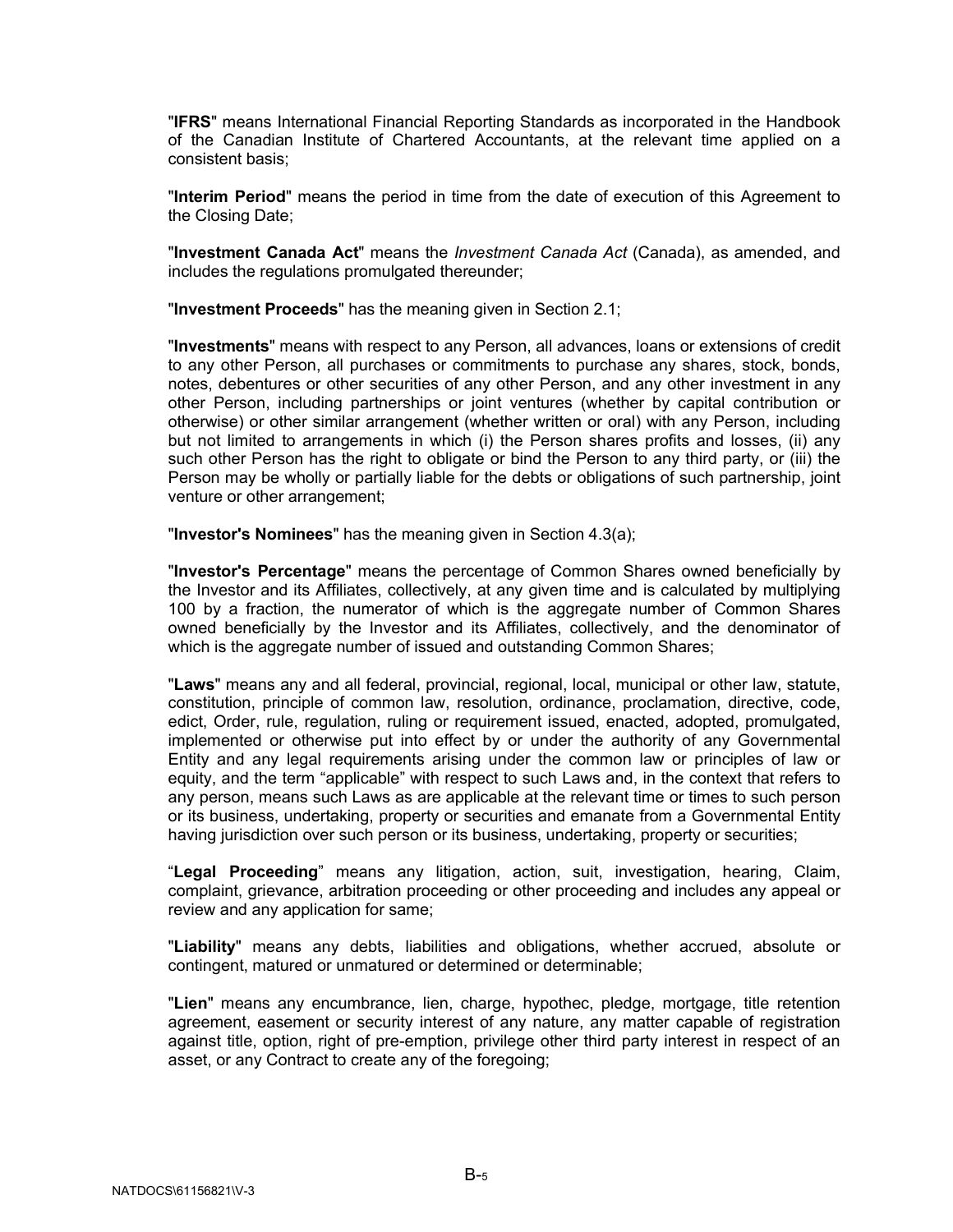"**Material Adverse Effect**" means any result, fact, change, effect, event, circumstance, occurrence or development that individually or when taken together in the aggregate with all other results, facts, changes, effects, events, circumstances, occurrences or developments:

- (a) has or could reasonably be expected to have a material and adverse effect on (i) the Business, results of operations, capitalization, assets, Liabilities or condition (financial or otherwise) of the Company and the Subsidiaries, taken as a whole; or (ii) the ability of the Company, WPC and the Parent to consummate the transactions contemplated hereby on a timely basis; or
- (b) creates or could reasonably be expected to create:
	- (i) a Liability;
	- (ii) damage to the Company and the Subsidiaries; or
	- (iii) losses of the Company and the Subsidiaries,

in each case of this clause (b) having a value of \$2,000,000 or more, other than any result, fact, change, effect, event, circumstance, occurrence or development (A) in or relating to general political, economic or financial conditions in Canada, (B) in or relating to financial or capital market conditions in Canada, including any reduction in Canadian market indices, (C) in or relating to currency exchange, interest rates or the price of commodities, including potash, (D) in or relating to the fertilizer or potash industry in general, (E) in or relating to a change in IFRS or regulatory accounting requirements after the date of this Agreement, (F) in or relating to any change in any Laws or any interpretation announced or implemented, application or non-application thereof by any Governmental Entity, or (G) the commencement or continuation of any war, armed hostilities or acts of terrorism, or (H) relating to the change in the market trading price of the common shares of the Parent relating to this Agreement, the transactions contemplated thereunder or the announcement thereof; provided, however, that such effect referred to in subsections (A) to (G) above does not disproportionately adversely affect the Company or the Subsidiaries, taken as a whole, compared to other companies operating in the potash industry;

"**Material Contract**" means, collectively, each Contract that is either, (i) material to the Business, being a Contract that involves the potential expenditure of more than \$1,000,000 in the aggregate; or (ii) any Contract of the Company or its Subisidaries:

- (a) that creates or results in the investment in, or that may lead to the creation of or investment in, a joint venture, partnership, strategic arrangement or similar arrangement;
- (b) with one or more of its Shareholders, or as a shareholder of another person, relating to the voting or disposition of securities;
- (c) granting any royalty, streaming or similar arrangement or economically equivalent interest in any real property or mineral rights or production or proceeds therefrom;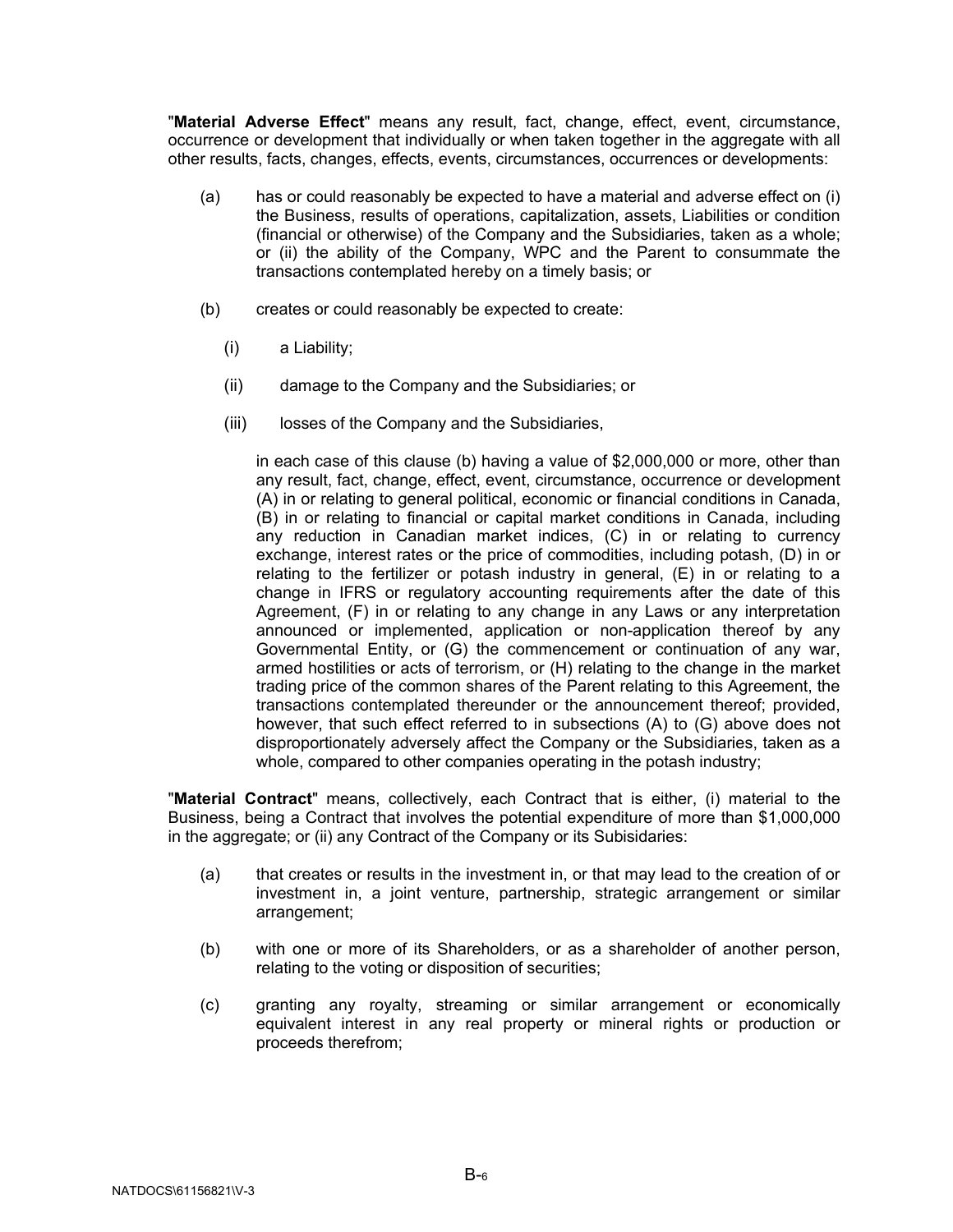- (d) which is a mining concession, lease or claim in respect of the Milestone Property, or an earn-in, farm-in, back-in, right of first offer or refusal, or option to acquire any interest in respect of the Milestone Property;
- (e) relating to the sale of potash, salt or other minerals by the Subsidiaries, including sales agreements or off-take arrangements;
- (f) that is material to the operation of, or the exploitation, extraction, development or production of potash from, the Milestone Property;
- (g) with a Related Party of WPC, the Company and the Subsidiaries;
- (h) guaranteeing, assuming or acting as a surety in respect of any liabilities or obligations of another Person;
- (i) under which indebtedness of the Company or any of its Subsidiaries for borrowed money is outstanding or may be incurred or pursuant to which any property or asset of the Company or any of its Subsidiaries is mortgaged, pledged or otherwise subject to a Lien securing indebtedness;
- (j) restricting the incurrence of indebtedness by the Company or any of its Subsidiaries (including by requiring the granting of an equal and rateable Lien or the incurrence of any Liens on any properties or assets of the Company or any of its Subsidiaries, or restricting the payment of dividends by the Company or any of its Subsidiaries;
- (k) relating to the supply of power or water in respect of the Milestone Property;
- (l) with any Governmental Entity in respect of the Milestone Property;
- (m) containing change of control provisions or could be terminated by one or more parties to the Contract as a result of the transactions contemplated by this Agreement;
- (n) that contains any non-competition obligations, any area of mutual interest, rights or first refusal, rights of first offer, exclusivity provisions or otherwise restricts in any material way the business, or the geographic area in which business can be conducted, of WPC or a Subsidiary of WPC;
- (o) that creates an exclusive dealing arrangement or right of first offer or refusal or similar rights or terms to any Person;
- (p) that is a standstill or similar Contract which restricts the ability of the Company or any of its Subsidiaries to offer to purchase or purchase the assets or equity securities of another Person;
- (q) creates any obligation or Liability, contingent or otherwise, or agreement to pay or reimburse any broker, finder, financial adviser or investment banker, for any brokerage, finder's, advisory or other fee or commission, or for the reimbursement of expenses as a result of the transactions contemplated by this Agreement;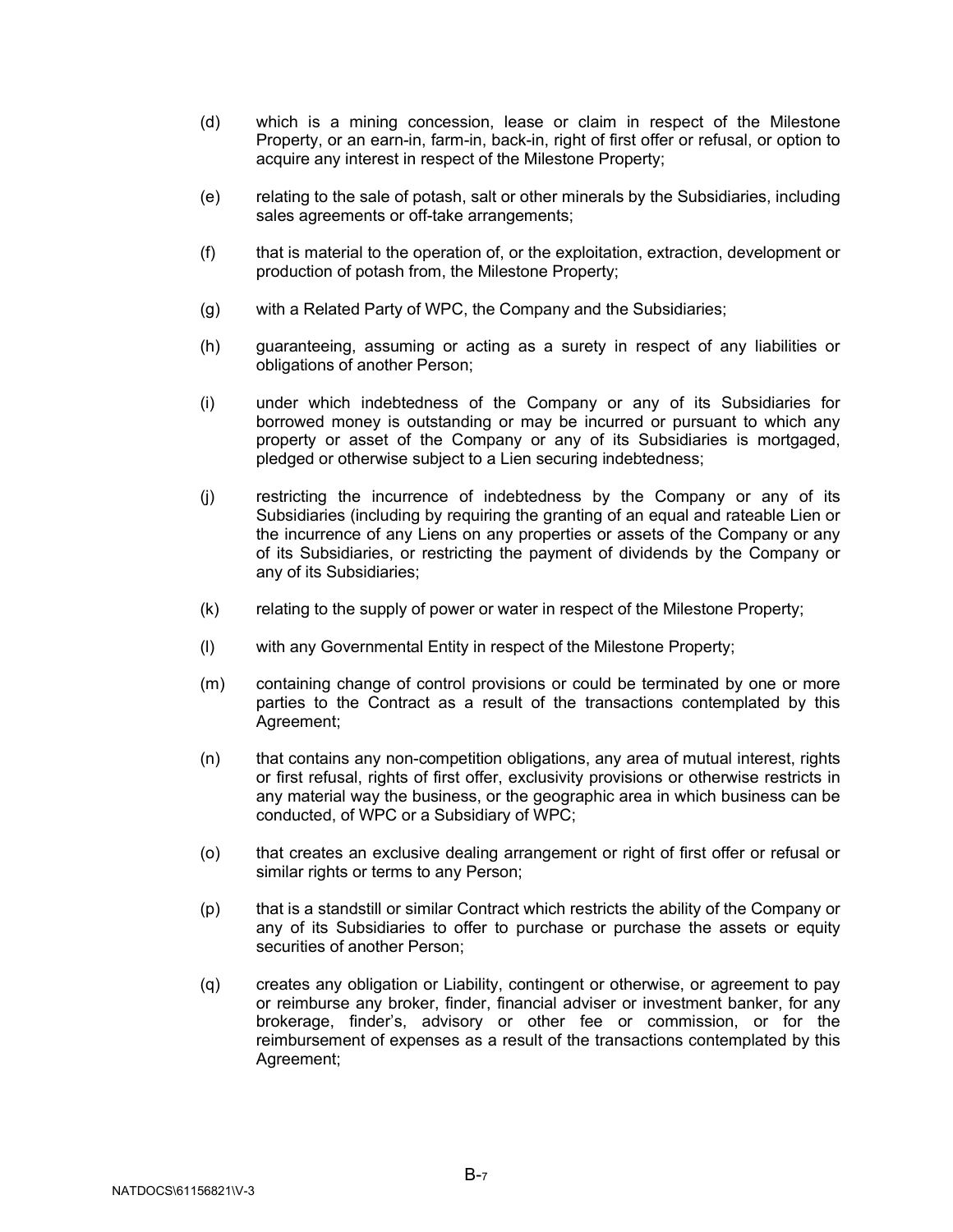- (r) pursuant to which the Company or the Subsidiaries will receive, receives or has received financial advisory or investment advisory services;
- (s) giving an indemnity to any Person or the assumption of any Tax, environmental, or other Liability of any Person, other than those provided to officers and directors of the Company and the Subsidiaries pursuant their respective constatning documents;
- (t) relating to any issuance or potential issuance of any securities of the Company or the Subsidiaries, including Convertible Securities or Repurchase Rights;
- (u) relating to prior or contemplated business combinations, acquisitions, mergers or asset purchases or divestitures under which the Company or any of its Subsidiaries has any remaining outstanding obligations;
- (v) having a length of term greater than 2 years;
- (w) that is made out of the ordinary course of business; and
- (x) which, if terminated or modified, could reasonably be expected to have a Material Adverse Effect;

"**MI 61-101**" means Multilateral Instrument 61-101 – *Protection of Minority Security Holders in Special Transactions*;

"**Milestone Property**" means WPC's Milestone potash property located in southern Saskatchewan, approximately 35 kilometers (km) southeast of Regina; for greater certainty, "**Milestone Property**" includes all future improvements thereto, including all plant, operating equipment and other fixtures, as well as all supporting roads, pipelines, tailings management areas, waste-rock disposal site, water pumping, treatment and sewage, electricity and natural gas, buildings and other infrastructure;

"**Mining Claims**" has the meaning given in Section [3.1\(ff\)\(i\);](#page-31-0)

"**Minister**" means the Minister of Innovation, Science and Industry and/or other Ministers responsible for the Investment Canada Act;

"**Money Laundering Laws**" has the meaning given in Section 3.[1\(v\);](#page-23-0)

"**NI 31-103**" means National Instrument 31-103 – *Registration Requirements, Exemptions and Ongoing Registrant Obligations*;

"**NI 43-101**" means National Instrument 43-101 - *Standards of Disclosure for Mineral Projects*;

"**Order**" means any judgment, decision, decree, injunction, ruling, writ, assessment or order of any Governmental Entity that is binding on any Person or its property under applicable Law;

"**ordinary course of business**" when used in relation to the taking of any action by the Company or its Subsidiaries means that the action: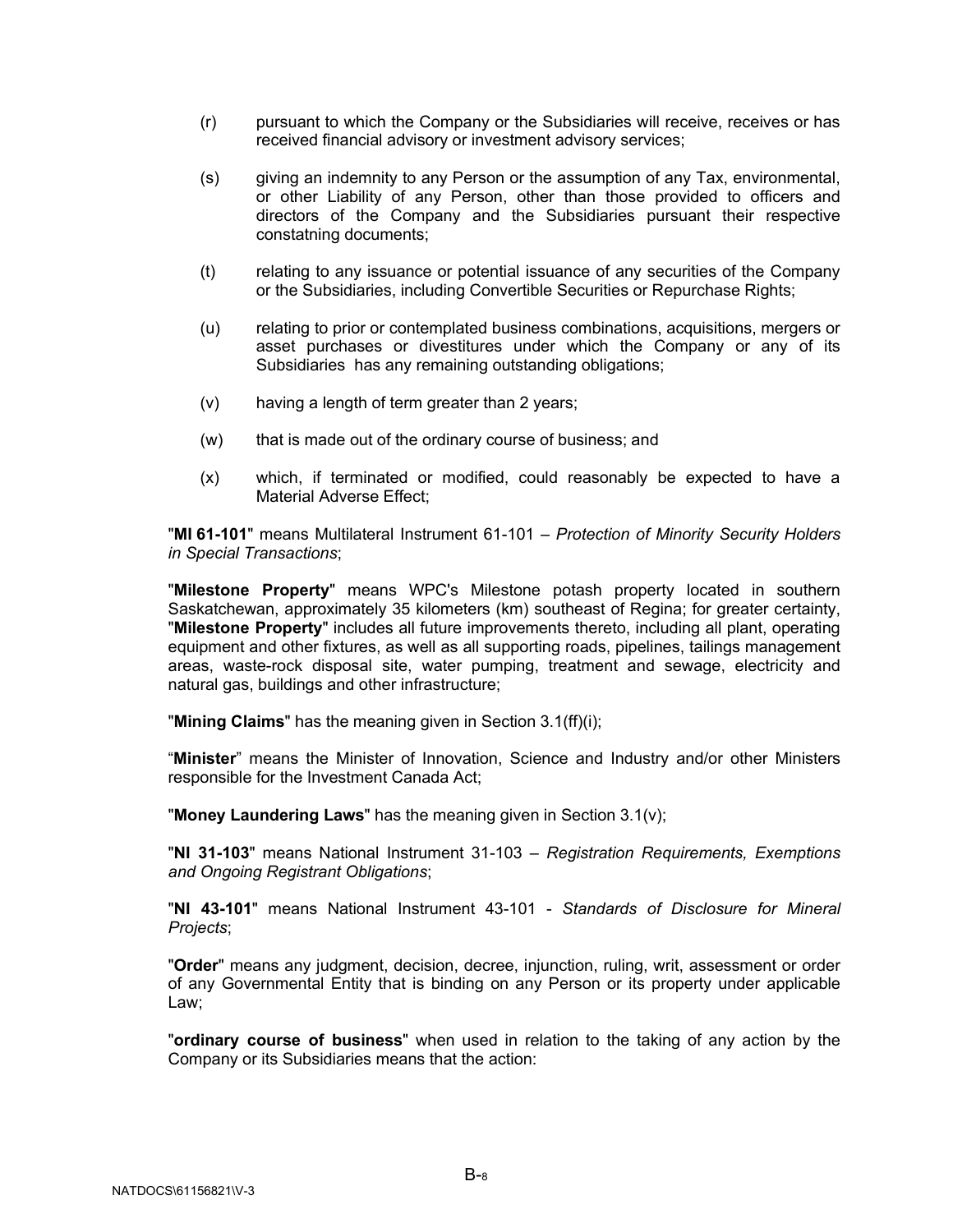- (i) is consistent in nature, scope and magnitude with the past practices of the Business and is taken in the ordinary course of normal day-to-day operations of the Business;
- (ii) is similar in nature, scope and magnitude to actions customarily taken in the ordinary course of the normal day-to-day operations of other Persons that are in the same line of Business as the Company and its Subsidiaries; and
- (iii) does not require the authorization of the shareholders of the Company or any other separate or special authorization of any nature.

"**Outside Date**" has the meaning given in Section [7.1\(](#page-61-1)a)(iv);

"**Parent Meeting**" has the meaning givein in Section 5.2(a);

**"Parent Shareholders**" means the shareholders of the Parent;

"**Parties**" means the Company, WPC, the Parent and the Investor collectively, and "**Party**" means any one of them;

"**Person**" means and includes any individual, company, limited partnership, general partnership, joint stock company, limited liability company, unlimited liability company, joint venture, association, company, trust, bank, trust company, pension fund, business trust or other organization, whether or not a legal entity and any Governmental Entity;

"**Properties**" "means the properties, mining concessions, leases and claims comprising the Milestone Property, the complete list of which is accurately set out in the Disclosure Letter;

"**Public Disclosure Documents**" means, collectively, all of the documents which have been filed by or on behalf of the Parent prior to the Time of Closing with the relevant Securities Regulators pursuant to the requirements of Securities Laws, including all documents filed under the Parent's profile on [www.sedar.com;](http://www.sedar.com;/)

"**Related Party**" means, with respect to any person (the "**first named person**"), any person that does not deal at arm's length with the first named person or is an Associate of the first named person and, in the case of the Company, means (a) any director, officer, employee or Associate of the Company, WPC and the Parent, (b) any person that does not deal at arm's length with the Company, WPC and the Parent, (c) any person that does not deal at arm's length with, or is an Associate of, a director, officer, employee or Associate of the Company, and (d) any person who beneficially owns shares representing more than 10% of the total number of issued and outstanding Common Shares of the Company or the issued and outstanding shares of the Parent;

**"Release"** means any release, spill, emission, leaking, pumping, injection, deposit, disposal, discharge, disbursal, leaching or migration into the indoor or outdoor environment, including the movement of Hazardous Substances through ambient air, soil, surface water, groundwater, wetlands, land or subsurface strata;

**"Remediate**" or "**Remediation"** means any containment, clean up, Response, treatment, removal, mitigation, abatement, elimination, or control of any Hazardous Substances;

**"Repurchase Rights"** means any agreement, option, warrant, right or other security issued or granted by the Company, its Subsidiaries or any of their Affiliates that when exercised, will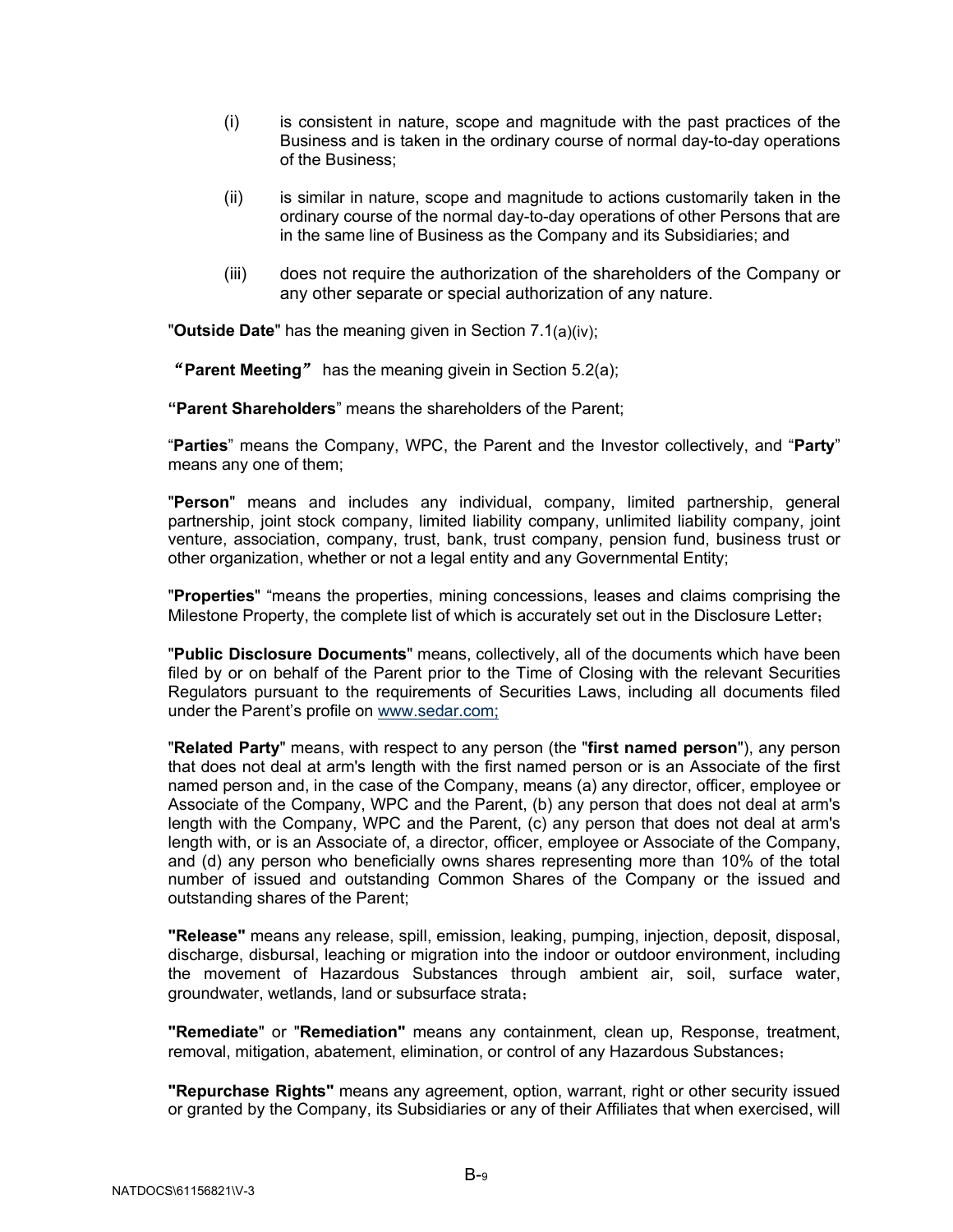require the Company, its Subsidiaries or any of their Affiliates to purchase, redeem or otherwise acquire any of the Company's or its Subsidiaries' issued and outstanding securities;

"**Response**"means action required under Environmental Laws or by a Governmental Entity to Remediate, prevent, monitor, or investigate the Release of Hazardous Substances;

"**Securities Laws**" means all applicable Canadian securities Laws and the respective regulations made thereunder, together with applicable published fee schedules, prescribed forms, policy statements, notices, orders, blanket rulings and other regulatory instruments of the Securities Regulators in such provinces and all rules and policies of the TSX;

"**Securities Regulators**" means the British Columbia Securities Commission and any other applicable securities commissions or securities regulatory authority of a province or territory of Canada;

"**Shareholders**" means holders of Common Shares;

"**SPV Reorganization**" means the steps and transactions described in Schedule "B" attached hereto;

"**Subscription Shares**" has the meaning given in Section [2.1;](#page-15-1)

"**Subsidiaries**" means the direct and indirect subsidiary companies of the Company. For purposes of the definition of "Subsidiaries" in this "Agrement", both WPC and the BC Subsidiary are both deemed to be a Subsidiary of the Company as of the date of this Agreement (notwithstanding the fact that the SPV Reorganization has not been completed as of the date of this Agreement);

"**Tax**" or "**Taxes**" means (a) any and all taxes, dues, duties, rates, imposts, fees, levies, other assessments, tariffs, charges or obligations of the same or similar nature, however denominated, imposed, assessed or collected by any Governmental Entity, including all income taxes, including any tax on or based on net income, gross income, income as specifically defined, earnings, gross receipts, capital gains, profits, business royalty or selected items of income, earnings or profits, and specifically including any federal, provincial, state, territorial, county, municipal, local or foreign taxes, state profit share taxes, windfall or excess profit taxes, capital taxes, royalty taxes, production taxes, payroll taxes, health taxes, employment taxes, withholding taxes, sales taxes, use taxes, goods and services taxes, custom duties, value added taxes, ad valorem taxes, excise taxes, alternative or add-on minimum taxes, franchise taxes, gross receipts taxes, licence taxes, occupation taxes, real and personal property taxes, stamp taxes, anti-dumping taxes, countervailing taxes, occupation taxes, environment taxes, transfer taxes, and employment or unemployment insurance premiums, social insurance premiums and worker's compensation premiums and pension (including Canada Pension Plan) payments, and other taxes, fees, imposts, assessments or charges of any kind whatsoever; (b) any interest, penalties, additional taxes, fines and other charges and additions that may become payable on or in respect of amounts of the type described in clause (a) above or this clause (b); (c) any liability for the payment of any amounts of the type described in clauses (a) or (b) as a result of being a member of an affiliated, consolidated, combined or unitary group for any period; and (d) any liability for the payment of any amounts of the type described in clauses (a) or (b) as a result of any express or implied obligation to indemnify any other person or as a result of being a transferee or successor in interest to any party;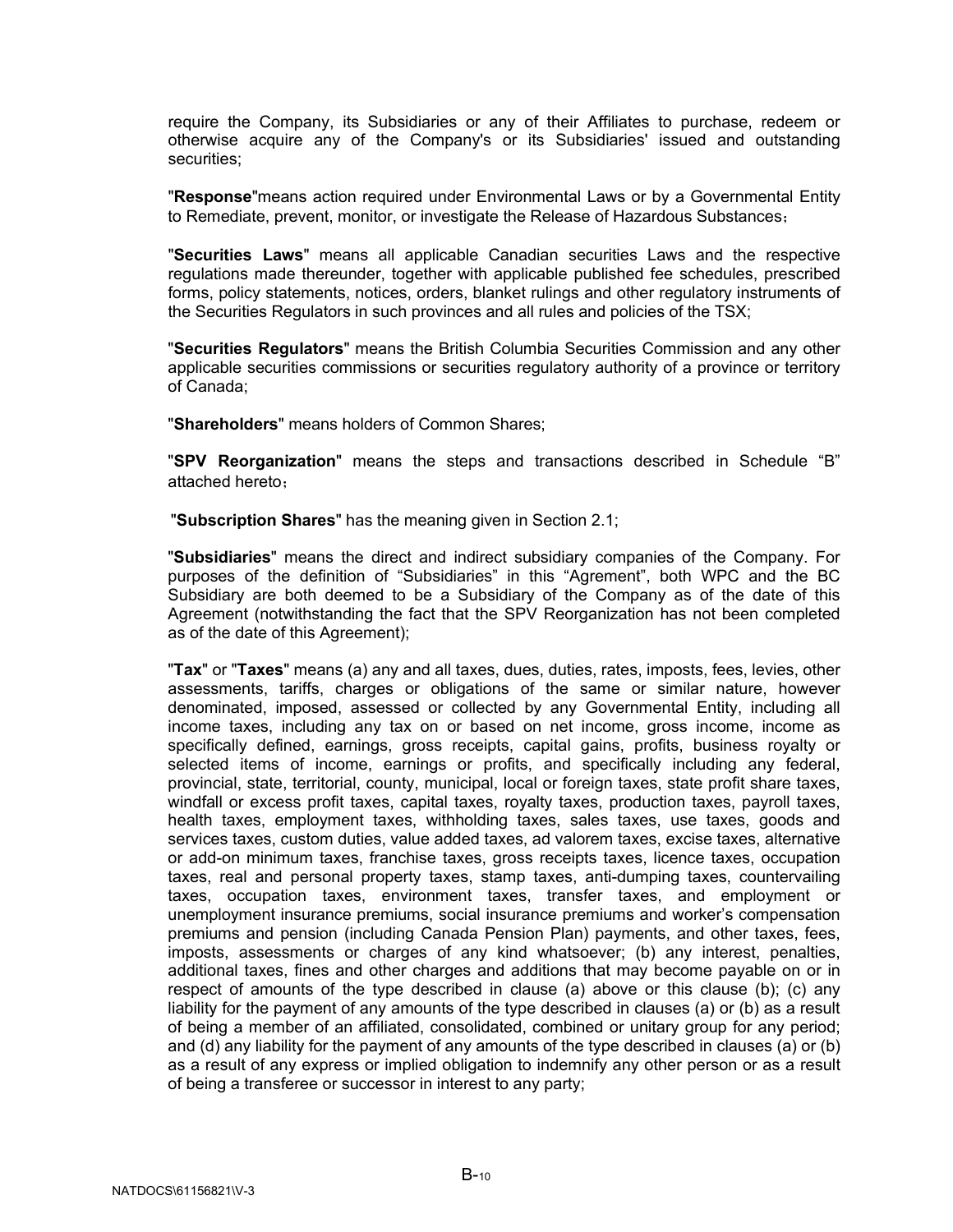"**Tax Act**" means the *Income Tax Act* (Canada) and the regulations promulgated thereunder, as amended;

"**Tax Return**" means any return, report, declaration, designation, election, notice, filing, form, claim for refund, information return or other document (including any related or supporting schedule, statement or information) filed or required to be filed in connection with the determination, assessment or collection of any Tax or the administration of any Laws, regulations or administrative requirements relating to any Tax;

"**Third Party Claim**" has the meaning given in Section [6.3.](#page-59-0);

"**Time of Closing**" means 9:00 a.m. PST on the Closing Date;

"**TSX**" means the Toronto Stock Exchange or any successor thereto;

"**United States**" means the United States of America as defined in Regulation S under the U.S. Securities Act;

"**U.S. Person**" means a "U.S. Person" as defined in Rule 902(k) of the U.S. Securities Act; and

"**U.S. Securities Act**" means the *United States Securities Act of 1933*, as amended.

## <span id="page-13-0"></span>**1.2 Rules of Construction**

In this Agreement:

- (a) the terms "**Agreement**", "**this Agreement**", "**the Agreement**", "**hereto**", "**hereof**", "**herein**", "**hereby**", "**hereunder**" and similar expressions refer to this Agreement in its entirety and not to any particular provision hereof;
- (b) references to an "**Article**", "**Section**" or "**Schedule**" followed by a number or letter refer to the specified Article or Section of or Schedule to this Agreement;
- (c) the division of this Agreement into articles and sections and the insertion of headings are for convenience of reference only and shall not affect the construction or interpretation of this Agreement;
- (d) words importing the singular number only shall include the plural and vice versa and words importing the use of any gender shall include all genders;
- (e) the word "**including**" is deemed to mean "**including without limitation**";
- (f) any reference to this Agreement means this Agreement as amended, modified, replaced or supplemented from time to time;
- (g) any reference to a statute, regulation or rule shall be construed to be a reference thereto as the same may from time to time be amended, re-enacted or replaced, and any reference to a statute shall include any regulations or rules made thereunder;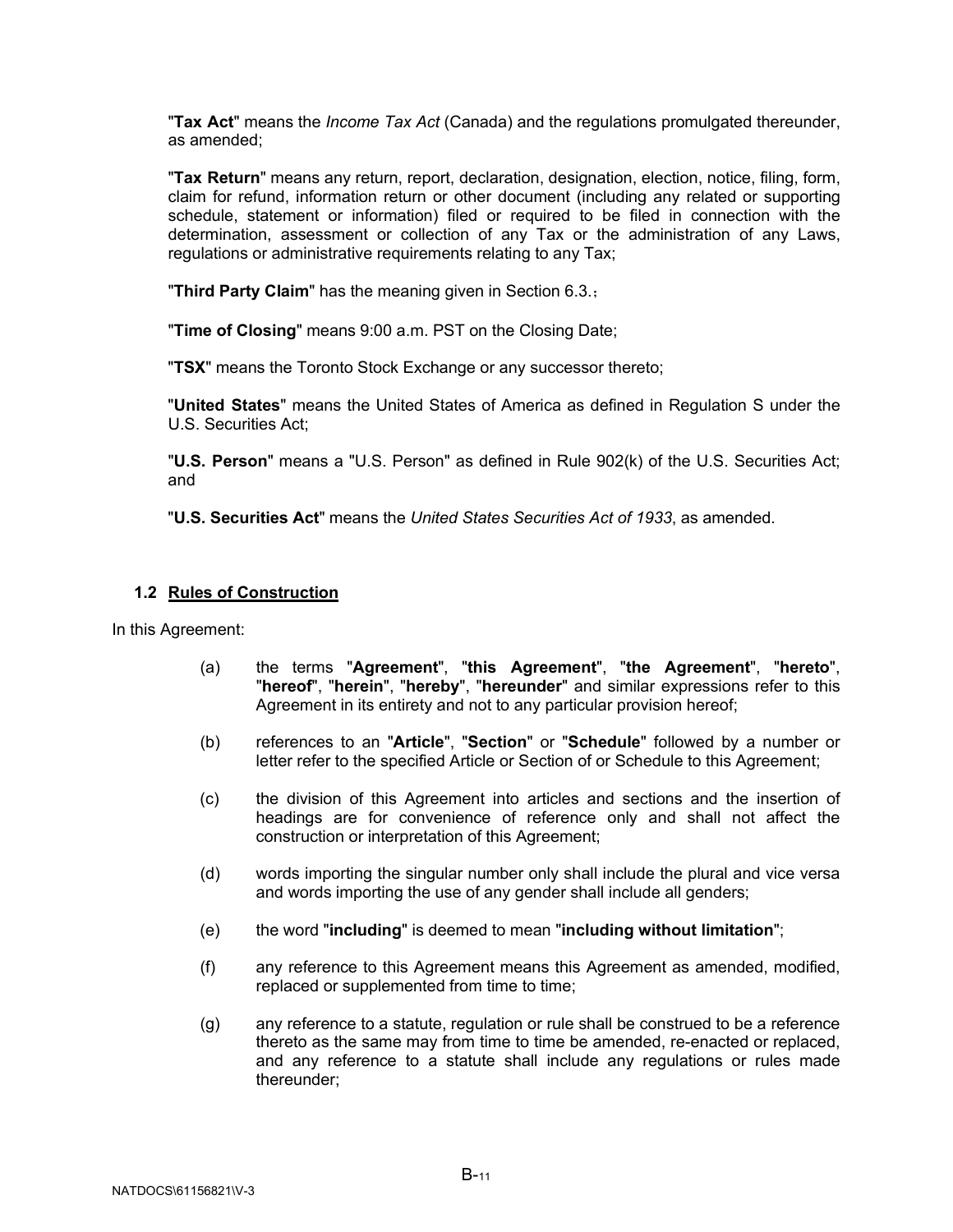- (h) all dollar amounts refer to Canadian dollars;
- (i) any time period within which a payment is to be made or any other action is to be taken hereunder shall be calculated excluding the day on which the period commences and including the day on which the period ends; and
- (j) whenever any action is required to be taken or period of time is to expire on a day other than a Business Day, such action shall be taken or period shall expire on the next following Business Day.

# <span id="page-14-0"></span>**1.3 Time of Essence**

Time shall be of the essence of this Agreement.

# <span id="page-14-1"></span>**1.4 Governing Law**

This Agreement shall be interpreted and enforced in accordance with, and the respective rights and obligations of the Parties shall be governed by, the Laws of the Province of British Columbia and the federal Laws of Canada applicable in that province.

# <span id="page-14-2"></span>**1.5 Severability**

If any provision of this Agreement is determined by a court of competent jurisdiction to be invalid, illegal or unenforceable in any respect, all other provisions of this Agreement shall nevertheless remain in full force and effect so long as the economic or legal substance of the transactions contemplated hereby are not affected in any manner materially adverse to any party hereto. Upon such determination that any term or other provision is invalid, illegal or incapable of being enforced, the Parties hereto shall negotiate in good faith to modify this Agreement so as to effect the original intent of the Parties hereto as closely as possible in an acceptable manner to the end that transactions contemplated hereby are fulfilled to the extent possible.

# <span id="page-14-3"></span>**1.6 Entire Agreement**

This Agreement constitutes the entire agreement between the Parties with respect to the subject matter hereof and supersedes all prior agreements, understandings, negotiations and discussions, whether written or oral. There are no conditions, covenants, agreements, representations, warranties or other provisions, express or implied, collateral, statutory or otherwise, relating to the subject matter hereof except as provided herein.

## <span id="page-14-4"></span>**1.7 Accounting Principles**

Any reference in this Agreement to generally accepted accounting principles refers to accounting principles which have been established as generally accepted in Canada for financial reporting, applied on a consistent basis, including those principles recommended from time to time in the Handbook of the Canadian Institute of Chartered Accountants or any successor body thereto, and which are applicable in the circumstances as of the date in question. Accounting principles are applied on a "consistent basis" when the accounting principles applied in a current period are comparable in all material respects to those accounting principles applied in a preceding period.

## <span id="page-14-5"></span>**1.8 Knowledge**

Where any representation or warranty is expressly qualified by reference to "the knowledge of the Company", "the knowledge of the Parent" or similar words, it refers to knowledge and information of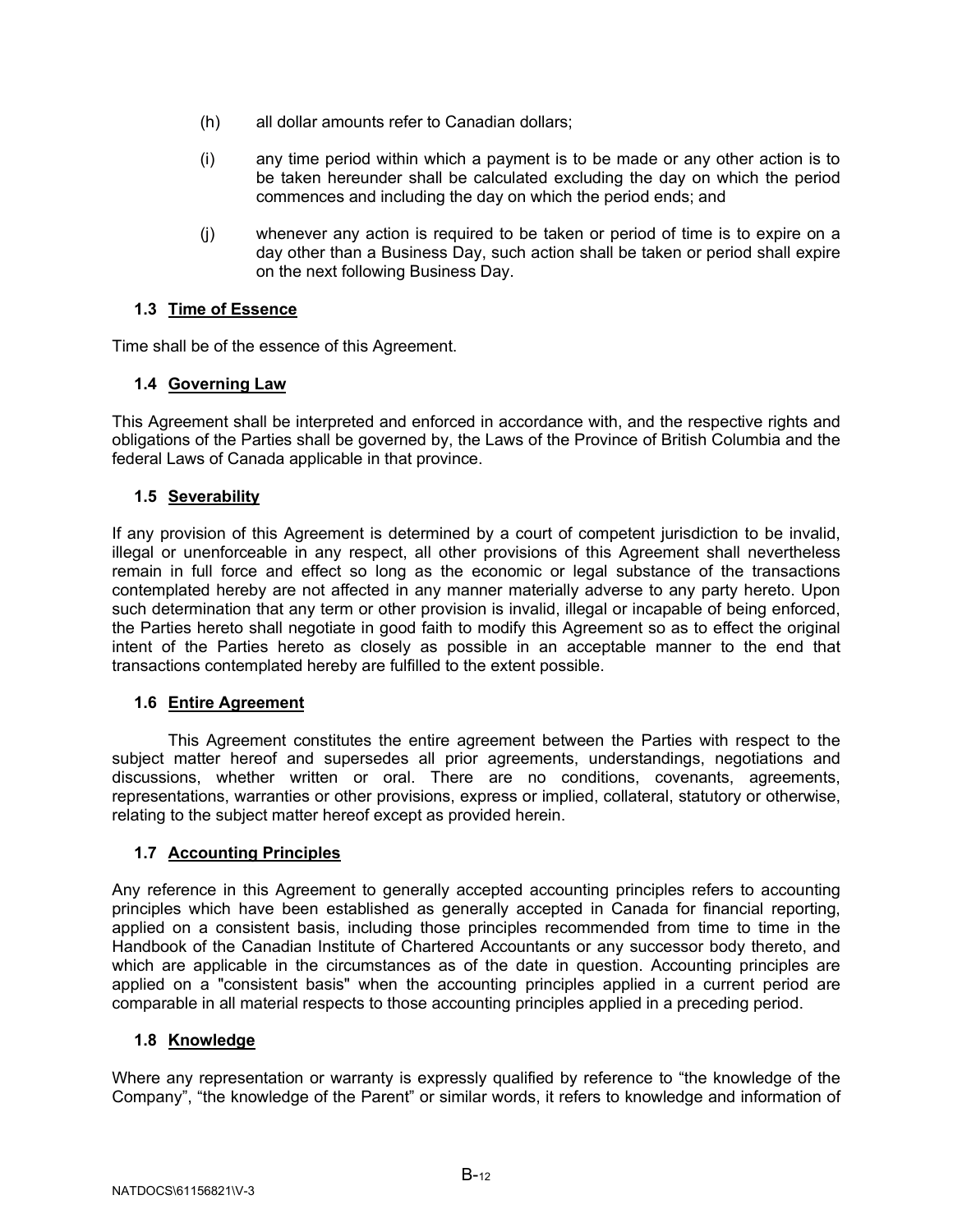the senior management of the Parent after making due and diligent inquiry regarding the relevant matter.

# **ARTICLE 2 INVESTMENT**

# <span id="page-15-1"></span><span id="page-15-0"></span>**2.1 Investment in Company**

On the terms and subject to the conditions of this Agreement, on the Closing Date, the Investor shall purchase from the Company, and the Company agrees to issue 157,325,071 Common Shares representing 54% of the number of outstanding Common Shares as at the Closing Date (the "**Subscription Shares**"), for total proceeds of \$80,000,000.00 (the "**Investment Proceeds**").

# <span id="page-15-2"></span>**2.2 Investment Usage**

The Company, Parent, and WPC guarantee that all the Investment Proceeds will be used solely for the purposes of the development and construction of the Milestone Potash Project. Upon signing of this Agreement, WPC will provide the Investor with a detailed budget and schedule of usage of the Investment Proceeds, which would be approved at the first meeting of the Board convened following the completion of the transactions contemplated under this Agreement.

# <span id="page-15-3"></span>**2.3 Satisfaction of the Investment Proceeds**

The Investor shall pay, or cause to be paid, the Investment Proceeds to the Company (or as directed by the Company), on or before the Time of Closing, by payment of \$80,000,000 on the Closing Date by way of wire transfer in immediately available funds or on any other date and in any other manner agreed upon by the Parties:

# **ARTICLE 3 REPRESENTATIONS AND WARRANTIES**

# <span id="page-15-5"></span><span id="page-15-4"></span>**3.1 Representations and Warranties Relating to the Company and its Subsidiaries**

Except as disclosed in the Disclosure Letter (which shall make reference to the applicable Section in respect of which such qualification is being made), each of the Company, the Parent and WPC jointly and severally represents and warrants to the Investor as of the date hereof and as of the Closing Date as follows and acknowledges that the Investor is relying on such representations and warranties in entering into this Agreement:

## <span id="page-15-6"></span>(a) Corporate Existence and Organization

The Company and its Subsidiaries are corporations duly formed, validly existing and in good standing under the corporate Laws of the jurisdictions in which they are domiciled, and have all corporate powers required to carry on their business as now conducted. The Company and its Subsidiaries are duly qualified to do business and are in good standing in each jurisdiction where the character of the property owned or leased by them or the nature of their activities makes such qualification necessary. The information set out in Section [3.1\(a\)](#page-15-6) of the Disclousre Letter concerning the name and jurisdiction of incorporation, the authorized, issued and outstanding shares and the directors and officers of the Company and its Subsidiaries is true and complete. WPC has never conducted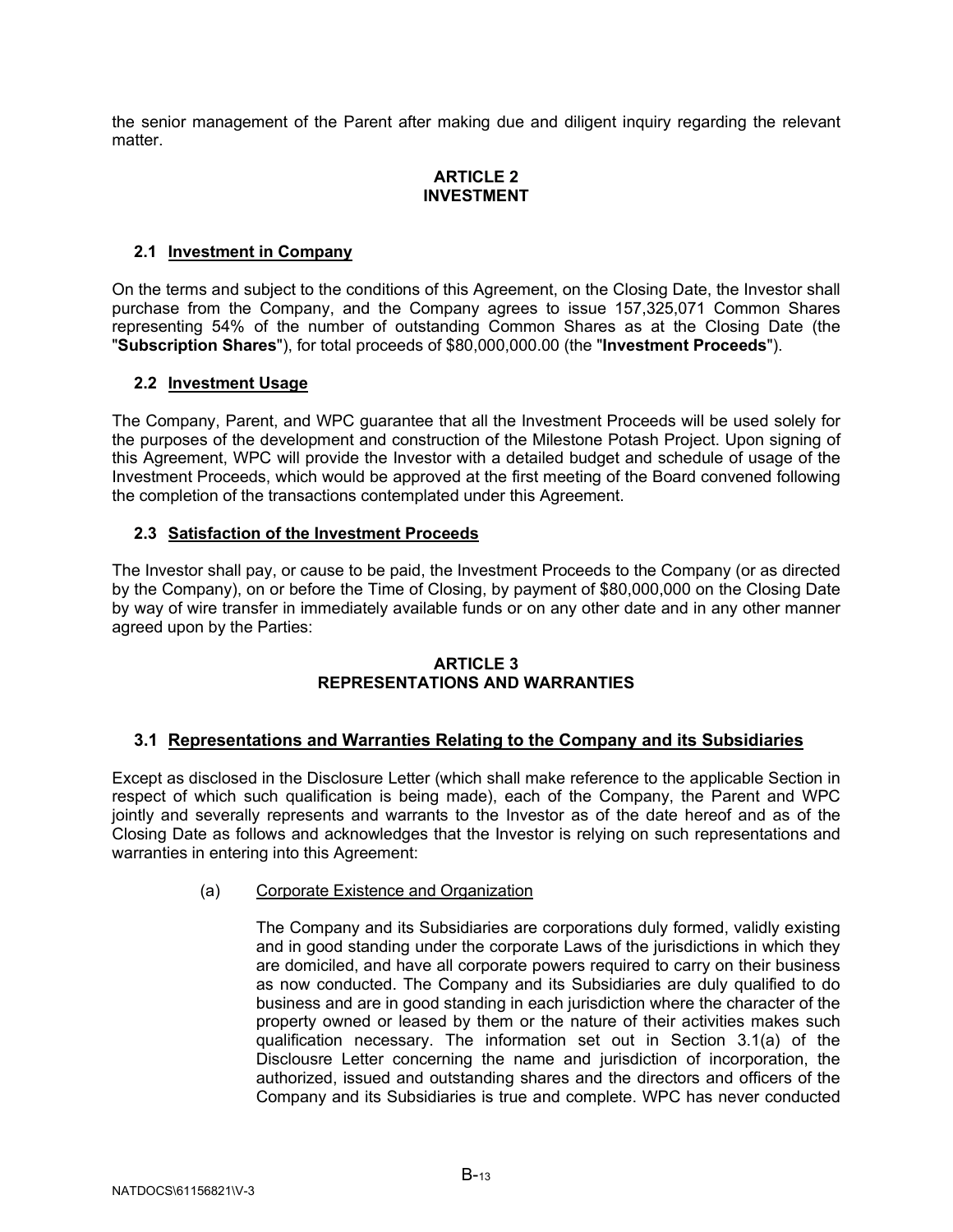the Business under any name other than its current corporate names. The Company has provided the Investor with complete and correct copies of the constating documents of the Company and its Subsidiaries, as may have been amended prior to the date of this Agreement.

- <span id="page-16-1"></span>(b) Corporate Authorization
	- (i) The Company and WPC each has the corporate power, authority and capacity to execute and deliver this Agreement and all other agreements and instruments to be executed by the Company and WPC as contemplated herein and to perform their respective obligations hereunder and under all such other agreements and instruments, as applicable.
	- (ii) The execution, delivery and performance of this Agreement and all other agreements and instruments to be executed by the Company and WPC, and the consummation of the transactions contemplated hereby (including, but not limited to, the sale and delivery of the Subscription Shares) have been duly authorized by all necessary corporate action on the part of the Company and WPC, and no additional corporate action is required for the approval of this Agreement and the completion of the transactions contemplated herein.

## <span id="page-16-2"></span>(c) Enforceability of Obligations

This Agreement constitutes a valid and binding obligation of the Company and WPC enforceable against each of the Company and WPC in accordance with its terms, subject only to any limitation under applicable Laws relating to: (i) bankrutcy, winding-up, insolvency, arrangement and other Laws of general application affecting the enforcement of creditors' rights, and (ii) the discretion that a court may exercise in the granting of equitable remedies such as specific performance and injunction.. There is no Legal Proceeding in progress, pending, or threatened against or affecting the Company or WPC, and there are no grounds on which any such Legal Proceeding might be commenced and there is no Order outstanding against or affecting the Company or WPC which, in any such case, affects adversely or might affect adversely the ability of the Company or WPC to enter into this Agreement or to perform their obligations hereunder.

<span id="page-16-0"></span>(d) Subsidiaries and Investments

The Company and WPC each has no Subsidiaries or Investments other than as disclosed in Section [3.1\(d\)](#page-16-0) the Disclosure Letter. Following the completion of the SPV Reorganization, but prior to the issuance of the Subscription Shares, (i) the Parent is the sole shareholder of the Company; (ii) the Company is the sole shareholder of WPC; and (iii) WPC is the sole shareholder of the BC Subsidiary.

(e) Shareholder and Similar Agreements

Except for this Agreement, none of the Company or any of its Subsidiaries is a party to any shareholder, partnership, policy, voting trust, pooling arrangements or similar agreement relating to any of the issued and outstanding securities or equity interests of the Company or any of its Subsidiaries.

(f) Proceeds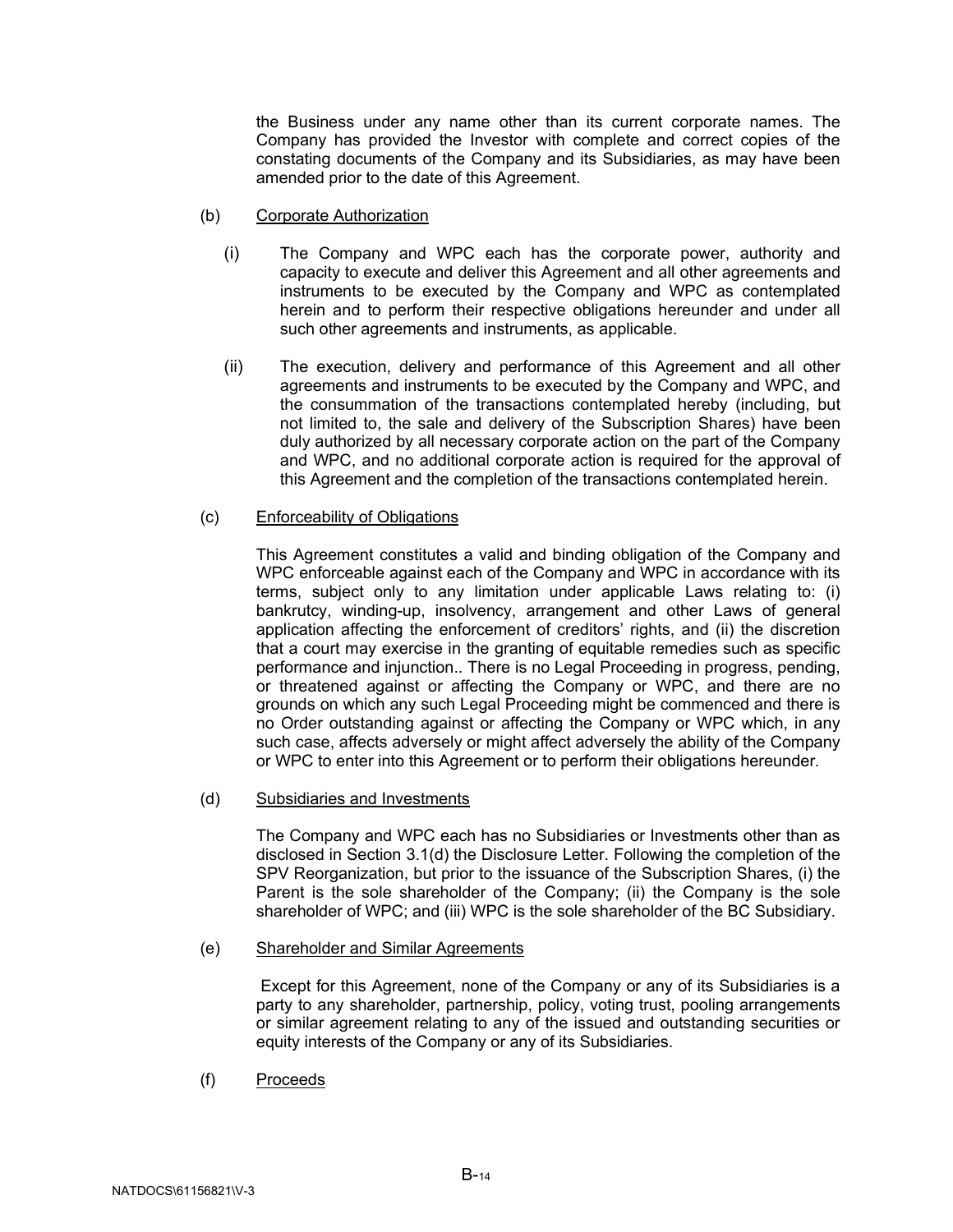Other than the Company, there is no Person that is or will be entitled to any portion of the Investment Proceeds under the terms of any note, loan, bond, debenture, promissory note or other instrument or document (written or unwritten).

#### <span id="page-17-0"></span>(g) Regulatory or Third Party Consents and Approvals

Except as otherwise specifically contemplated in this Agreement and except as described in Section [3.1\(g\)](#page-17-0) of the Disclousre Letter, the execution, delivery and performance by the Company and WPC of this Agreement, or the consummation of the transactions contemplated hereby by the Company and WPC, or the ability of the Company to conduct operations at the MileStone Properties following completion of the transaction contemplated herein, in each case, require no consent, approval, Order or authoritzation of, or declaration or filing with, any Governmental Entity or any other third party.

## <span id="page-17-1"></span>(h) Non-Contravention

The execution, delivery and performance by the Company and WPC of this Agreement and the consummation by the Company and WPC of the transactions contemplated hereby (including the issuance of the Subscription Shares) do not and will not:

- (i) violate, contravene, conflict with, constitute a default or require any consent to be obtained under any provisions of: (A) any resolutions of the Board or the board of directors of the Parent (or any committee thereof) or the shareholders of the Company or the Parent, (B) the constating documents of the Parent, the Company or any of its Subsidiaries, (C) any shareholders' agreement or rights plan, (D) any other agreement or understanding with any Person holding an ownership interest in the Company or any of its Subsidiaries, or (E) any Material Contract;
- (ii) subject to obtaining the other Governmental Authorizations specifically contemplated in this Agreement, contravene or conflict with or constitute a violation of any provision of any Law or Order binding upon or applicable to the Parent, the Company or any of its Subsidiaries;
- (iii) constitute a default (or would constitute a default with notice or lapse of time or both) under or give rise to a right of termination, cancellation or acceleration or loss of any benefit under any Material Contract or under any material license, franchise, permit or other similar authorization held by the Company or any of its Subsidiaries;
- (iv) result in a contravention, breach, violation or default under any Law applicable to the Company or any of its Subsidiaries or any of their properties or assets (including, the Milestone Property); or
- (v) result in the creation or imposition of any Lien on any asset of the Company or any of its Subsidiaries.
- (i) Corporate Books and Records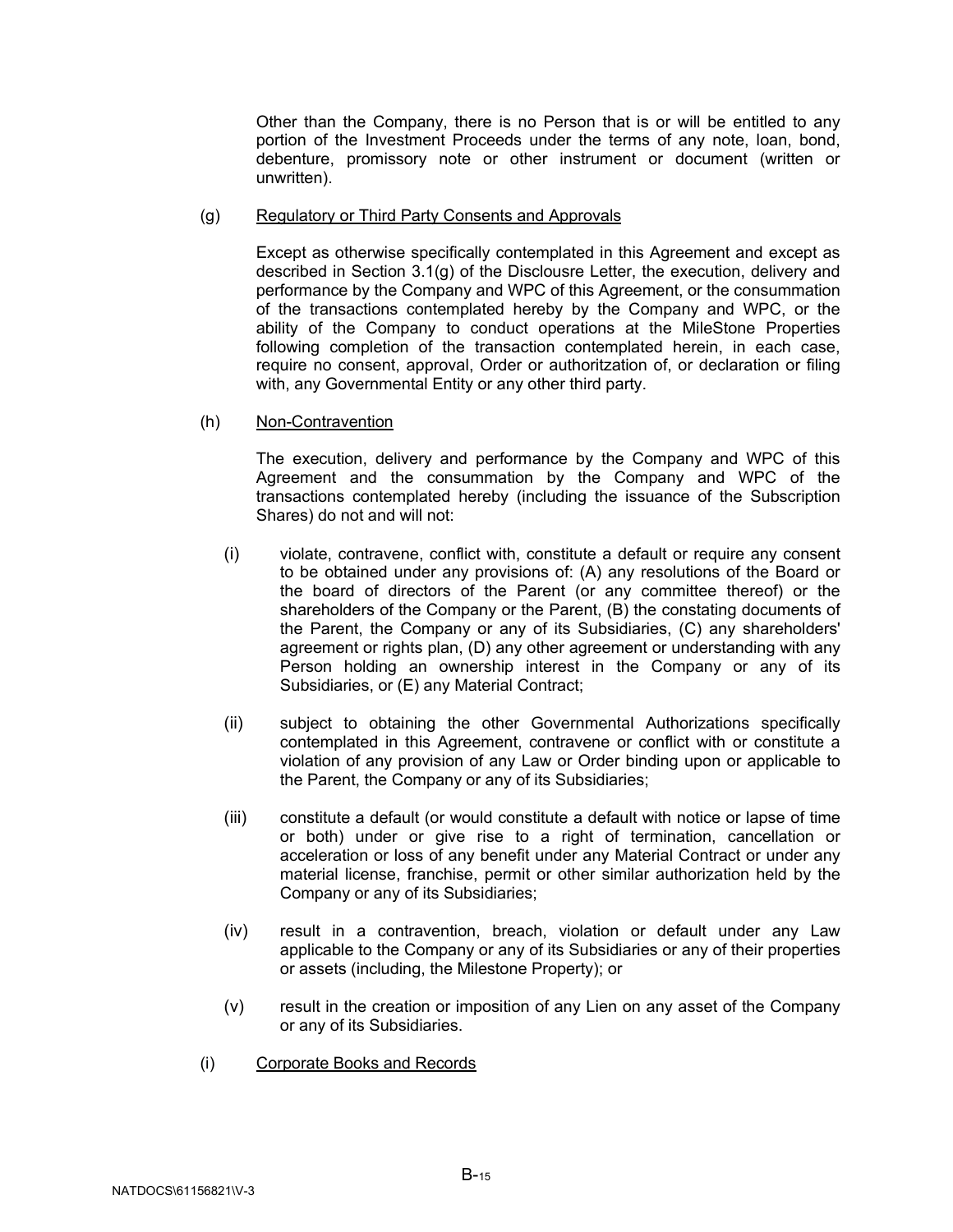The minute books and records of the Company and its Subsidiaries for the period from inception to the date of this Agreement are all of the minute books and all of the records of the Company and its Subsidiaries for such period. The minute books and records of the Company and its Subsidiaries have been maintained in material compliance with applicable Laws, rules and regulations, and contain substantially complete and accurate records of all meetings and other corporate actions of the Board, committees of the Board, incorporators and shareholders of the Subsidiaries.

<span id="page-18-0"></span>(j) Capitalization

WPC's Share Capital is \$134,017,653 as at the Benchmark Date, which comes from the Parent's investment. The authorized capital of the Company consists of an unlimited number of Common Shares. The authorized capital of WPC consists of an unlimited number of common shares. As at February 15th, 2022, there were (i) 134,017,653 Common Shares issued and outstanding all of which have been duly authorized and validly issued and are fully paid and nonassessable, and (ii) 134,017,653 common shares issued and outstanding in the share capital of WPC, all of which have been duly authorized and validly issued and are fully paid and non-assessable.

<span id="page-18-1"></span>(k) Rights

Except for this Agreement:

- (i) there are no outstanding (a) Convertible Securities or securities, notes or instruments convertible into or exercisable for any equity interests of the Company or its Subsidiaries; (b) options, warrants, subscriptions or other rights to acquire capital stock or other equity interests of the Company or its Subsidiaries, and (c) commitments, agreements or understandings of any kind, including employee benefit arrangements, relating to the issuance or repurchase by the Company or its Subsidiaries of any common shares or other equity interests of the Company or its Subsidiaries, any such securities or instruments convertible or exercisable for securities or any such options, warrants or rights;
- (ii) none of the Company or its Subsidiaries has granted anti-dilution rights to any Person or entity in connection with any outstanding option, warrant, subscription or any other instrument convertible or exercisable for the securities of the Company or any of its Subsidiaries; and
- (iii) there are no outstanding rights which permit the holder thereof to cause the Company or the Subsidiaries to file a prospectus or registration statement under Securities Laws or which permit the holder thereof to include securities of the Company or any of its Subsidiaries in a prospectus or registration statement filed by the Company or any of its Subsidiaries under Securities Laws, and there are no outstanding agreements or other commitments which otherwise relate to the registration or qualification of any securities of the Company or any of its Subsidiaries for sale or distribution in any jurisdiction.
- (l) Accounting Controls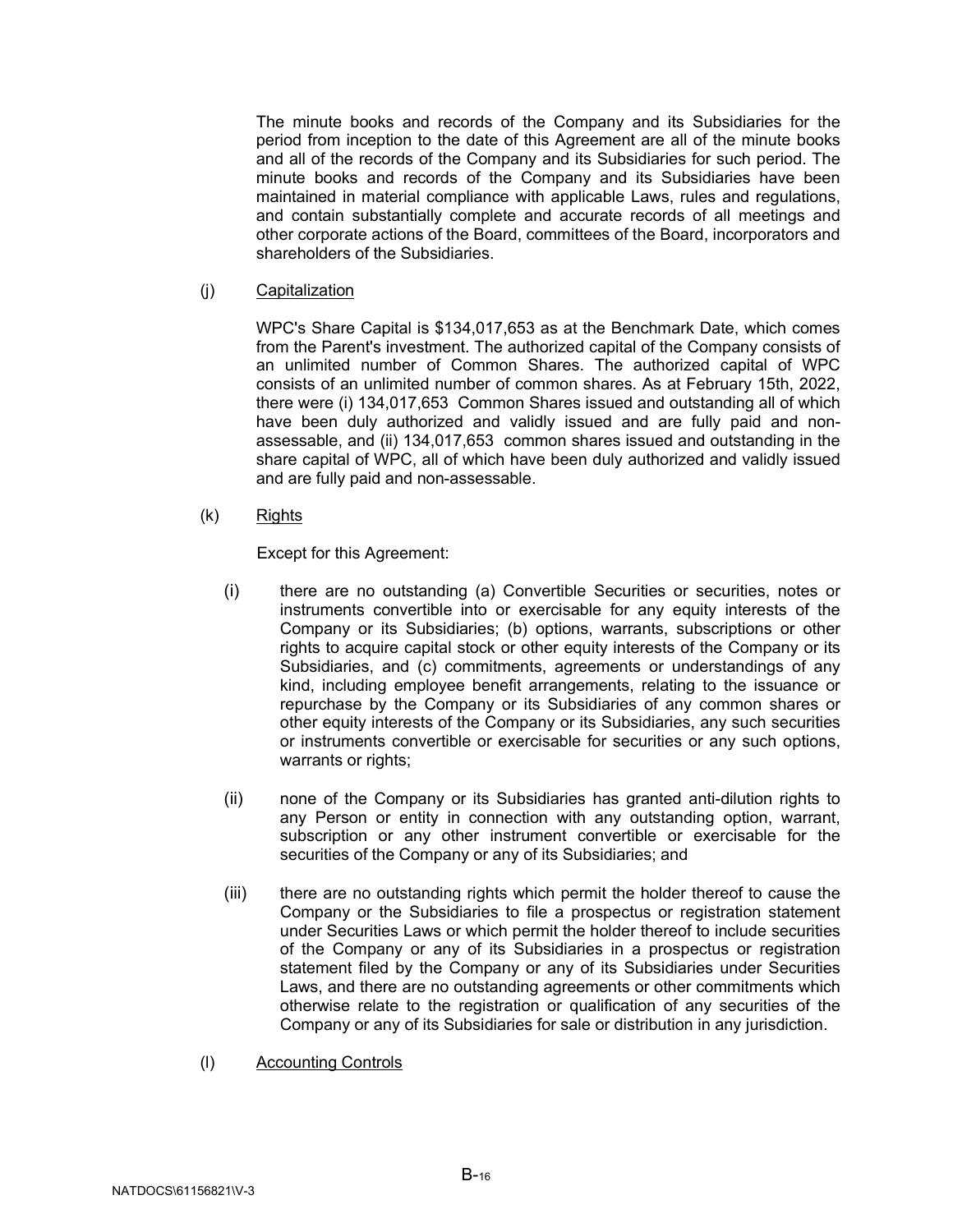To the extent required by Securities Laws, the Company and its Subsidiaries maintain a system of internal accounting controls sufficient to provide reasonable assurance that: (i) transactions are executed in accordance with management's general or specific authorizations; (ii) transactions are recorded as necessary to permit preparation of financial statements in conformity with applicable generally accepted accounting principles and to maintain asset accountability; (iii) access to assets is permitted only in accordance with management's general or specific authorization; and (iv) the recorded accountability for assets is compared with the existing assets at reasonable intervals and appropriate action is taken with respect to any differences.

#### (m) Solvency

Neither the Company nor any of its Subsidiaries:

- (i) is an "insolvent person" within the meaning of the *Bankruptcy and Insolvency Act* (Canada), R.S.C., 1985, c.B-3;
- (ii) has made an assignment in favour of its creditors nor a proposal in bankruptcy to their creditors or any class thereof nor had any petition for a receiving order presented in respect of it; or
- (iii) has initiated proceedings with respect to a compromise or arrangement with their creditors or for their winding up, liquidation or dissolution;
- (iv) No receiver has been appointed in respect of the Company or its Subsidiaries, or any of their property or assets and no execution or distress has been levied upon any of the property or assets of the Company or its Subsidiaries. Neither the Company or its Subsidiaries, nor any of their respective properties or assets, are subject to any outstanding judgment, order, writ, injunction or decree that involves or may involve, or restricts or may restrict, the right or ability of the Company or its Subsidiairies to conduct its business in all material respects as it has been carried on prior to the date hereof, or that has had or would reasonably be expected to have, individually or in the aggregate, a Material Adverse Effect or would reasonably be expected to prevent or significantly impede or materially delay the completion of the transactions contemplated herein.
- <span id="page-19-0"></span>(n) Financial Statements

Each of the Parent's audited consolidated statement of financial position as at September 30, 2021 and related consolidated statements of loss and comprehensive loss, consolidated statements of cash flows and statements of consolidated changes in shareholders' equity (including the related notes) as of the year ended September 30, 2021, all as contained in the Public Disclosure Documents; and, each of WPC's unaudited consolidated balance sheet and related consolidated statements of loss and comprehensive loss as at September 30, 2021, (collectively, the "Financial Statements"): (a) present fairly in all material respects the financial position of the Subsidiaries on a consolidated basis as of the dates thereof and the results of operations, cash flows and shareholders' equity as of and for each of the periods then ended, and (b) were prepared in accordance with IFRS in effect from time to time applied on a consistent basis throughout the periods involved, in each case, except, in the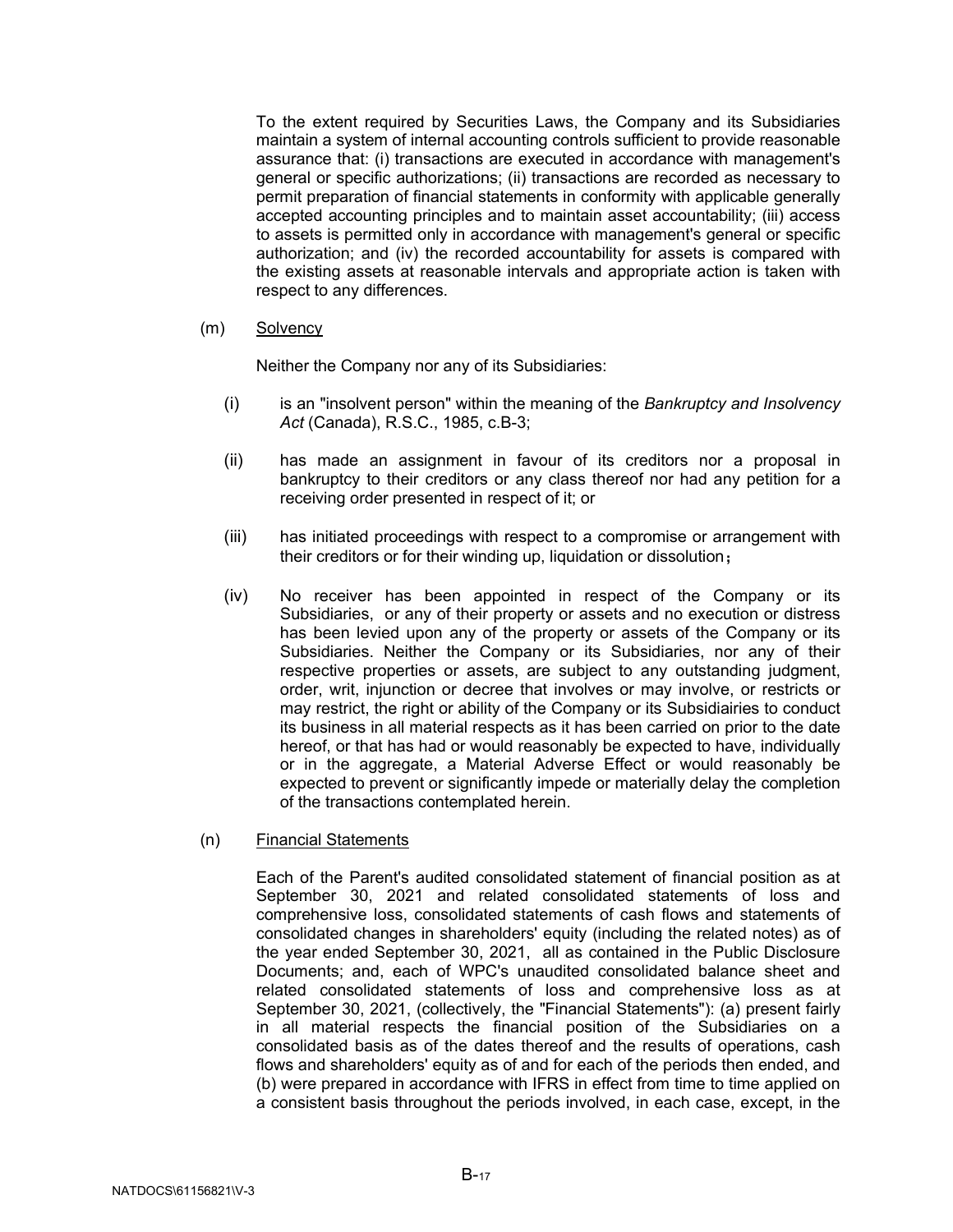case of any unaudited Financial Statements, for the absence of normal period end adjustments, none of which are material, individually or in the aggregate. The Parent does not intend to correct or restate, nor, to the knowledge of the Parent, is there any basis for any correction or restatement of, any aspect of any of the Financial Statements.

<span id="page-20-0"></span>(o) Liabilities and Indebtedness

Except to the extent reflected or disclosed in the Financial Statements or in Section [3.1\(o\)](#page-20-0) of the Disclosure Letter, none of the Company or any of its Subsidiaries has any material Liabilities of any nature (whether accrued, absolute, contingent or otherwise), or any obligation to issue any debt securities, or guarantee, endorse or otherwise become responsible for, the obligations of any other Person required to be reflected or disclosed therein. In addition, except to the extent reflected or disclosed in the Financial Statements or in Section [3.1\(o\)](#page-20-0) of the Disclosure Letter, none of the Company or its Subsidiaries has any Contract still in force under each of which the Company or (as the case may be) any of its Subsidiaries has an obligation to pay (whether before or after Closing) in excess of \$100,000, whether in cash or in kind, and whether in the form of economic Liability (arising from a Claim) or otherwise.

#### <span id="page-20-1"></span>(p) No Undisclosed Liabilities

Except for: (i) liabilities, obligations, commitments and contingencies that are specifically presented in Financial Statements; and (ii) liabilities and obligations incurred in the ordinary course of business consistent with past practice September 30, 2021 and which have all be disclosed in Section [3.1\(p\)](#page-20-1) of the Disclosure Letter, the Company and its Subsidiaries have not incurred any liabilities or obligations of any nature, whether or not accrued, contingent or otherwise and are not party to or bound by any suretyship, guarantee, indemnification or assumption agreement, or endorsement of, or any other similar Contract with respect to the obligations, liabilities or indebtedness of any Person.

## (q) Financial Books and Records

The financial books, records and accounts of the Company and each of the Subsidiaries, in all material respects: (a) have been maintained in accordance with good business practices and in accordance with accounting principles generally accepted in the country of domicile of each such entity on a basis consistent with prior years; (b) are stated in reasonable detail and accurately and fairly reflect the material transactions and dispositions of the assets of the Company and its Subsidiaries; and (c) accurately and fairly reflect the basis for the Financial Statements.

- <span id="page-20-2"></span>(r) Legal Proceeding
	- $(i)$  Other than as disclosed in Section [3.1\(r\)](#page-20-2) of the Disclosure Letter, there is no Legal Proceeding pending or in progress or, to the knowledge of the Company, threatened against or affecting the Company or its Subsidiaries or any of their officers or directors in their capacity as such, or any of their properties or assets or title thereto, and to the knowledge of the Company, there is no basis for the assertion of any of the foregoing.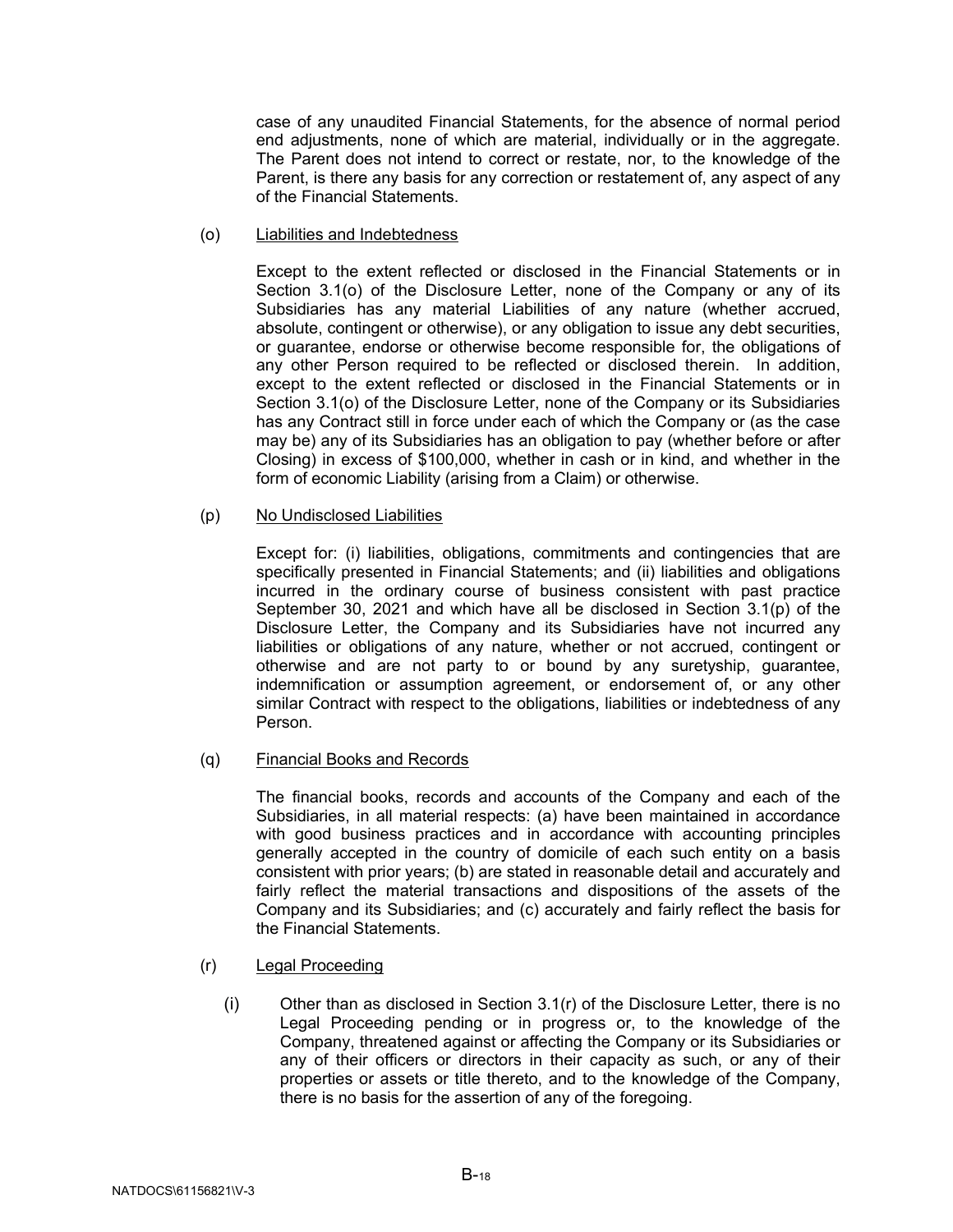- $(i)$  Other than as disclosed in Section [3.1\(r\)](#page-20-2) of the Disclosure Letter, there is no Order outstanding against or affecting the Company or its Subisidiaries or any of their properties or assets.
- <span id="page-21-0"></span>(s) Taxes
	- (i) All Tax Returns and Tax reports required to be filed with respect to the income, operations, business or assets of the Company and its Subsidiaries have been filed with the appropriate Governmental Entity in all jurisdictions in which such returns and reports are required to be filed, and all of the foregoing as filed are, in all material respects, correct, complete and reflect accurately all Liability for Taxes of the Company and its Subsidiaries for the periods to which such returns relate, and all amounts shown as owing thereon have been paid. There are no currently effective elections, agreements or waivers extending the statutory period or providing for an extension of time with respect to the assessment or reassessment of any Taxes, the filing of any Tax Return or any payment of Taxes by the Company or its Subsidiaries. The Company and its Subsidiaries have not made, prepared and/or filed any elections, designations or similar filings relating to Taxes or entered into any agreement or other arrangement in respect of Taxes or Tax Returns that could, in and of itself, require a material amount to be included in the income of the Company or its Subsidiaries for any period ending after the Closing Date.
	- (ii) The Company and its Subsidiaries have made provision in the Financial Statements for appropriate amounts in respect of any Taxes that are reasonably likely to be assessed in accordance with IFRS, withheld and collected all Taxes required to be withheld and collected by them and remitted such Taxes to the appropriate Government Entity, and paid and discharged all obligations incidental to any statutory lien or deemed trust imposed upon it by applicable Law which if unpaid, might become a Lien on any of its assets. The Company and its Subsidiaries has remitted all Canada Pension Plan contributions, provincial pension plan contributions, employment insurance premiums, employer health taxes, payroll taxes and other Taxes payable by it in respect of its employees, agents and consultants, as applicable, and has remitted such amounts to the appropriate Governmental Entity within the time required under applicable Laws. The Company has, to the extent required under applicable Laws, duly charged, collected and remitted on a timely basis all Taxes on any sale, supply or delivery whatsoever, made by it.
	- (iii) None of the Company or its Subsidiaries have received any written indication from any Governmental Entity that an audit, assessment or reassessment of the Corporation is proposed, or, to the knowledge of the Company, threatened in respect of any Taxes, regardless of its merits. The Corporation has not executed or filed with any Governmental Entity any agreement or waiver extending the period for assessment, reassessment or collection of any Taxes. To the knowledge of the Company, no Tax Return of the Company and its Subsidiaries is under investigation, review, audit or examination by any taxing authority with respect to any Taxes, and no written notice of any investigation, review, audit or examination by any taxing authority has been received by the Company or its Subsidiaries with respect to any Taxes. There are no rulings or closing agreements relating to the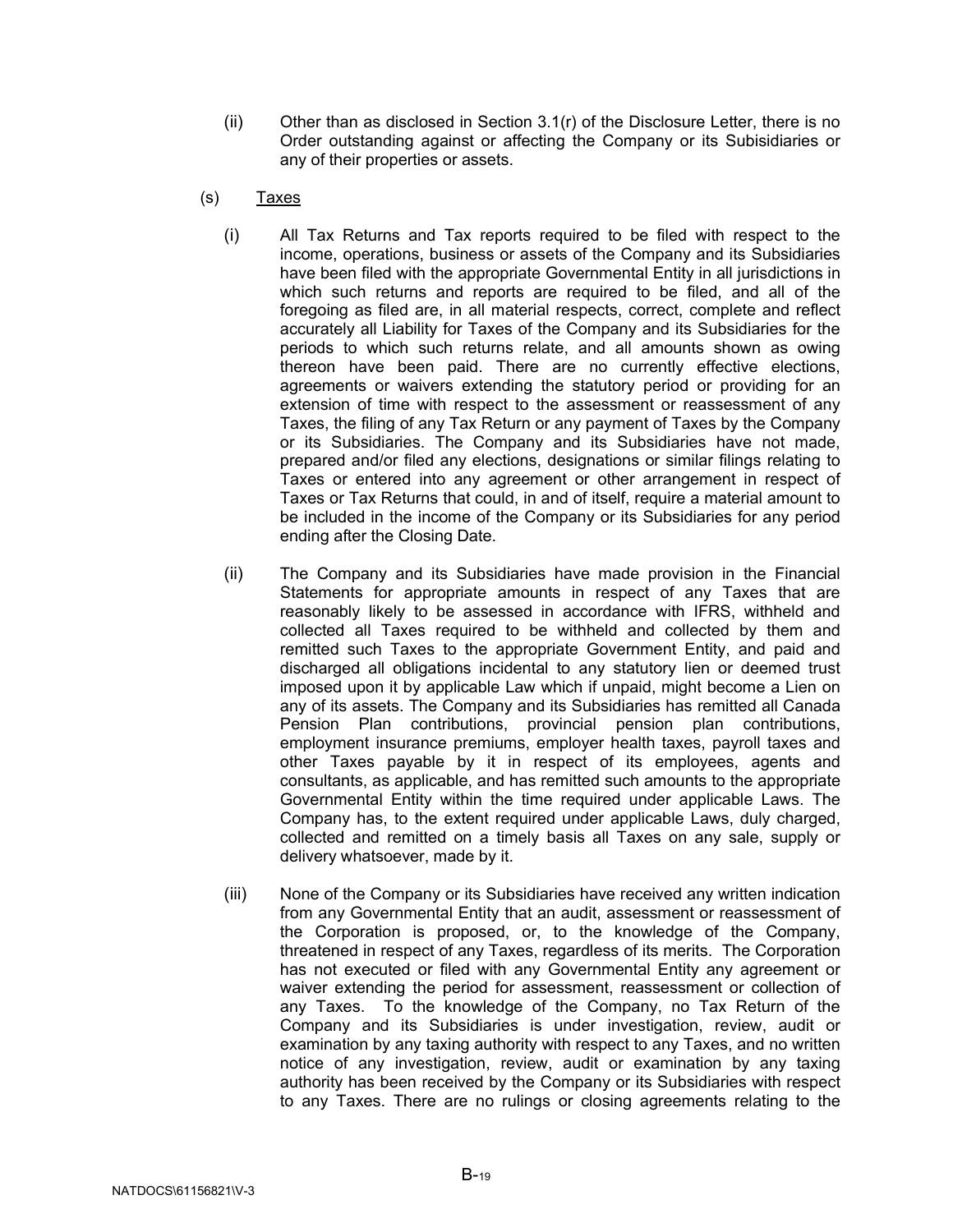Company or its Subsidiaries which may affect the Company's or any of its Subsidiaries' Liability for Taxes for any taxable period commencing after the Closing Date.

- (iv) For all transactions between the Company or its Subsidiaries, on the one hand, and any person who is not resident in Canada for purposes of the Tax Act with whom the Company or its Subsidiaries was not dealing at arm's length for purposes of the Tax Act, on the other hand, the Company or its Subsidiaries has made or obtained records or documents that meet the requirements of paragraphs 247(4)(a) to (c) of the Tax Act (or comparable provisions of any other applicable legislation).
- (v) No circumstances exist or may reasonably be expected to arise as a result of matters existing before the Closing Date that may result in the Company or its Subsidiaries being subject to Section 160 of the Tax Act (or comparable provisions of any other applicable legislation).
- (vi) None of Sections 78 or 80 to 80.04 of the Tax Act (or comparable provisions of any other applicable legislation) have applied to the Company or its Subsidiaries and there are no circumstances existing which could reasonably be expected to result in the application of Sections 78 or 80 to 80.04 of the Tax Act (or comparable provisions of any other applicable legislation) to the Company or its Subsidiaries.
- (vii) There are no circumstances which exist and would result in, or which have existed and resulted in, Section 17 of the Tax Act applying to the Company or its Subsidiaries.
- (viii) Each of the Company and its Subsidiaries is a "Taxable Canadian Corporation", as that term is defined in subsection 89(1) of the Tax Act.
- (ix) The Company and its Subsidiaries have maintained and continue to maintain at their place of business in Canada all records and books of account required to be maintained under the Tax Act, the *Excise Tax Act* (Canada) and any comparable Law of any province or territory in Canada, including Laws relating to sales and use taxes.
- (t) Interests of Officers, Directors and Other Affiliates

The description of any interest held, directly or indirectly, by any officer, director or other Affiliate of the Company or any of its Subsidiaries (other than the interests of the Company and its Subsidiaries in such assets) in any property, real or personal, tangible or intangible, used in or pertaining to the Business, is true and complete, and no officer, director or other Affiliate of the Company or any of its Subsidiaries has any interest in any property, real or personal, tangible or intangible, used in or pertaining to the Business or any other parties located within 20 kilometres of any Properties.

- <span id="page-22-0"></span>(u) Related Party Transactions
	- (i) As of the Benchmark Date, the principal amount of the Parent's loan to WPC is \$82,276,823.19, and the principal amount of the loan to WPC from Tairui Mining Inc., the controlling shareholder of the Parent, is \$35,000,000.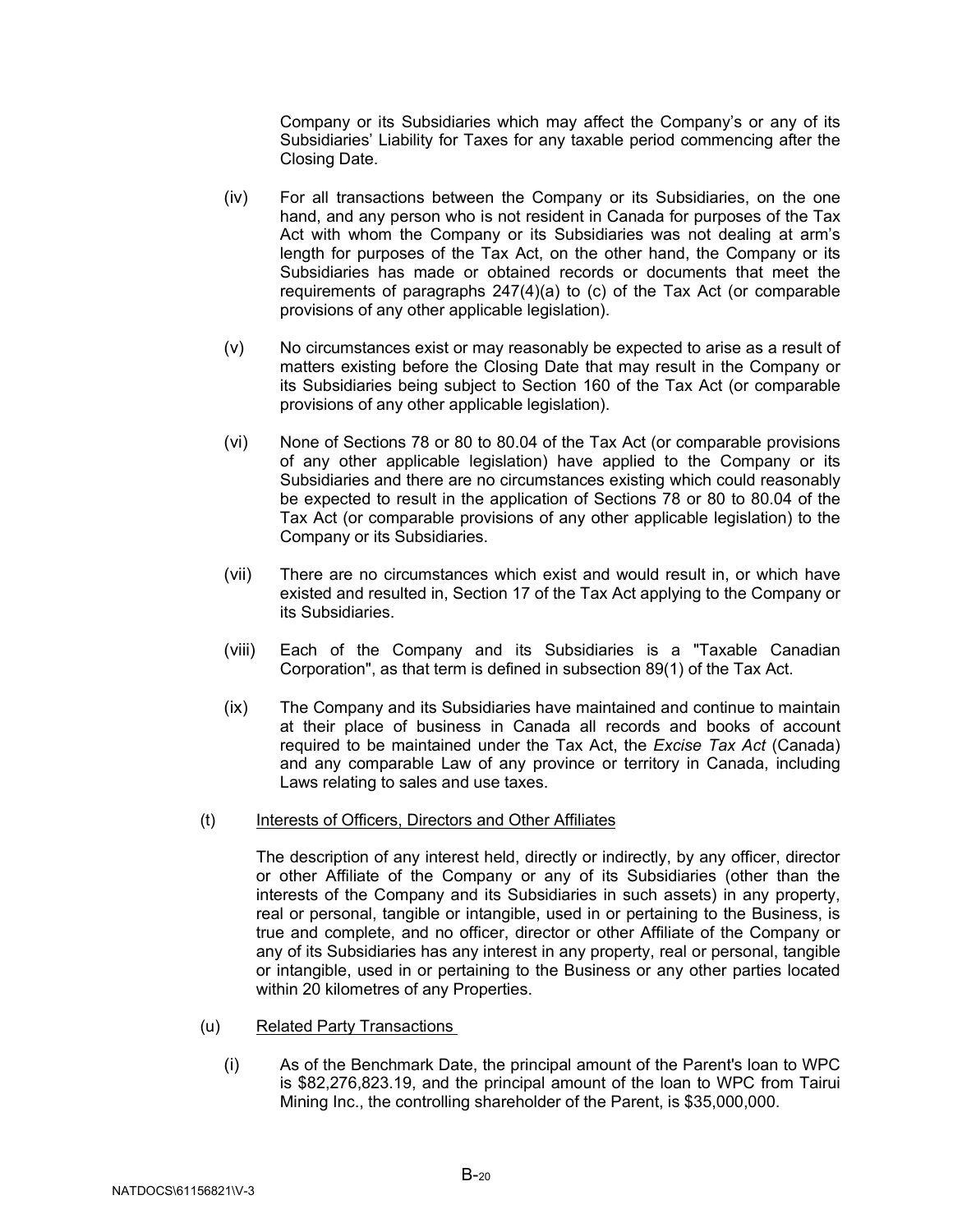- (ii) Other than as disclosed in Section [3.1\(u\)](#page-22-0) of the Disclosure Letter, neither the Company nor any of its Subsidiaries is indebted to any director, officer, employee or agent of the Parent, the Company or any of its Subsidiaries, or any holder of record or, to the knowledge of the Company, beneficial owner or 5% or more of the outstanding shares of the Parent, the Company or any of its Subsidiaries, or any Affiliate or Associate of any of them (except for ordinary course salaries, bonuses and benefits).
- (iii) Other than as disclosed in Section [3.1\(u\)](#page-22-0) of the Disclosure Letter, neither the Company nor any of its Subsidiaries is a party to any Contracts between the Company or its Subsidiaries, on the one hand, and (A) the Parent; (B) any director, officer, employee or agent of the Parent, the Company or any of its Subsidiaries; (C) any holder of record or, to the knowledge of the Company, beneficial owner or 5% or more of the outstanding shares of the Parent, the Company or any of its Subsidiaries; or (D) any Affiliate or Associate of any of them, on the other hand.
- <span id="page-23-0"></span>(v) Compliance with Law
	- (i) The Company and its Subsidiaries are in material compliance and have conducted the Business so as to comply with all Laws and Orders of any court, administrative agency, commission, regulatory authority or other Governmental Entity or instrumentality, domestic or foreign, applicable to their operations. To the knowledge of the Company, there are no Orders (whether rendered by a court or administrative agency or by arbitration) against the Company or its Subsidiaries or against any of their properties or assets;
	- (ii) Neither the Company or any of its Subsidiaries, nor any of the Company's directors, officers, supervisors, managers, employees, or agents has: (A) violated any applicable anti-corruption, anti-bribery, export control, and economic sanctions Laws, including the *Corruption of Foreign Public Officials Act* (Canada) and the United States' *Foreign Corrupt Practices Act*, (B) made or authorized any direct or indirect contribution, payment or gift of funds, property or anything else of value to any official, employee or agent of any Governmental Entity, authority or instrumentality in Canada or any other jurisdiction other than in accordance with applicable Laws, (C) used any corporate funds, or made any direct or indirect unlawful payment from corporate funds, to any foreign or domestic government official or employee or for any unlawful contribution, gift, entertainment or other unlawful expense relating to political activity; or (D) violated or is in violation of any provision of the *Criminal Code* (Canada) relating to foreign corrupt practices, including making any contribution to any candidate for public office, in either case, where either the payment or gift or the purpose of such contribution payment or gift was or is prohibited under the foregoing or any other applicable Law of any locality;
	- (iii) The operations of the Company and its Subsidiaries are and have been conducted at all times in compliance with applicable financial record-keeping and reporting requirements of the money laundering statutes of all applicable jurisdictions, the rules and regulations thereunder and any related or similar rules, regulations or guidelines, issued, administered or enforced by any Governmental Entity (collectively, the "**Money Laundering Laws**") and no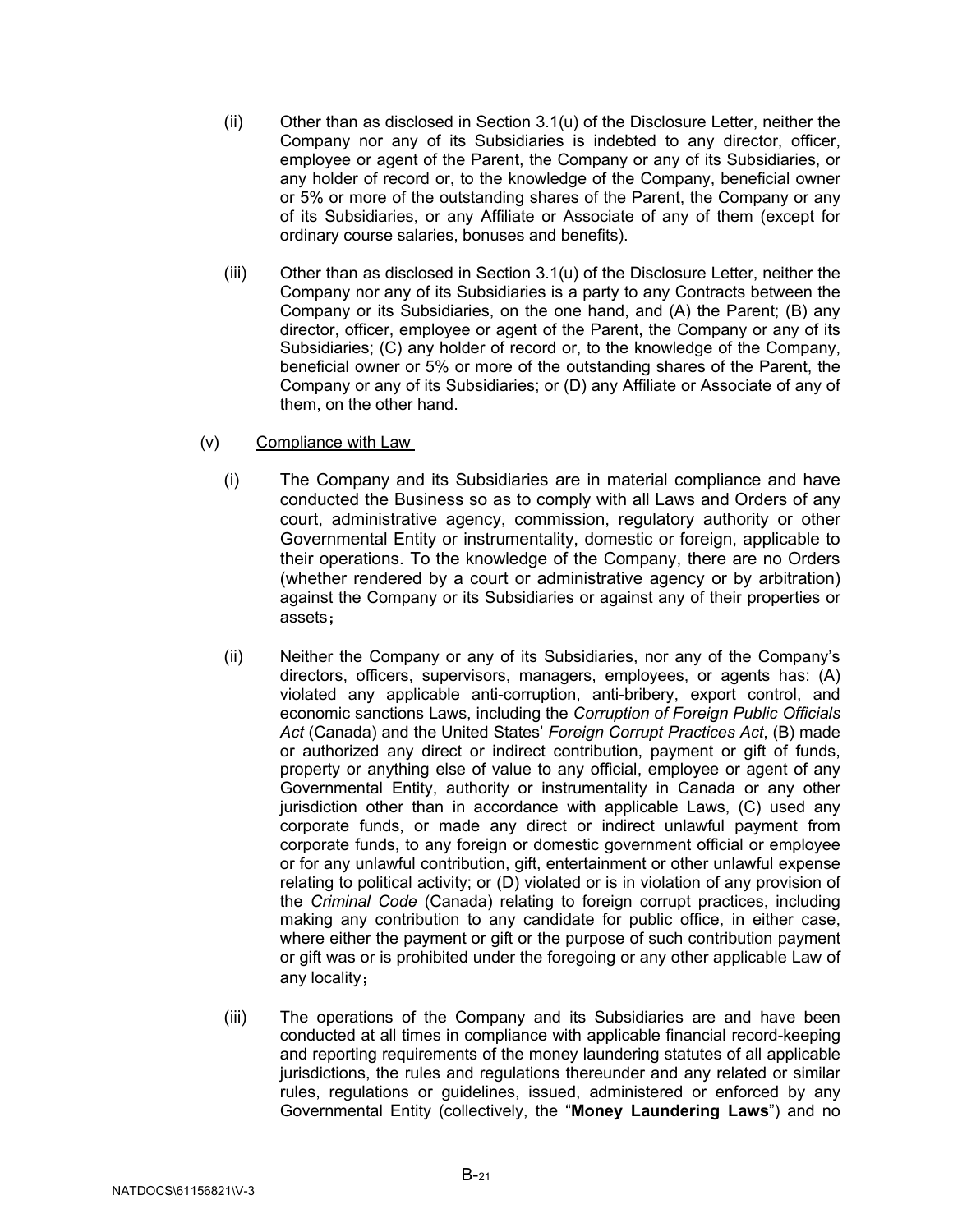action, suit or proceeding by or before any court or Governmental Entity or any arbitrator non-Governmental Entity involving the Company and its Subsidiaries with respect to the Money Laundering Laws is pending or, to the knowledge of the Company, threatened.

(w) No Defaults

The Company and its Subsidiaries are not, nor have they received notice that they would be with the passage of time, giving of notice, or both, (i) in violation of any provision of their constating documents, or (ii) in default or violation of any term, condition or provision of (A) any Law or Order applicable to the Company or any of its Subsidiaries, or (B) any Material Contract, permit or concession to which the Company or any of its Subsidiaries is a party or by which the Company or its Subsidiaries or their properties or assets may be bound. No circumstances exist which would entitle a party to any Material Contract to terminate such as a result of such Company or its Subsidiaries having failed to meet any material provision thereof.

- <span id="page-24-0"></span>(x) Material Contracts
	- $(i)$  Section [3.1\(x\)](#page-24-0) of the Disclosure Letter is a complete and accurate list of every Material Contract to which the Company or a Subsidiary is a party to or by which any of them or their respective properties or assets are bound. The Company has made available to the Investor for inspection true and complete copies of all Material Contracts to which the Company or a Subsidiary is a party and no such Material Contract has been modified, rescinded, or terminated.
	- (ii) All Material Contracts are legal, valid, binding and in full force and effect and are enforceable by the Company and its Subsidiaries in accordance with their respective terms and are the product of arm's length negotiations between the parties thereto.
	- (iii) The Company and the Subsidiaries have performed in all material respects all respective obligations required to be performed by them to date under the Material Contracts and are not alleged to be (with or without the lapse of time or the giving of notice, or both), in breach or default in any material respect thereunder, nor, to the Company's knowledge, is any counterparty thereto in breach or default in any material respect thereunder. To the knowledge of the Company, there exists no state of facts which after notice or lapse of time or both would constitute a default under or material breach of any Material Contract or the inability of a party to any Material Contract to perform its obligations thereunder. Neither the Company nor any of its Susidiaries has received any notice (whether written or oral), that any party to a Material Contract intends to cancel, terminate or otherwise modify or not renew its relationship with the Company or its Subsidiaries, and to the knowledge of the Company, no such action has been threatened.
	- (iv) Neither the entering into of this Agreement, nor the consummation of the transactions contemplated by this Agreement will trigger any change of control or similar provisions in any of the Material Contracts.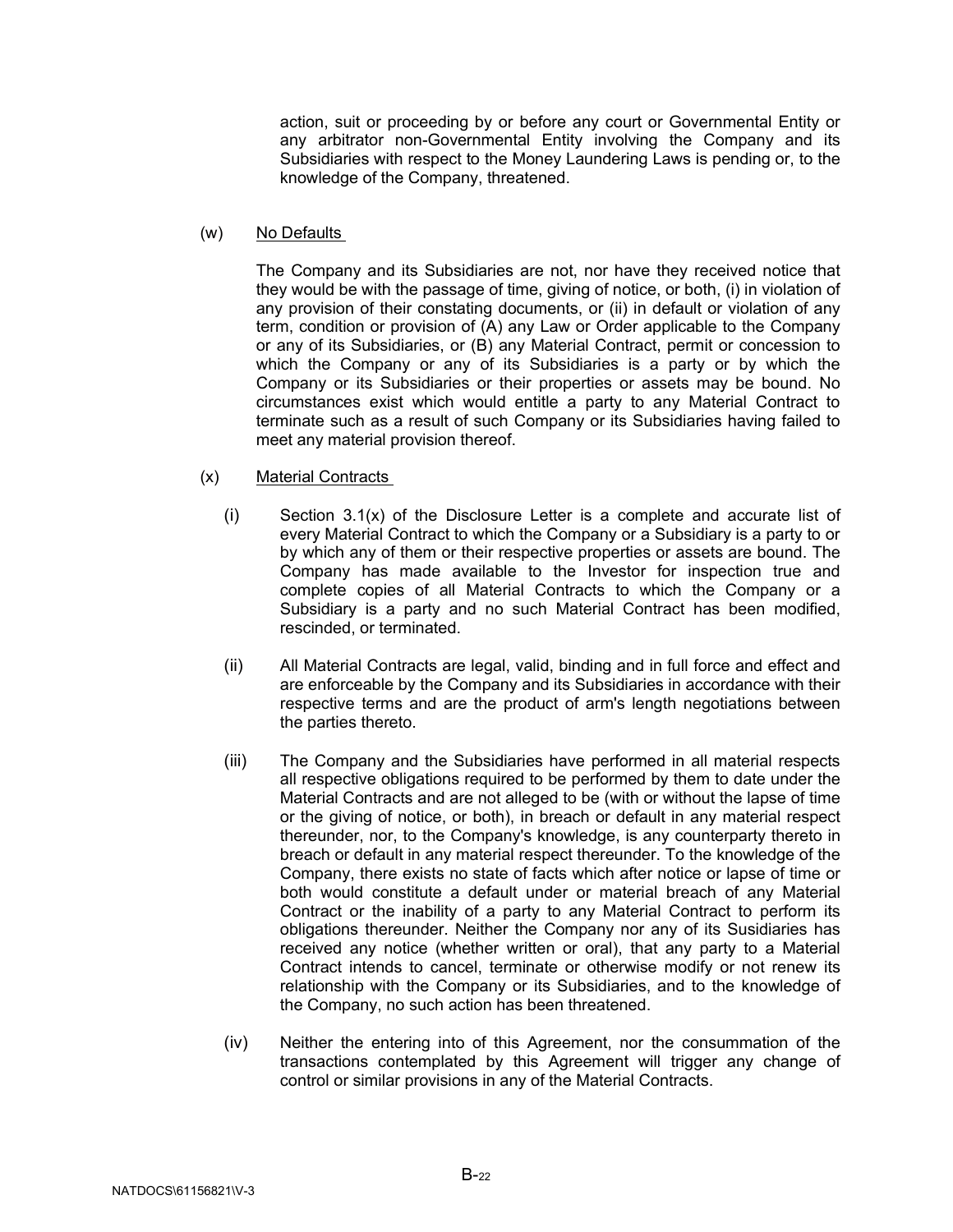#### <span id="page-25-0"></span>(y) Intellectual Property

Except in each case to the extent that it could not, individually or in the aggregate, reasonably be expected to have a Material Adverse Effect:

 the Company and its Subsidiaries own, or are validly licensed or otherwise have the right to use, all patents, patent rights, trademarks, trade names, service marks, copyrights, know how and other proprietary intellectual property rights that are used in their respective businesses;

- (i) the use by the Company and its Subsidiaries of its registered trademarks, service marks, copyrights, industrial designs, patents, design patents and all applications therefor ("**Applicable IP**"), does not infringe upon or breach the industrial or intellectual property rights of any other Person; and
- (ii) none of the Company or any of its Subsidiaries have commenced legal proceedings against any Person relating to an infringement by such Person of any Applicable IP.

#### (z) Absence of Certain Changes

Since September 30, 2021, except in connection with the transaction contemplated by this Agreement, or disclosed in the Public Disclosure Documents or the Disclosure Letter, the Company and its Subsidiaries have conducted the Business only in the ordinary course of business and there has been no:

- (i) event, occurrence, development or state of circumstances or facts that has had or would be reasonably expected to have, individually or in the aggregate, a Material Adverse Effect;
- (ii) amendments or changes in the constating documents of the Company or any of its Subsidiaries;
- (iii) any material damage, destruction or loss, involving the properties and assets of the Company and its Subsidiaries, whether or not covered by insurance;
- (iv) incurrence, assumption or guarantee by the Company or its Subsidiaries of any debt for borrowed money;
- (v) issuance or sale of any shares, bonds, Convertible Securities, or other securities in the share capital of the Company or any of its Subisidaries;
- (vi) discharge or satisfaction of any material Lien, other than current Liabilities incurred since September 30, 2021 in the ordinary course of business;
- (vii) declaration or making of any payment or distribution or return of capital in respect of the shares of the Company or any of its Subsidiaries, or purchase or redemption of any shares, Convertible Securities or other securities in the share capital of the Company or any of its Subsidiaries;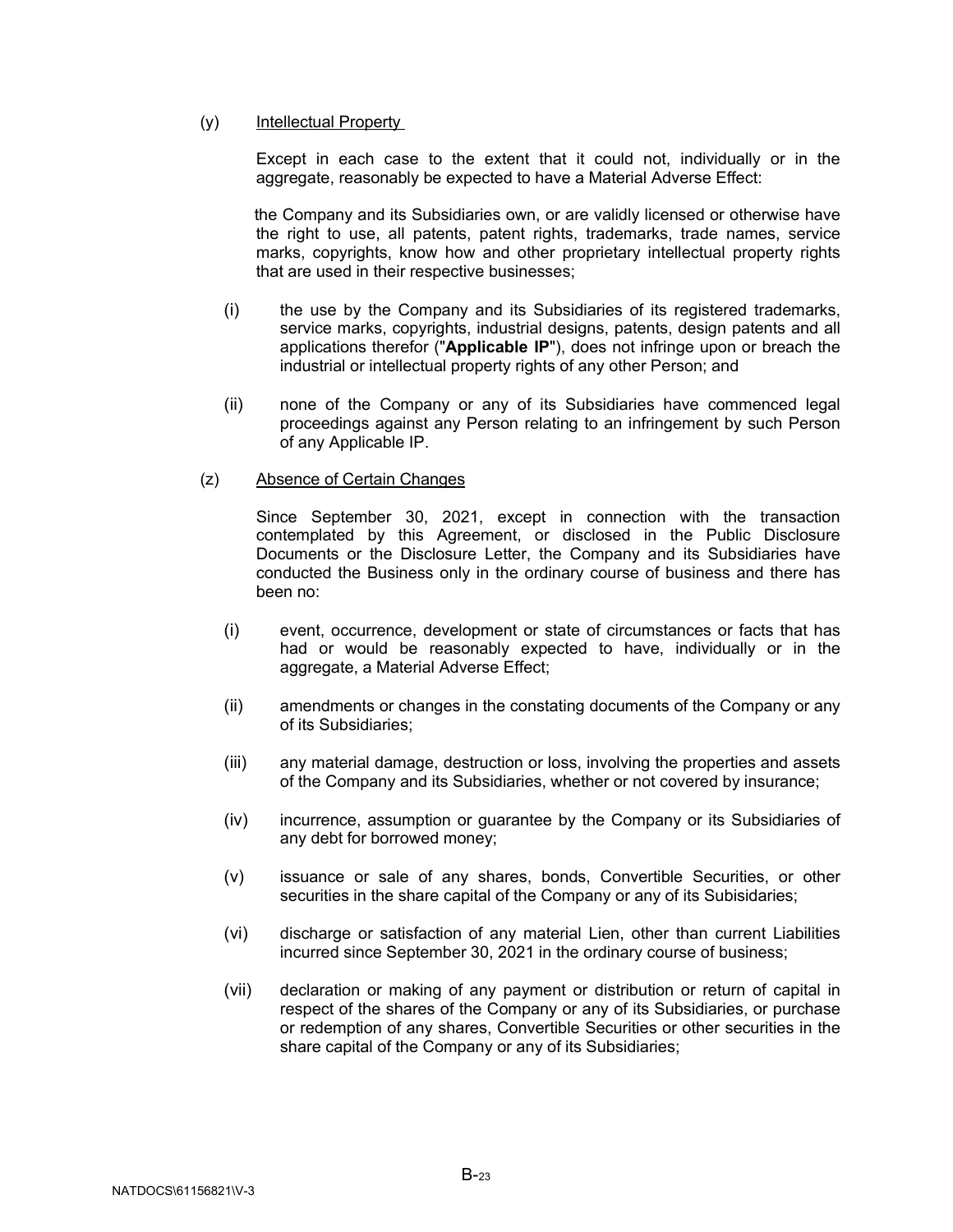- (viii) split, division, consolidation, combination or reclassification of the issued and outstanding shares or other securities in the share capital of the Company or any of its Subsidiaries;
- (ix) acquisition or sale, assignment, license, lease, transfer or other disposition or encumbrance, by the Company or any of its Subsidiaries of any interest in the Properties or any other material assets;
- (x) expenditure, or commitment to expend, by the Company or any of its Subsidiaries with respect to capital expenses in excess of \$100,000 in the aggregate;
- (xi) waiver of any right of substantial value whether or not in the ordinary course of business;
- (xii) satisfaction or settlement of any material claim, Liability or obligation of the Company or any of its Subsidiaries;
- (xiii) material increase in or modification of the compensation payable to or to become payable by the Company or any of its Subsidiaries to any director, officer, employee or agent, except as may be required by Contract;
- (xiv) material change in the accounting policies, principles, methods, practices or procedures of the Company or any of its Subsidiaries except as required by applicable Laws or under IFRS;
- (xv) entering into, adoption, or materially amendment of, any collective bargaining agreement, bonus, pension, profit sharing, change of control, stock purchase, stock option, Employee Plan or other benefit plan or agreement;
- (xvi) creation, sufferance or assumption by the Company or any of its Subsidiaries of any Lien on the interest in the Properties or any other material assets (other than Liens existing on the date hereof, arising in the ordinary course of business or in connection with equipment leases or working capital lines of credit);
- (xvii) making by the Company or any of its Subsidiaries of any loan, advance or capital contribution to or material investment in any other Person;
- (xviii) entry into, amendment of, relinquishment, termination or non-renewal by the Company or any of its Subsidiaries of any Material Contract, license, permit, lease, transaction, commitment or other right or obligation, other than in the ordinary course of business; or
- (xix) other commitment (contingent or otherwise), announcement or resolution to do any of the foregoing.
- (aa) Restrictions on Business Activities

Other than as set forth in the Public Disclosure Documents, there is no noncompetition agreement, any non-solicitation agreement or any other agreement or Order binding upon, the Company or its Subsidiaries which has or could reasonably be expected to have the effect of prohibiting or materially impairing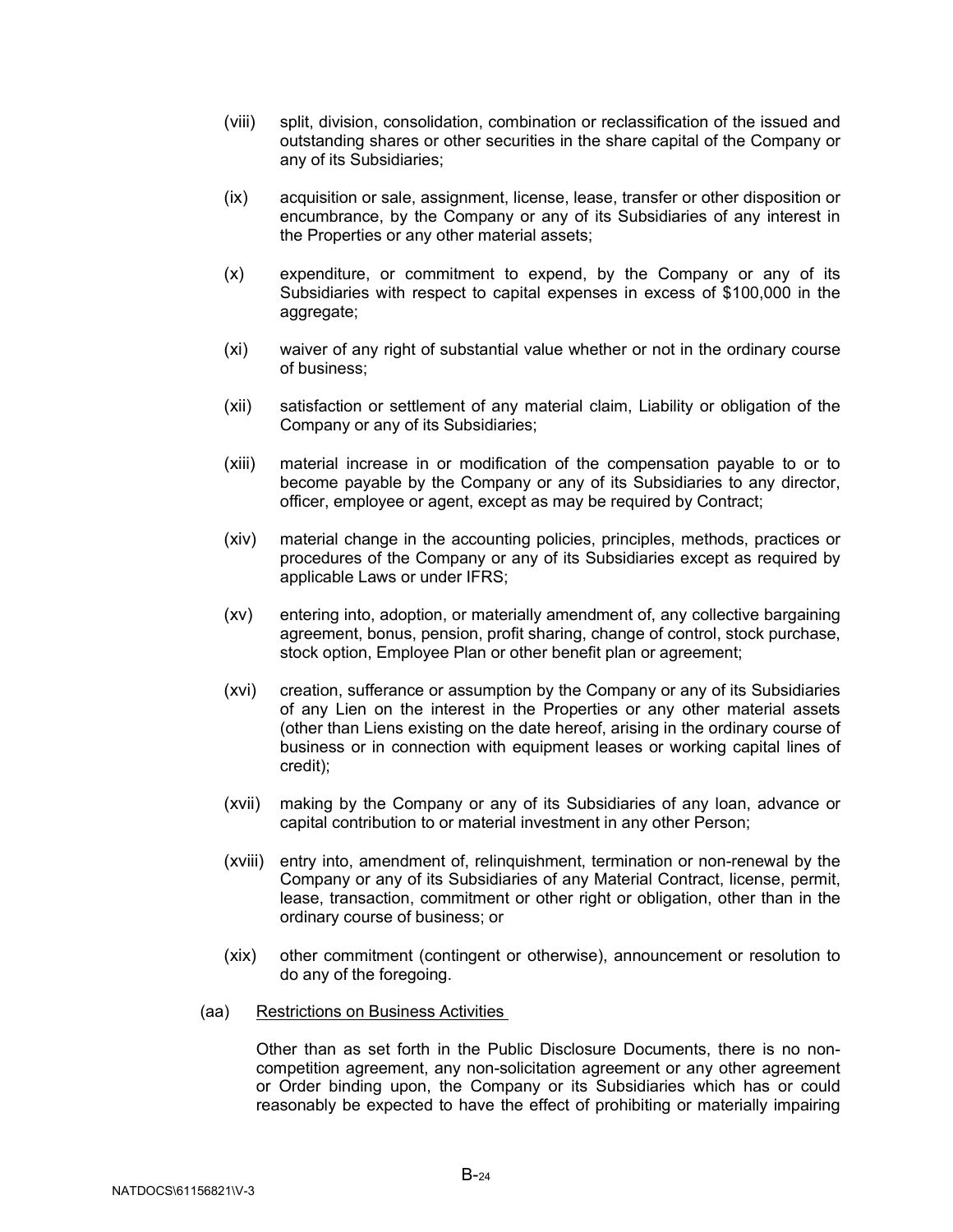any business practice of the Company or its Subsidiaries, prohibiting any acquisition or disposition of property by the Company or its Subsidiaries or limiting the conduct of business by the Company or its Subsidiaries as currently conducted or as currently proposed to be conducted by the Company or its Subsidiaries.

<span id="page-27-0"></span>(bb) Insurance

All insurance policies of the Company and its Subsidiaries are disclosed in Section [3.1\(bb\)](#page-27-0) of the Disclosure Letter. The insurance policies providing insurance coverage to the Company and its Subsidiaries are adequate for the business conducted by the Company and its Subsidiaries and are sufficient for compliance by the Company and its Subsidiaries with all requirements of applicable Laws and all material agreements to which the Company and its Subsidiaries is a party or by which any of their assets are bound. All of such policies are in full force and effect and are valid and enforceable in accordance with their terms, and the Company and its Subsidiaries have complied with all material terms and conditions of such policies, including premium payments. All of such policies shall remain in full force and effect and shall not be cancelled or terminated as a result of this Agreement. None of the insurance carriers has indicated to the the Company and its Subsidiaries an intention to cancel any such policy or deny any claim made thereunder. There has been no denial by any insurer of material claims nor material claims disputed by the Company or its Subsidiaries.

- <span id="page-27-1"></span>(cc) Employees, Employment Agreements and Employee Benefit Plans
	- (i) Neither the Company nor any of its Subsidiaries is a party to or bound or governed by, or subject to:
	- (ii) any employment, consulting, retention, termination, or change of control agreement with, or any written or oral agreement, arrangement or understanding providing for retention, change of control, length of termination notice, or severance or termination payments to any director, officer, employee, contractor or agent of the Company or its Subsidiaries;
	- (iii) any Collective Agreement or similar agreements;
	- (iv) any threatened or, to the knowledge of the Company, pending union organizing activities involving any of the employees of the Company or its Subsidiaries and no such activities have been undertaken within the last three (3) years;
	- (v) any trade union, council of trade unions, employee bargaining agency, affiliated bargaining agent, employee association or similar entity that holds bargaining rights with respect to any employees of the Company or its Subsidiaries by way of certification, interim certification, voluntary recognition, or succession rights, and no such person has applied, or to the knowledge of the Company, threatened to apply to be certified as the bargaining agent of any employees of the Company or its Subsidiaries in any jurisdiction in which the Company or its Subsidiaries carries on business;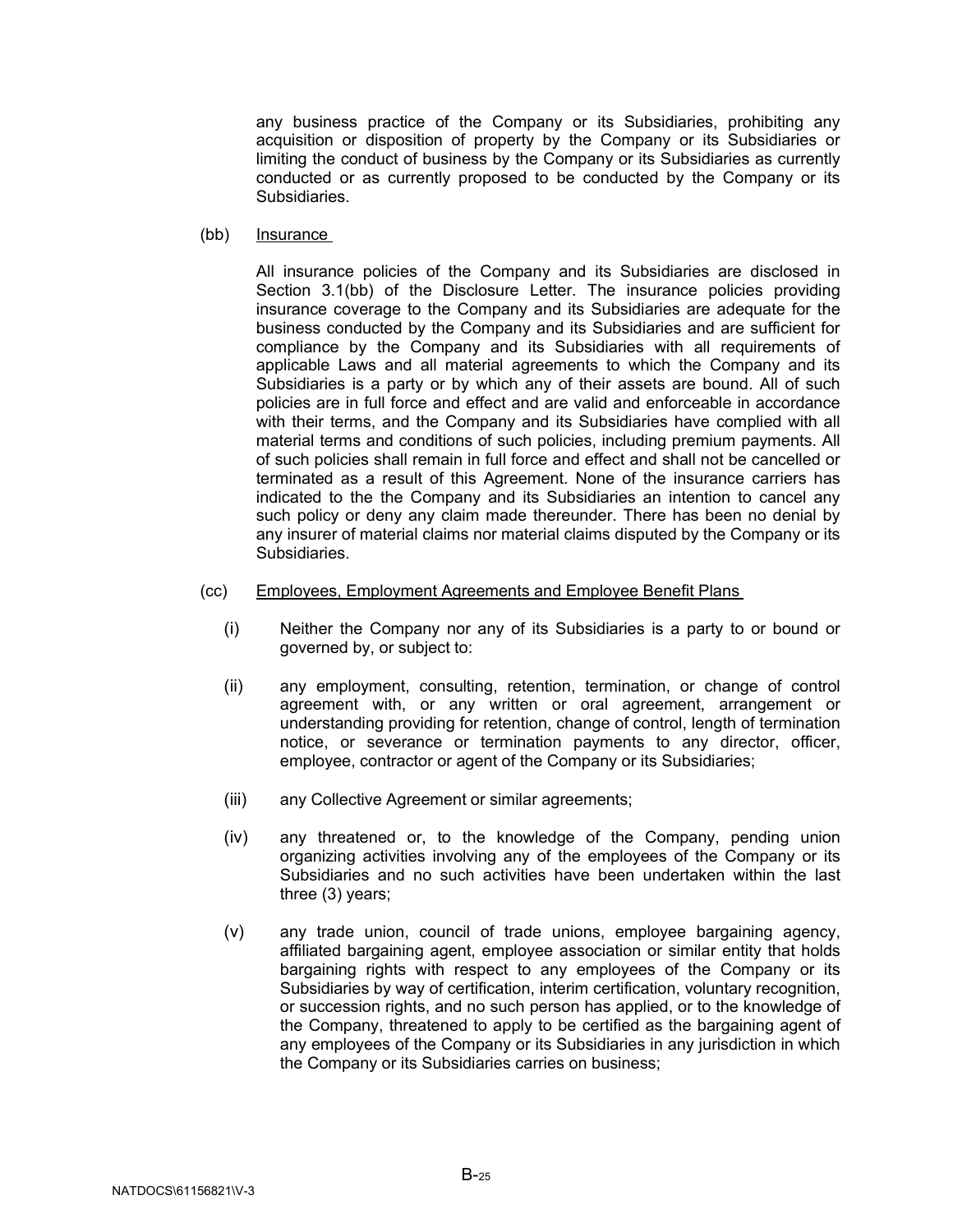- (vi) any unfair labour practice complaint, grievance or arbitration proceeding, or any labour dispute, strike or lock-out relating to or involving any employees of the Company or its Subsidiaries and no such event has occurred within the last five (5) years;
- (vii) any claim for wrongful dismissal, constructive dismissal or any other claim, complaint or litigation relating to employment, discrimination or termination of employment of employees of the Company or its Subsidiaries or former employees or relating to any failure to hire a candidate for employment; or
- (viii) any allegations of sexual or other unlawful harassment or discrimination have been made against (i) any director or officer of the Company or its Subsidiaries, or (ii) any present or former employees of the Company or its Subsidiaries;
- <span id="page-28-0"></span>(ix) Section [3.1\(cc\)](#page-27-1) of the Disclosure Letter sets forth a complete and accurate list of the officers, employees, contractors or agents of the Company or its Subsidiaries, together with their position or function, date of hire or engagement, annual base salary or fees, as applicable, any incentive or bonus arrangement, benefit enrollments, any banked time or vacation pay entitlement, whether any employee is on a layoff or leave of absence and, for any leave of absence, the type of leave and expected date of return to work, if known. True, complete and correct copies of the agreements, arrangements and understandings with the officers, employees, contractors or agents referred to in this Section  $3.1$ (cc[\)\(ix\),](#page-28-0) if any, have been provided to the Investor;
- (x) No current or former employees of the Company or its Subsidiaries are or have been, during employment with the Company or its Subsidiaries, an illegal or undocumented worker. All current and former employees, contractors and agents of the Company or its Subsidiaries have and had all work permits, visas, authorizations or status, as the case may be, required to perform work or provide services in Canada or in the jurisdiction in which services are performed;
- (xi) There are no outstanding assessments, penalties, fines, Liens, charges, surcharges, or other amounts due or owing pursuant to any workers' compensation legislation in respect of the Company or its Subsidiaries and the Company and its Subsidiaries have not been reassessed in any material respect under such legislation during the past three years and no audit of the Company or its Subsidiaries is currently being performed pursuant to any applicable workers' compensation legislation. There are no Claims or, to the knowledge of the Company, potential Claims which may materially adversely affect the Company's accident cost experience. All orders and inspection reports, if any, under applicable occupational health and safety legislation ("**OHSA**") relating to the Company or its Subsidiaries have been provided to Investor. There are no charges pending under OHSA in respect of the Company or its Subsidiaries. The Company and its Subsdiairies have complied in all material respects with any orders issued under OHSA and there are no appeals of any orders under OHSA currently outstanding;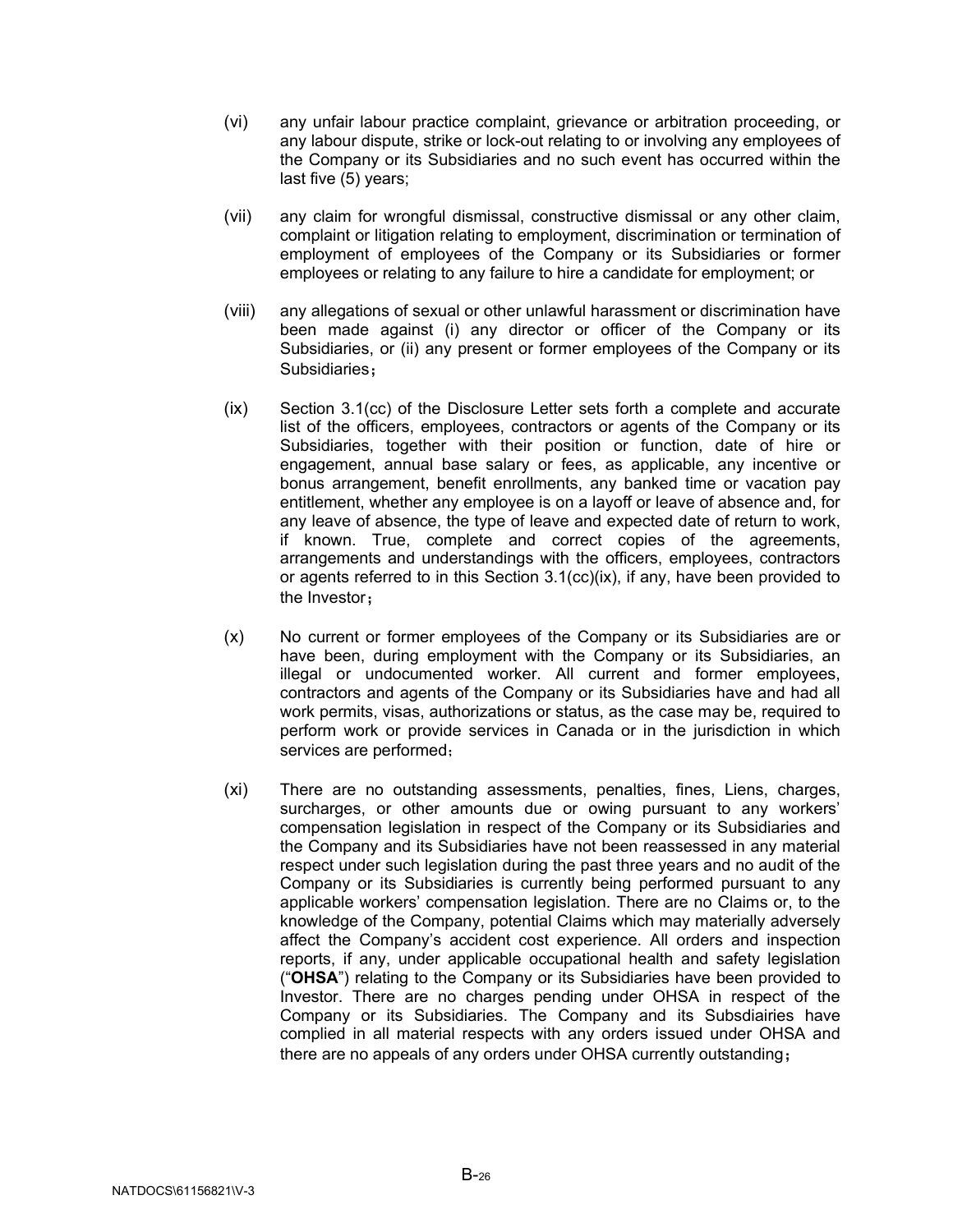- (xii) The Company and its Subsidiaries have investigated, and is investigating, all reported occupational health and safety issues related to the COVID-19 pandemic. With respect to each such issue, the Company and its Subsidiaries have taken, and is taking, all required and other reasonable corrective action in accordance with all Governmental Entity and public health recommendations to reduce the spread of COVID-19 within the applicable workplace;
- (xiii) The Company and its Subsidiaries have operated in all material respects in compliance with all terms and conditions of employment applicable to employees and all applicable Laws with respect to employment and labour, including employment and labour standards, vacation and paid time off, discrimination, harassment, retaliation, wages, classification, hours of work, overtime, immigration, occupational health and safety, employment equity, pay equity, workers' compensation, human rights, labour relations and privacy, and there are no current, pending, or to the knowledge of the Company, threatened Claims, complaints, investigations or orders under any such Laws and, to the knowledge of the Company, no basis for any such Claims;
- (xiv) All amounts due or accrued for all salary, wages, bonuses, commissions, vacation with pay, sick days and benefits, including under any Employee Plans and other similar accruals have either been paid or are accurately reflected in the books and/or records of the Company and its Subsidiaries;
- (xv) Except as disclosed in Section 3.1(cc) of the Company Disclosure Letter, no person will, as a result of any of the transactions contemplated herein, including a change of control of the Company become entitled to (i) any retirement, severance, termination, retention, bonus or other similar payment from the Company, (ii) the acceleration of the vesting or the time to exercise of any outstanding stock option or employee or director awards of the Company, (iii) the forgiveness or postponement of payment of any indebtedness owing by such person to the Company, or (iv) receive any additional payments or compensation under or in respect of any employee or director benefits or incentive or other compensation plans or arrangements from the Company;
- (xvi) Except as disclosed in Section [3.1\(cc\)](#page-27-1) of the Disclosure Letter, no person will, as a result of any of the transactions contemplated herein, including a change of control of the Company become entitled to (i) any retirement, severance, termination, retention, bonus or other similar payment from the Company or its Subsidiaries (ii) the acceleration of the vesting or the time to exercise of any outstanding stock option or employee or director awards of the Company or its Subsidiaries, (iii) the forgiveness or postponement of payment of any indebtedness owing by such person to the Company or its Subsidiaries, or (iv) receive any additional payments or compensation under or in respect of any employee or director benefits or incentive or other compensation plans or arrangements from the Company or its Subsidiaries;
- (xvii) All Employee Plans are listed in Section [3.1\(cc\)](#page-27-1) of the Disclosure Letter. The Company and its Subsidiaries have complied with all the terms of, and all applicable Laws in respect of, the Employee Plans. All contributions, and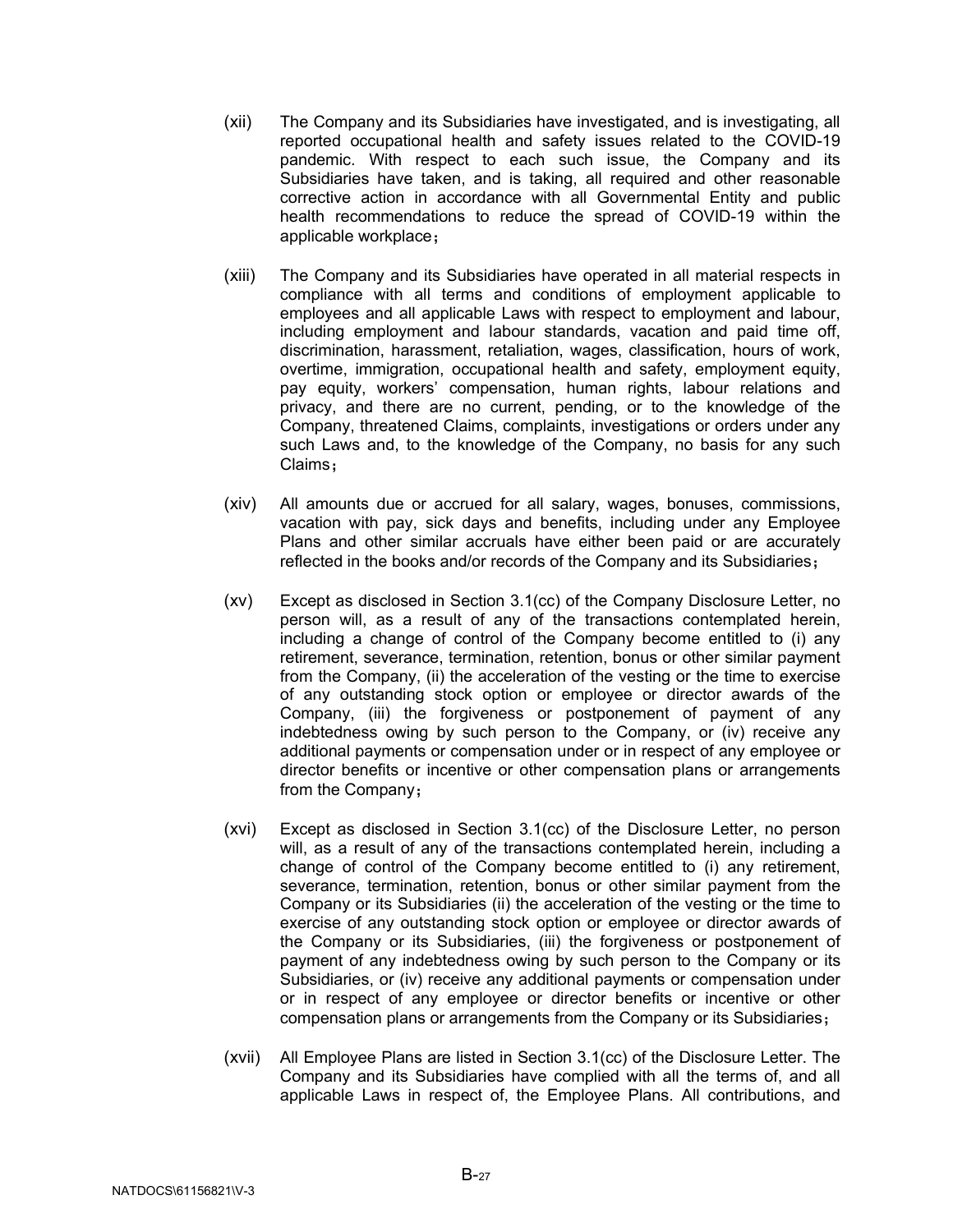premiums owing under the Employee Plans have been paid when due in accordance with the terms of the Employees Plans and applicable Laws. All Employee Plans that provide group benefits are established through a Contract of insurance, and no retroactive increase in premiums is permitted thereunder. No Employee Plan is a "registered pension plan" or "retirement compensation arrangement" as such term is defined in the Tax Act or provides benefits following the retirement or (except where required by statute) termination of employment of any employee of the Company or its Subsidiaries;

(xviii) Each of the contractors and agents of the Company or its Subsidiaries has been properly classified by the Company or its Subsidiaries as an independent contractor and the Company and its Subsidiaries have not received any notification from any Governmental Entity challenging the classification of such contractor or agent;

#### (dd) Absence of Certain Business Practices

Neither the Company nor any of its Subsidiaries, nor any their Affiliates, nor to the knowledge of the Company, any agent or employee of the Company or any of its Subsidiaries, any other Person acting on behalf of or associated with the Company or its Subsidiaries, or any individual related to any of the foregoing Persons, acting alone or jointly, has:

- (i) received, directly or indirectly, any rebates, payments, commissions, promotional allowances or any other economic benefits, regardless of their nature or type, from any customer, supplier, trading company, shipping company, governmental employee or other Person with whom the Subsidiaries has done business directly or indirectly; or
- (ii) directly or indirectly, given or agreed to give any gift or similar benefit to any customer, supplier, trading company, shipping company, governmental employee or other Person who is or may be in a position to help or hinder the business of the Company or any of its Subsidiaries (or assist the Company or any of its Subsidiaries in connection with any actual or proposed transaction) which (i) may subject the Company or any of its Subsidiaries to any damage or penalty in any civil, criminal or governmental litigation or proceeding, (ii) if not given in the past, may have had a Material Adverse Effect or (iii) if not continued in the future, may have a Material Adverse Effect or subject the Company or any of its Subsidiaries to suit or penalty in any private or governmental litigation or proceeding.

#### (ee) Licenses; Compliance with Regulatory Requirements

(i) Each of the Company and its Subsidiaries has identified, obtained, acquired or entered into in its respective name all Governmental Authorizations required under applicable Law for the operation of the business of the Company and its Subsidiaries as currently operated, and as may be required to commence Commercial Production or development or construction work necessary to achieve Commercial Production. Further, the Company and its Subsidiaries are not aware of any impediments which may delay or otherwise affect the commencement of the above-noted construction work;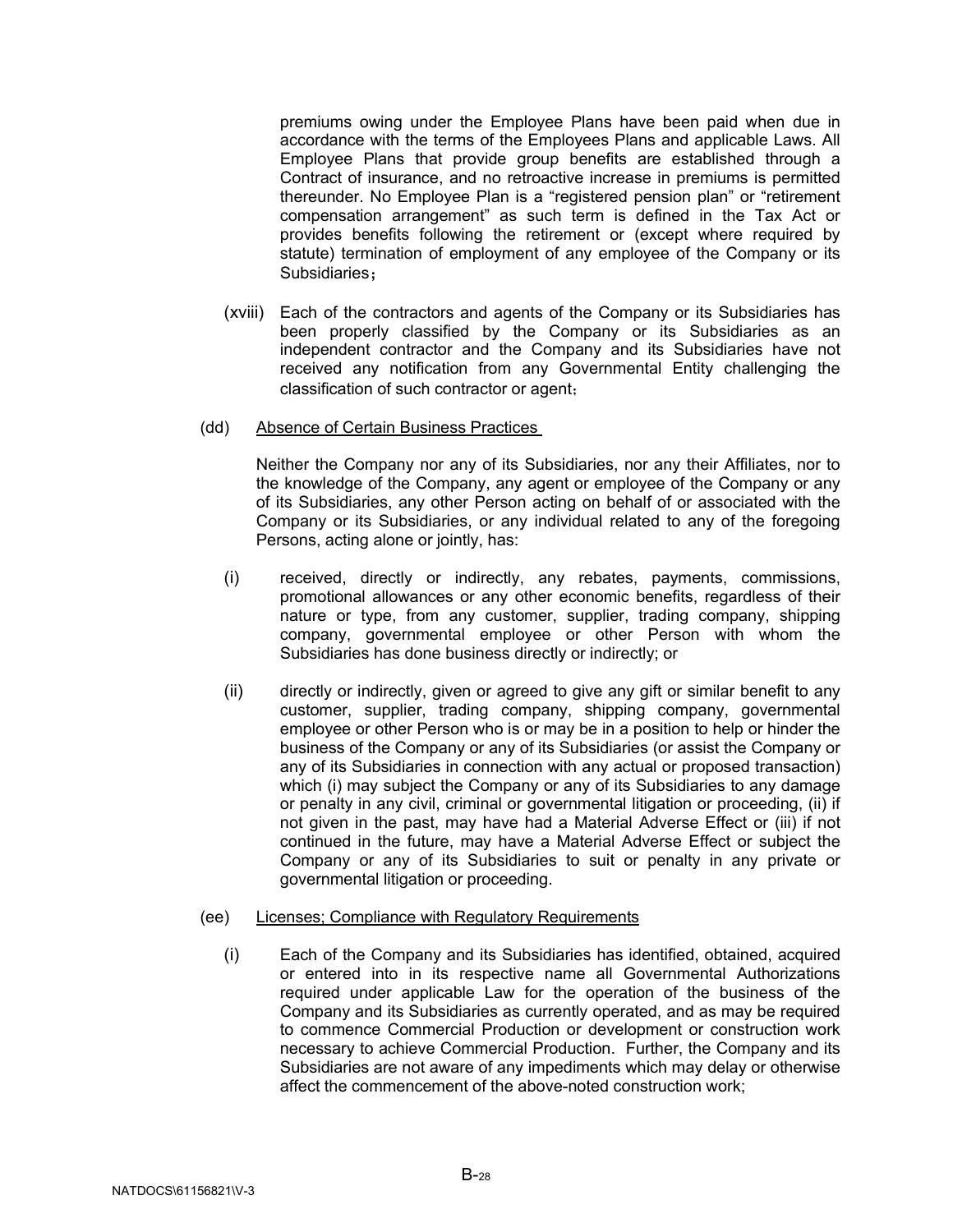- (ii) all of such Governmental Authorizations have been duly issued or obtained and are valid and subsisting and in full force and effect, enforceable in accordance with terms thereof, and the Company and its Subsidiaries are in material compliance with the terms of all such Governmental Authorizations (including any interest in, or right to earn an interest in, any mineral property). All such Governmental Authorizations are in good standing and there has been no material default under any such Governmental Authorizations, are renewable by their terms or in the ordinary course of business, and all fees and other amounts required to be paid with respect to such Governmental Authorizations to the date hereof have been paid;
- (iii) There are no Legal Proceedings, pending, or to the knowledge of the Company, threatened, against the Company or its Subsidiaries that could reasonably be expected to result in the suspension, loss or revocation of any such Governmental Authorizations. The Company and its Subsidiaries have not engaged in any activity that, to the knowledge of the Company, could cause revocation or suspension of any such Governmental Authorizations;
- (iv) the Company has no knowledge of any facts which could reasonably be expected to cause the Company to believe that such Governmental Authorizations will not be renewed by the appropriate Governmental Entities in the ordinary course; and
- (v) neither the execution, delivery nor performance of this Agreement by the Company or its Subsdiaries would adversely affect the status of any of such Governmental Authorizations.
- <span id="page-31-1"></span><span id="page-31-0"></span>(ff) Mineral Interests and Title
	- (i) The material mining licenses, mining claims, mining concessions, mining permits, mining leases and all other property rights, in each case, either existing under Contract, by operations of Laws or otherwise, of the Company and its Subsidiaries relating in any manner whatsoever to the interest in, or exploration for minerals on the Properties are accurately and completely set forth in Section [3.1\(ff\)](#page-31-1) of the Disclosure Letter ("**Mining Claims**"). All Mining Claims are in good standing and valid and enforceable, and the Company or its Subsidiaries, as applicable, has good, valid and sufficient right, title and interest thereto, free and clear of any title defect or Liens and no royalty is payable in respect of any of them, except as set out in Section [3.1\(ff\)](#page-31-1) of the Disclosure Letter. Except as set out in the Public Disclosure Documents or in Section [3.1\(ff\)](#page-31-1) of the Disclosure Letter, no other property rights are necessary for the operation of the business of the Company and its Subsidiaries as currently operated, and as may be required to commence Commercial Production or development or construction work necessary to achieve Commercial Production, and there are no material restrictions on the ability of the Company or its Subsidiaries to use, transfer or otherwise exploit any such property rights except as required by applicable Law. Except as disclosed in the Public Disclosure Documents or in Section [3.1\(ff\)](#page-31-1) of the Disclosure Letter, the Company or a Subsidiary possesses or has obtained in its name, and is in compliance with, the Mining Claims necessary for the operation of the business of the Company and its Subsidiaries as currently operated, and as may be required to commence Commercial Production or development or construction work necessary to achieve Commercial Production.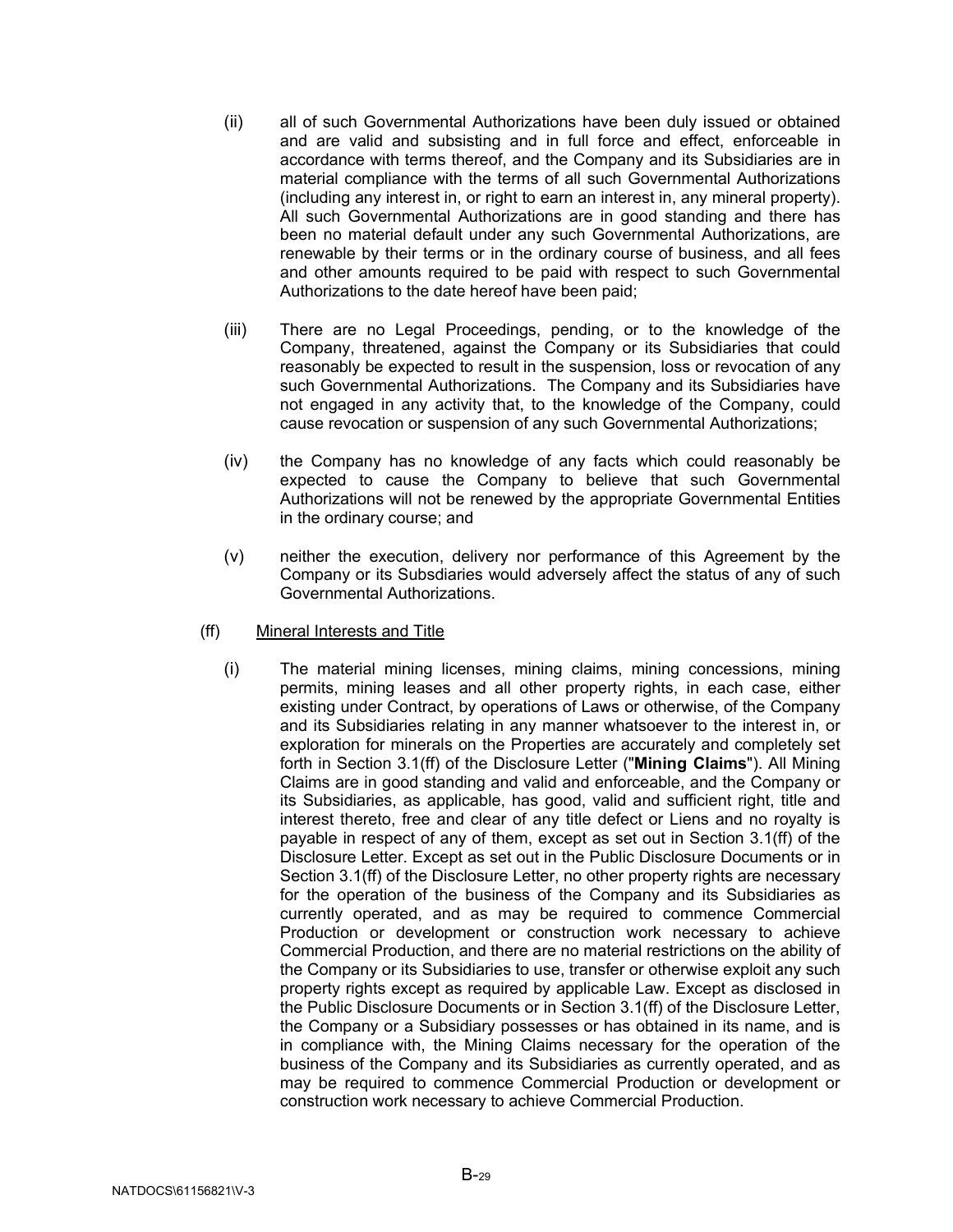- (ii) Section [3.1\(ff\)](#page-31-1) of the Disclosure Letter sets forth an accurate and complete description of all Properties owned by the Company and its Subsidiaries (the "**Owned Properties**"). The Company or a Subsidiary is in exclusive possession of the Owned Properties and has good, valid and sufficient right, title and interest thereto, free and clear of any title defect or Liens and no royalty is payable in respect of any of them, except as set out in Section [3.1\(ff\)](#page-31-1) of the Disclosure Letter.
- (iii) Except as disclosed in Section [3.1\(ff\)](#page-31-1) of the Disclosure Letter:
	- A. other than the Owned Properties and the Mining Claims set out in the Disclosure Letter, neither the Company nor its Subsidiaries owns or has any interest in any material real property or any material mineral interests and rights;
	- B. The Company or a Subsidiary, as applicable, is the sole legal registered and recorded owner and beneficial owner, or the licensee or lessee, of all right, title and interest in and to the Owned Properties and the Mining Claims;
	- C. All of the Mining Claims have been duly, validly and timely registered, located and recorded and otherwise granted in compliance with applicable Laws;
	- D. To the knowledge of the Company, all work required to be performed and filed in respect of the Owned Properties and the Mining Claims has been performed and filed, all Taxes, rentals, fees, expenditures and other payments required to be made in respect thereof have been paid or incurred and all filings in respect thereof have been made. As of the date hereof, there are no outstanding debts in relation to the Mining Claims;
	- E. There is no material adverse claim against or challenge to the title to or ownership of the Owned Properties or any of the Mining Claims;
	- F. neither the Company nor its Subsidiaries has received any notice of default of any of the terms or provisions of the Mining Claims applicable thereto;
	- G. Neither the Company nor the Subsidiaries has received any notice, whether written or oral, from any Governmental Entity of any revocation or intention to revoke any interest of the Company or the Subsidiaries in any of the Owned Properties or any of the Mining Claims;
	- H. The Company and the Subsidiaries have all surface rights, including fee simple estates, leases, easements, rights of way and permits or licences operations from landowners or Governmental Entities permitting the use of land by the Company and the Subsidiaries, and other interests that are required to exploit the Mining Claims based on current operations and, to the knowledge of the Company, no third party or group holds any such rights that would be required by the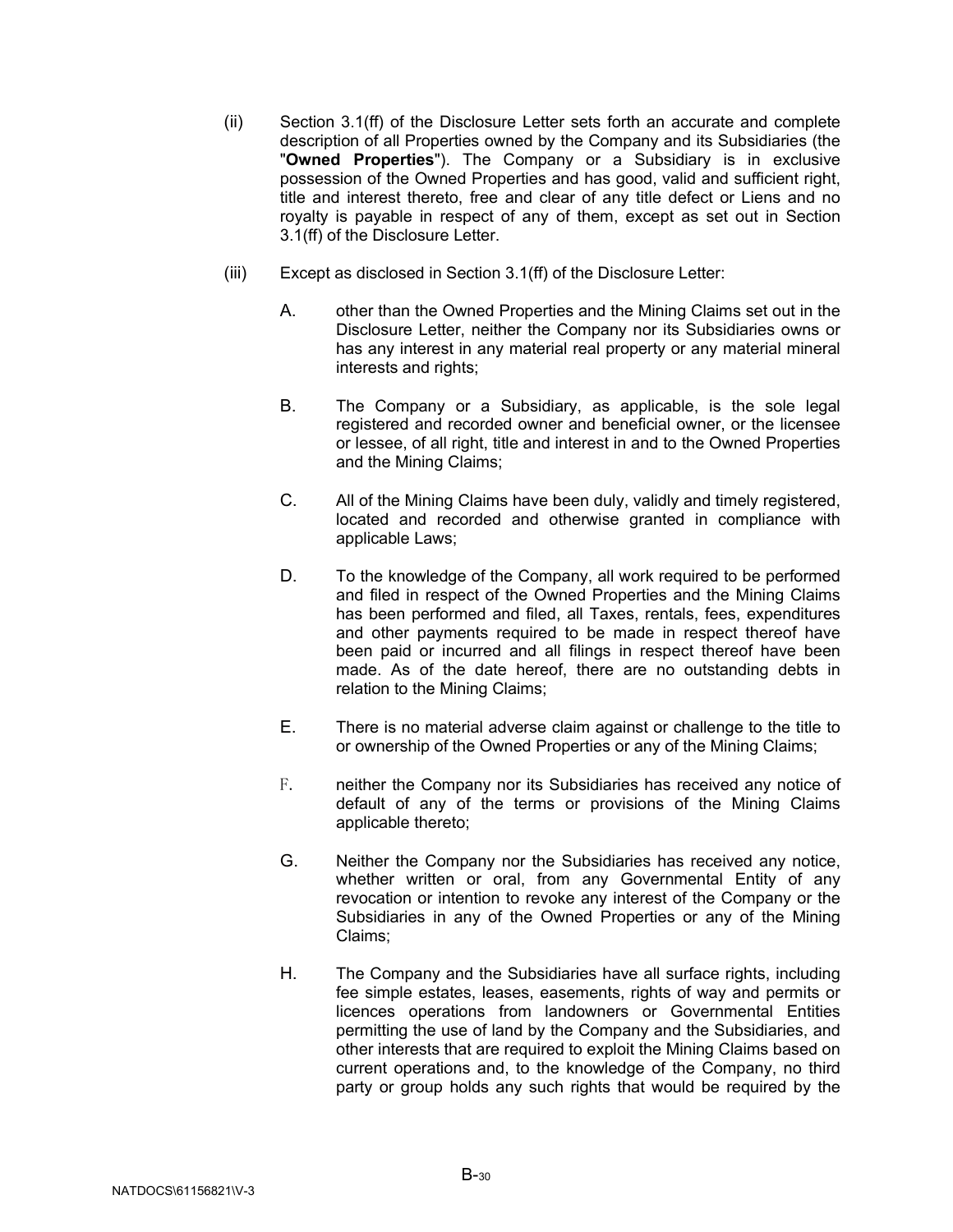Company to develop the Owned Properties or any of the Mining Claims;

- I. To the knowledge of the Company, all agreements required to be entered into or secured in respect of the Owned Properties or as required by the Mining Claims have been duly, validly and timely entered into or secured by the Company or the Subsidiaries, including but not limited to all required agreements with the real property owners and persons who have lawful possession of the real property.
- (iv) Except as disclosed in Section [3.1\(ff\)](#page-31-1) of the Disclosure Letter: (i) the Company or its Subsidiaries have the exclusive right to deal with each of the Properties; (ii) no person or entity of any nature whatsoever other than the Company or its Subsidiaries has any interest in any of the Properties or any right to acquire or otherwise obtain any such interest; (iii) there are no earn-in rights, back-in rights, rights of first refusal, royalty rights, streaming rights, or other rights of any nature whatsoever which would affect the Company's or its Subsidiaries' interests in such Properties; (iv) the Company and its Subsidiaries have not received any notice, whether written or oral, from any Governmental Entity or any other person of any revocation or intention to revoke, diminish or challenge its interest in the any of the Properties; and (v) in all material respects, each Property is in good standing under and complies with all Laws and all work required to be performed has been performed and all Taxes, fees, expenditures and all other payments in respect thereof have been paid or incurred and all filings in respect thereof have been made.
- (v) There are no adverse claims or Legal Proceedings that have been commenced or are pending or, to the knowledge of the Company, that are threatened, affecting or which could affect the Company's or its Subsidiaries' right, title or interest in any Property or the ability of the Company or its Subsidiaries to explore or develop any Property, including the title to or ownership by the Company of the foregoing, or which might involve the possibility of any judgement or Liability affecting any Property.
- (vi) Other than the Owned Properties and Leased Properties, the Company does not own or have any interest in any real property.
- (gg) Aboriginal Claims

There are no claims with respect to aboriginal rights or title currently pending or, to the knowledge of the Company, threatened with respect to the Properties of the Company or any of its Subsidiaries.

- (hh) Technical Report
	- (i) The NI 43-101 technical report prepared by March Consulting Associates Inc. that has an effective date of November 30, 2021 in respect of the Milestone Property (the "**Technical Report**") complied in all material respects with the requirements of NI 43-101, including Form 43-101F1, at the time of filing thereof and reasonably presented the quantity of mineral reserves and mineral resources attributable to the properties evaluated therein as at the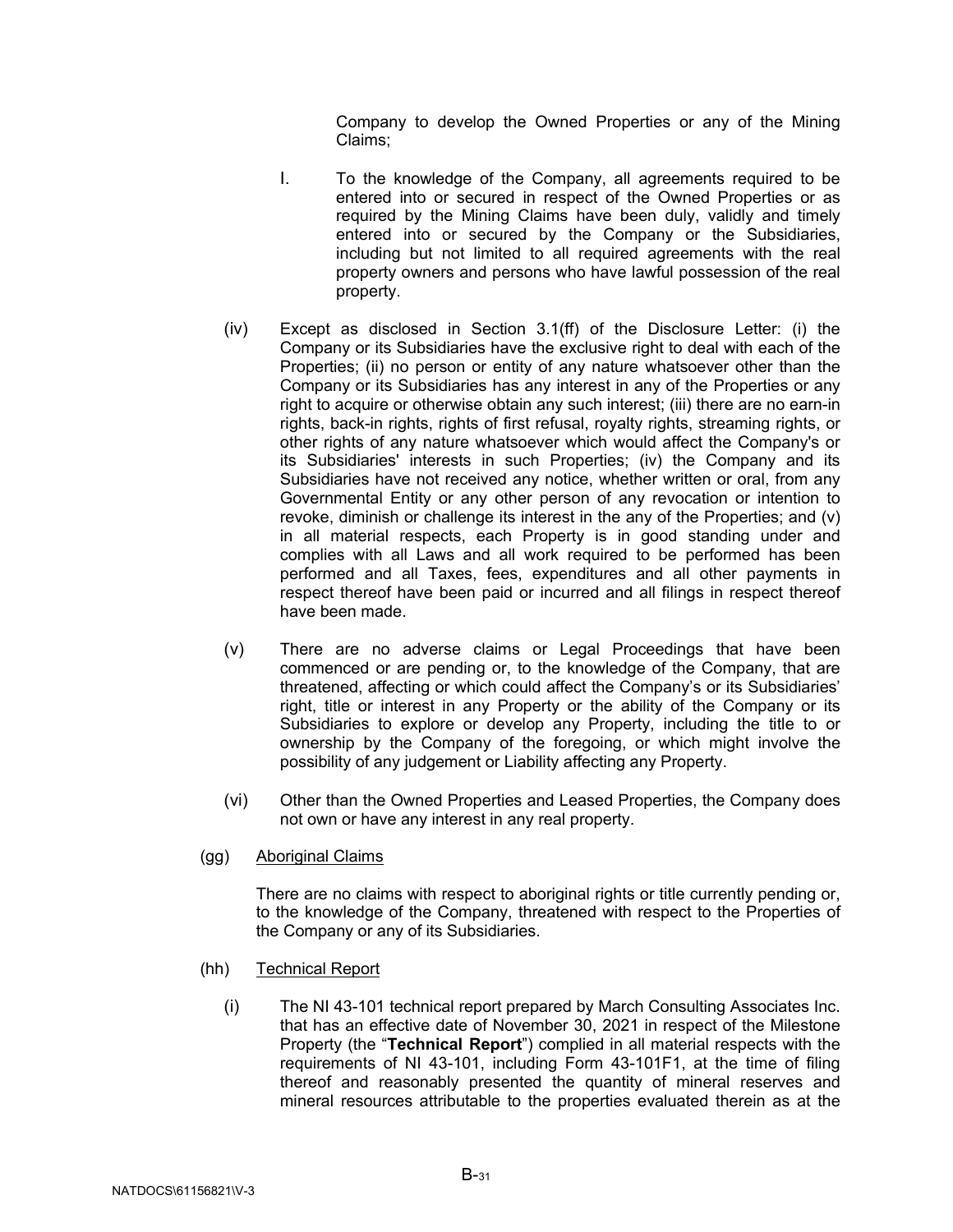date stated therein based upon information available at the time the report was prepared. The Company does not have knowledge of a material adverse change in any production, cost, price, mineral reserves, mineral resources or other relevant information provided since the date such information was provided.

- (ii) All of the material assumptions underlying the mineral reserve estimates and mineral resource estimates in the Technical Report is reasonable and appropriate. The estimates of mineral reserves and mineral resources as described in the Public Disclosure Documents comply in all material respects with NI 43-101. The information set forth in the Public Disclosure Documents relating to the mineral reserves and mineral resources required to be disclosed therein pursuant to NI 43-101 has been prepared by the Parent and its consultants in accordance with methods generally applied in the mining industry and conforms to the requirements of NI 43-101 and Securities Laws; and
- (iii) There has been no change of which the Company is or should be aware that would disaffirm, misrepresent or change any material aspect of the Technical Report or that would require the filing of a new technical report under NI 43- 101.

## (ii) Environmental Matters

- (i) The Milestone Property and the other material properties of the Company and the Subsidiaries are in material compliance with all Environmental Laws, and (ii) the Subsdiaires and, to the knowledge of the Company, the predecessors of the Subsidiaries, have complied in all material respects with all Environmental Laws. The Company has no basis to expect, nor has it received any actual, or to the knowledge of the Company, threatened, written or oral Order, notice, report or other communication from any Governmental Entity or other Person of any actual, potential or alleged violation of or failure of the properties and assets of the Company and its Subsidiaries to comply with any Environmental Law.
- (ii) The Company and its Subsidiaries have obtained and complied with, and is in compliance with, all Governmental Authorizations that are required pursuant to any Environmental Laws for operations, and the occupation of, the properties of the Company and its Subsidiaries.
- (iii) In connection with the Company's and its Subsidiaries' treatment, storage, disposal, transportation, handling, manufacturing and distribution of Hazardous Substances, neither the Subsidiaries nor, to the knowledge of the Company, any predecessors of the Subsdiaires, with respect to the Subsdiaires' properties, assets and operations, has any current or future material Liabilities, including any Liability for fines, penalties, corrective action costs, personal injury, property damage, natural resource damages or attorney's fees, pursuant to any Environmental Laws, and (ii) to the knowledge of the Company, none of the properties and assets of the Company or its Subsidiaries are contaminated by any Hazardous **Substances**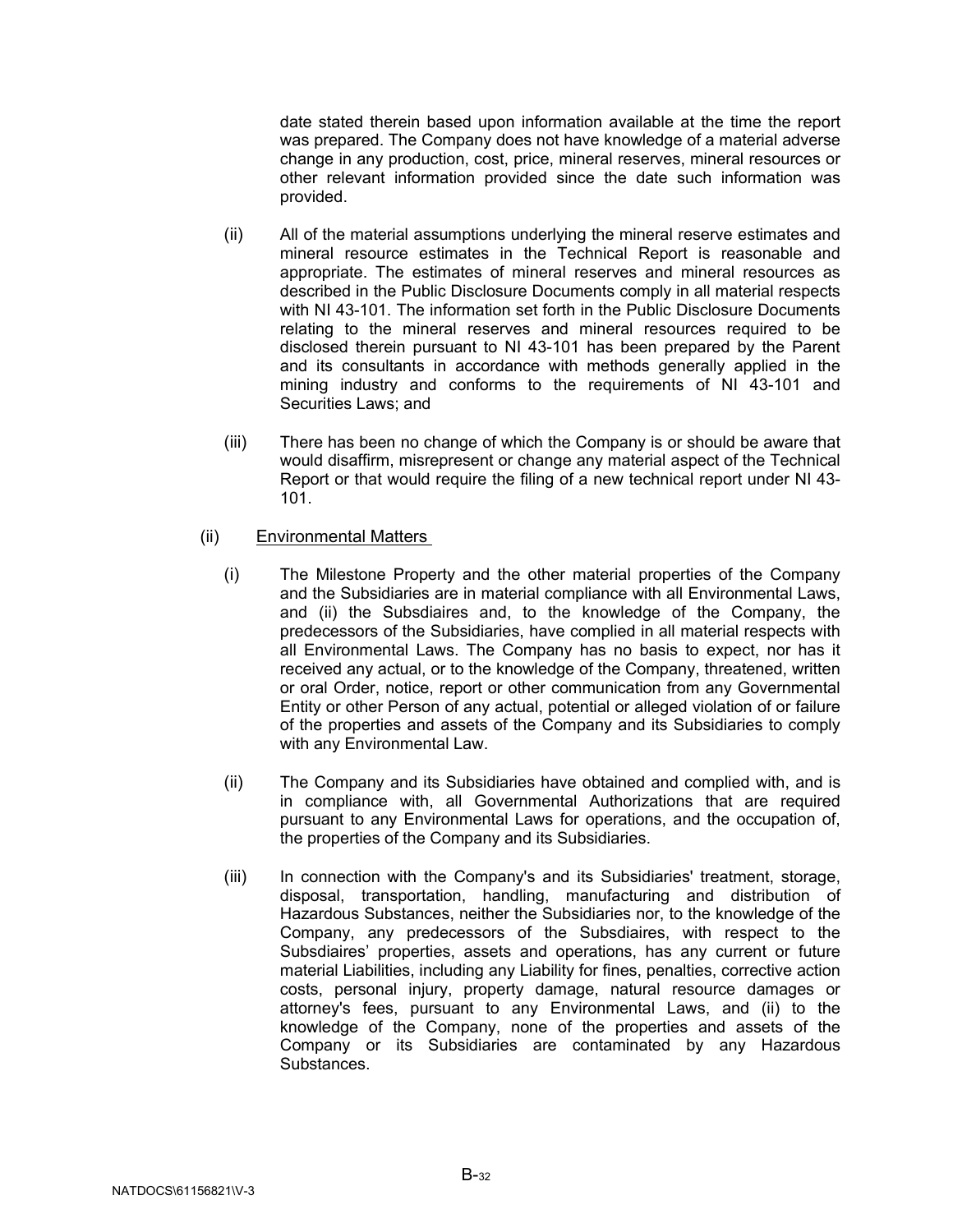- (iv) To the knowledge of the Company and the Parent, no facts, events or conditions relating to the operations or the property and assets of the Company or its Subsidiaries, will prevent, hinder or limit continued compliance with Environmental Laws, or give rise to any proceedings against the Company or its Subsidiaries or any Remediation obligations or Liabilities.
- (v) There are no outstanding bonds, or other surety or security arrangements issued or entered into in connection with the properties and assets or the operations of the Company or its Subsidiaries for Remediation or otherwise. No other bond, surety or security arrangement is required to satisfy the requirements of any Environmental Laws or other Laws applicable to the Company or its Subsidiaries with respect to their respective assets and operations.
- (vi) The Company and its Subsidiaries have not assumed or retained any material liability or obligation pertaining to Environmental matters as a result of the acquisition or disposition of any assets or real property.
- (vii) All reports and material documents relating to environmental matters affecting the Company and its Subisdiaries, their business or the Properties have been provided to the Investor.
- (jj) Budget

To the knowledge of the Company, the Budget as disclosed in Section 3.1 (jj) of the Disclosure Letter is an accurate projection of the financial requirements of WPC necessary to advance the Milestone Property for the 24-month period following the date hereof, has been prepared based on all currently known liabilities and expected expenditures, and has been prepared on a prudent basis consistent with the practices of other mineral exploration companies at a similar stage of development for a similar sized project.

- (kk) Operational Matters
	- (i) Any and all operations of the Company and its Subsidiaries and, to the knowledge of the Company, any and all operations by third parties, on or in respect of the Properties, have been conducted in compliance with reasonable and prudent international mining industry practices and applicable Laws.
	- (ii) All rentals, royalties, overriding royalty interests, production payments, net profits, interest burdens, payments and obligations due and payable, or performable, as the case may be, on or prior to the date hereof under, with respect to, or on account of, any direct or indirect assets of the Company or its Subsdiaries, have been: (A) duly paid; (B) duly performed; or (C) provided for prior to the date hereof.
	- (iii) All costs, expenses, and liabilities payable on or prior to the date hereof under the terms of any Contracts to which the Company is directly or indirectly bound have been properly and timely paid, except for such expenses that are being currently paid prior to delinquency in the ordinary course of business.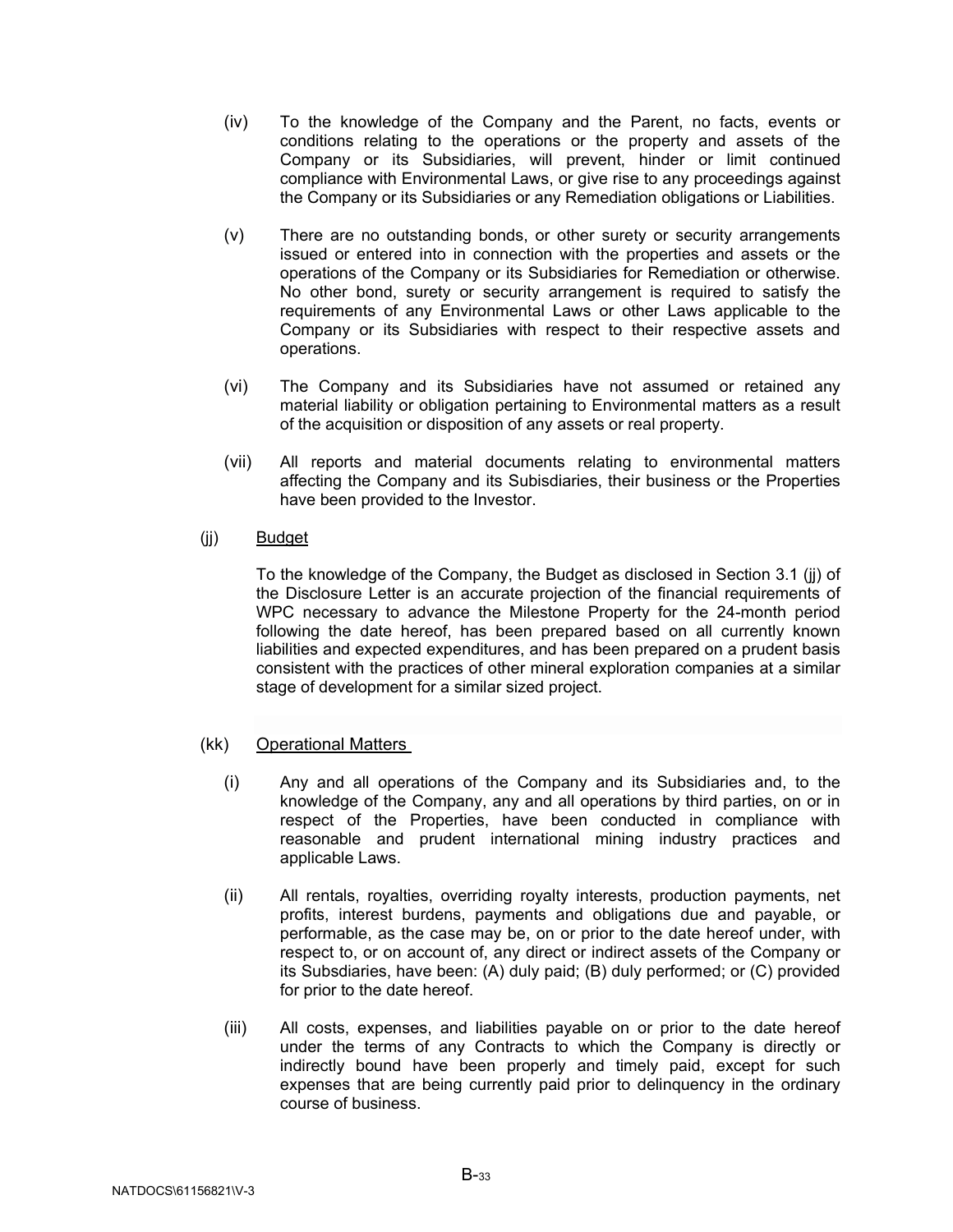## (ll) Long Term and Derivative Transactions

The Company and its Subsidiaries do not have any material obligations or liabilities, direct or indirect, vested or contingent in respect of any streaming transactions, rate swap transactions, basis swaps, forward rate transactions, commodity swap, commodity options, equity or equity index swaps, equity or equity index options, bond options, interest rate options, foreign exchange transactions, cross—currency rate swap transactions or currency options or other similar transactions (including any option with respect to any such transactions) or any combination of such transactions.

#### (mm) Completion of the SPV Reorgnization

Prior to the Closing Date, the Parent, the Company and Subsidiaries will complete the SPV Reorganization in accordance with the steps and transactions described in Schedule "B".

#### (nn) Issuance of Subscription Shares

The Subscription Shares issuable to the Investor at the Time of Closing have been reserved and allotted for issuance by the Company. The Subscription Shares issuable to the Investor at the Time of Closing will be duly and validly authorized at the Time of Closing and, if and when issued pursuant to the terms of this Agreement, will be issued as full paid and non-assessable, free of any Lien, right of first refusal, pre-emptive right, subscription right or other similar right with respect thereto.

## (oo) Financial Advisors or Brokers

Neither the Company nor its Subsidiaries has incurred any obligation or Liability, contingent or otherwise, or agreed to pay or reimburse any broker, finder, financial adviser or investment banker, for any brokerage, finder's, advisory or other fee or commission, or for the reimbursement of expenses, in connection with this Agreement or the transactions contemplated hereby.

## (pp) Full Disclosure

The Company has made available to the Investor certain information, including financial, marketing, sales and operational information relating to the Company and the Subsidiaries. All information provided to the Investor in relation to the Investor's due diligence requests relating to the Company and the Subsidiaries provided to the Investor and prepared by or on behalf of the Company, is true and correct in all material respects and no material fact or facts have been omitted from that information which would make such information misleading at the time it was made.

## <span id="page-36-0"></span>**3.2 Representations and Warranties Relating to the Parent**

Except as disclosed in the Disclosure Letter (which shall make reference to the applicable Section in respect of which such qualification is being made), each of the Company, the Parent and WPC jointly and severally represents and warrants to the Investor as of the date hereof and as of the Closing Date as follows and acknowledges that the Investor is relying on such representations and warranties in entering into this Agreement: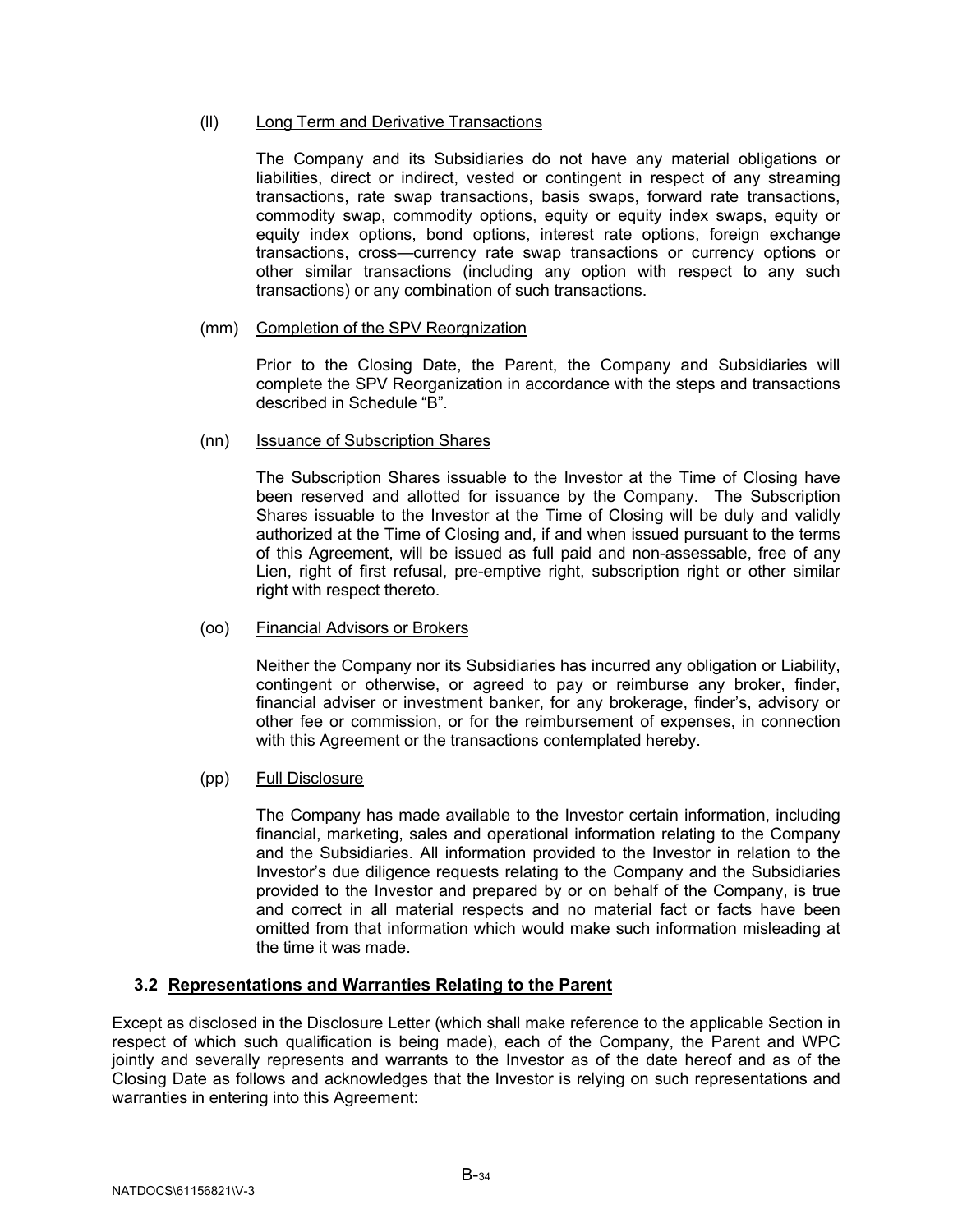## (a) Corporate Existence and Organization

The Parent is a corporation duly formed, validlty existing and in good standing under the corporate Laws of the jurisdiction in which it is domiciled, and has all corporate powers required to carry on their business as now conducted.

- (b) Corporate Authorization
	- (i) The Parent has the corporate power, authority and capacity to execute and deliver this Agreement and all other agreements and instruments to be executed by Parent as contemplated herein and to perform its obligations hereunder and under all such other agreements and instruments, as applicable.
	- (ii) The execution, delivery and performance of this Agreement and all other agreements and instruments to be executed by the Parent, and the consummation of the transactions contemplated hereby, have been duly authorized by all necessary corporate action on the part of the Parent, and no additional corporate action is required for the approval of this Agreement and the completion of the transactions contemplated herein.

# (c) Enforceability of Obligations

This Agreement constitutes a valid and binding obligation of the Parent enforceable against the Parent in accordance with its terms, subject only to any limitation under applicable Laws relating to: (i) bankrutcy, winding-up, insolvency, arrangement and other Laws of general application affecting the enforcement of creditors' rights, and (ii) the discretion that a court may exercise in the granting of equitable remedies such as specific performance and injunction. There is no Legal Proceeding in progress, pending, or threatened against or affecting the Parent, and there are no grounds on which any such Legal Proceeding might be commenced and there is no Order outstanding against or affecting the Parent which, in any such case, affects adversely or might affect adversely the ability of the Parent to enter into this Agreement or to perform their obligations hereunder.

## (d) Regulatory or Third Party Consents and Approvals

Except as otherwise specifically contemplated in this Agreement, the execution, delivery and performance by the Parent of this Agreement, or the consummation of the transactions contemplated hereby by Parent, in each case, require no consent, approval, Order or authoritzation of, or declaration or filing with, any Governmental Entity or any other third party.

## (e) Non-Contravention

The execution, delivery and performance by the Parent of this Agreement and the consummation by the Parent of the transactions contemplated hereby do not and will not:

(i) violate, contravene, conflict with, constitute a default or require any consent to be obtained under any provisions of: (A) any resolutions of the board of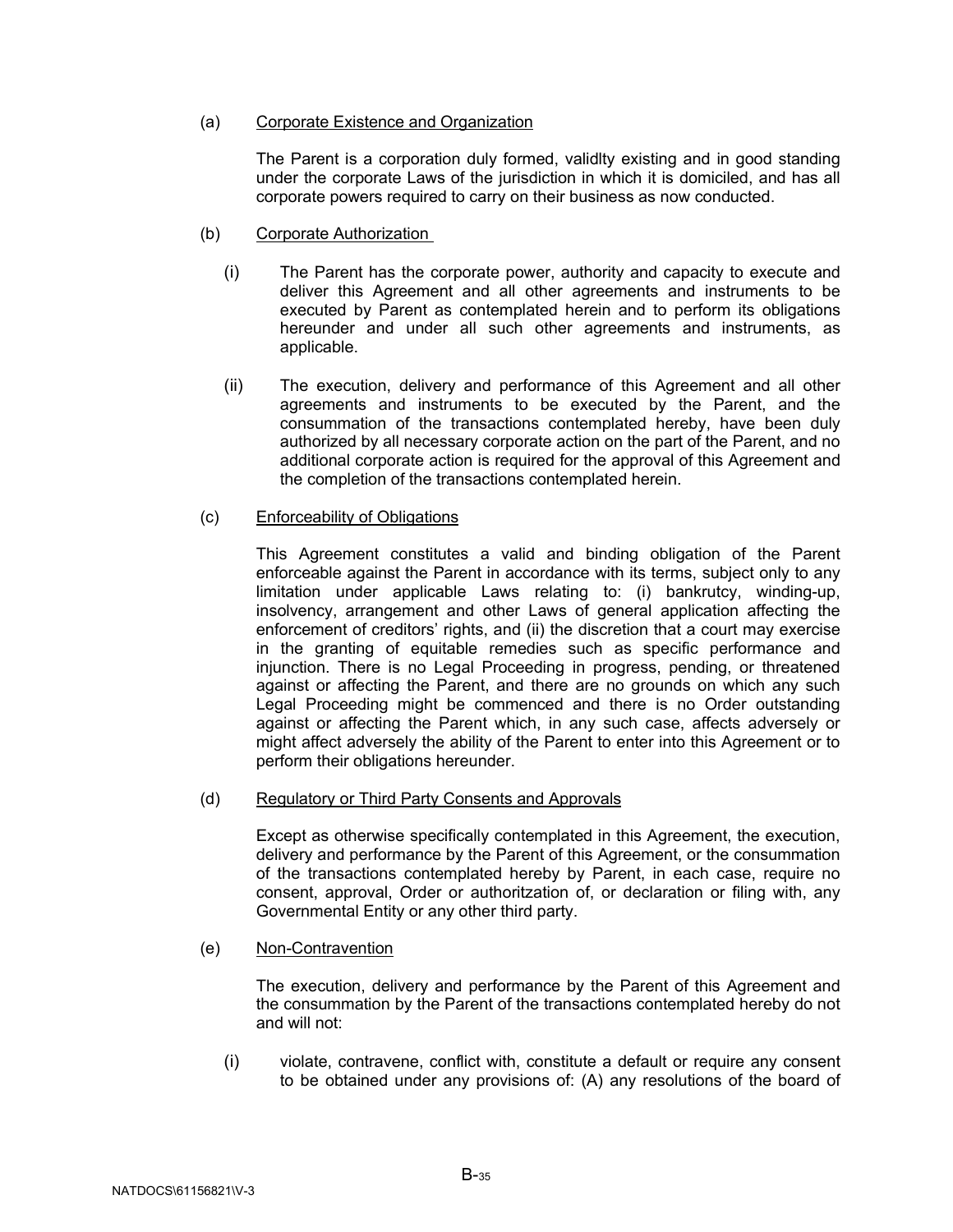directors of the Parent (or any committee thereof) or shareholders of the Parent, or (B) the constating documents of the Parent;

- (ii) subject to obtaining the other Governmental Authorizations specifically contemplated in this Agreement, contravene or conflict with or constitute a violation of any provision of any Law or Order binding upon or applicable to the Parent; or
- (iii) constitute a default (or would constitute a default with notice or lapse of time or both) under or give rise to a right of termination, cancellation or acceleration or loss of any benefit under any material Contract of the Parent.

## (f) Legal Proceedings

Other than as disclosed in Section 3.2(f) of the Disclosure Letter, there is no Legal Proceeding pending or in progress or, to the knowledge of the Parent, threatened against or affecting the Parent or any of their officers or directors in their capacity as such which prohibits, restricts or seeks to enjoin the completion of the transactions contemplated by this Agreement, and to the knowledge of the Parent, there is no basis for the assertion of any of the foregoing.

## (g) Public Disclosure Record

The Parent has filed all documents required to be filed by it in accordance with applicable Securities Laws and the rules and policies of the TSX. The documents and information comprising the Public Disclosure Documents, as at the respective dates they were filed, were in compliance in all material respects with applicable Securities Laws and, where applicable, the rules and policies of the TSX and did not contain any untrue statement of a material fact or omit to state a material fact required to be stated therein or necessary to make the statements therein, in light of the circumstances under which they were made, not misleading. The Parent has not filed any confidential material change report that at the date hereof remains confidential or any other confidential filings (including redacted filings) filed to or furnished with, as applicable, any securities commissions or similar regulatory authority. There are no outstanding or unresolved comments in comment letters from any securities commission or other similar regulatory authority with respect to any of the documents and information comprising the Public Disclosure Documents and neither the Parent nor any such documents or information is subject of ongoing audit, review or comment by any securities commission or other similar regulatory authority or the TSX.

# <span id="page-38-0"></span>**3.3 Representations and Warranties of the Investor**

The Investor hereby represents and warrants to the Company and the Parent as of the date hereof and as of the Closing Date as follows and acknowledges that the Company and the Parent are relying on such representations and warranties in entering into this Agreement:

(a) Corporate Existence and Organization

The Investor is a corporation duly incorporated, validly existing and in good standing under the corporate Laws of the jurisdiction in which it is domiciled, and has all corporate powers required to carry on its business as now conducted.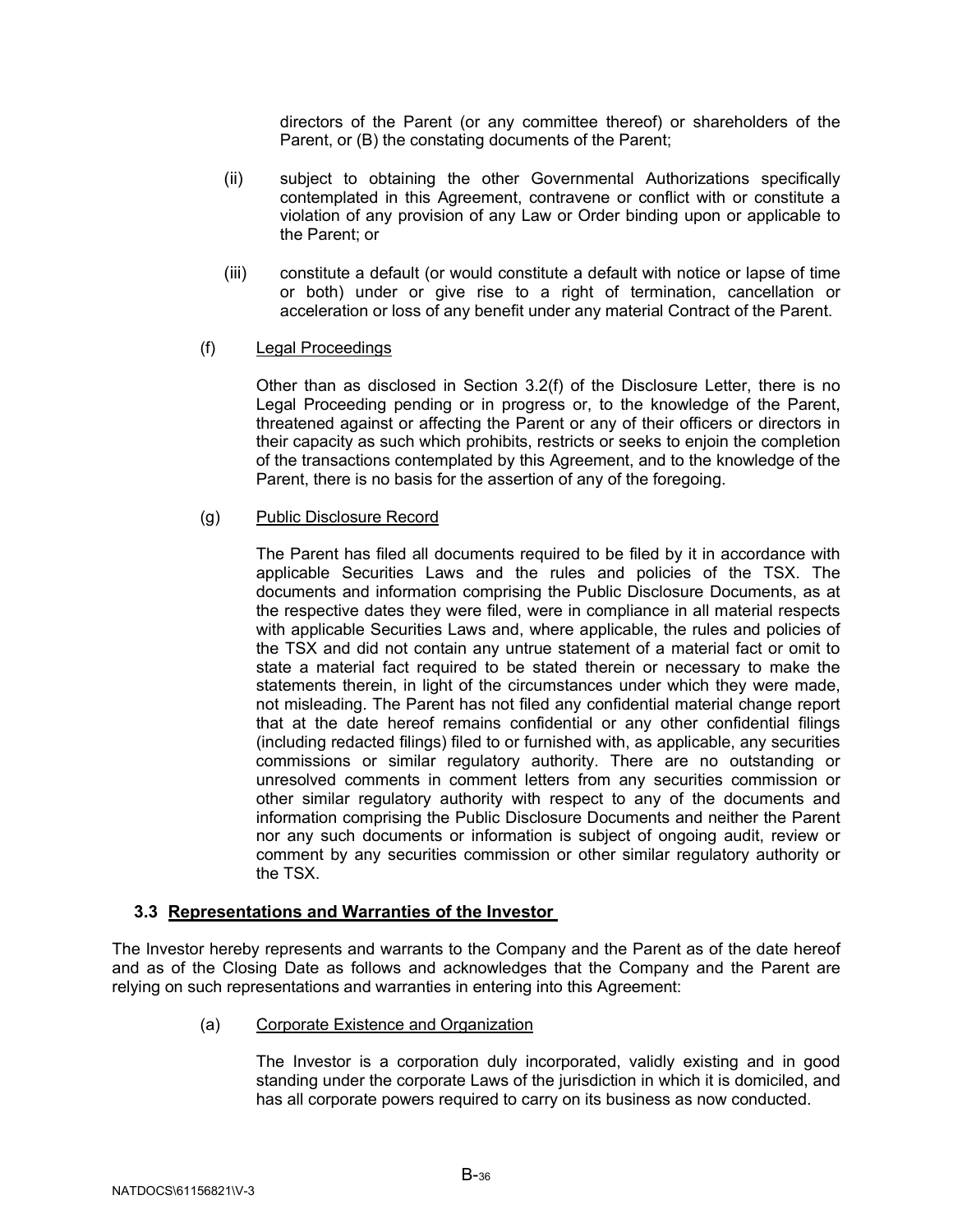## (b) Corporate Authorization

- (i) The Investor has the corporate power, authority and capacity to execute and deliver this Agreement and all other agreements and instruments to be executed by Investor as contemplated herein and to perform its obligations hereunder and under all such other agreements and instruments, as applicable.
- (ii) The execution, delivery and performance of this Agreement and all other agreements and instruments to be executed by the Investor, and the consummation of the transactions contemplated hereby, have been duly authorized by all necessary corporate action on the part of the Investor, and no additional corporate action is required for the approval of this Agreement and the completion of the transactions contemplated herein.
- (c) Enforceability of Obligations

This Agreement constitutes a valid and binding obligation of the Investor enforceable against the Investor in accordance with its terms, subject only to any limitation under applicable Laws relating to: (i) bankrutcy, winding-up, insolvency, arrangement and other Laws of general application affecting the enforcement of creditors' rights, and (ii) the discretion that a court may exercise in the granting of equitable remedies such as specific performance and injunction. There is no Legal Proceeding in progress, pending, or threatened against or affecting the Investor, and there are no grounds on which any such Legal Proceeding might be commenced and there is no Order outstanding against or affecting the Investor which, in any such case, affects adversely or might affect adversely the ability of the Investor to enter into this Agreement or to perform their obligations hereunder.

(d) Regulatory or Third Party Consents or Approvals

Except as otherwise specifically contemplated in this Agreement and Investment Canada Clearance, the execution, delivery and performance by the Investor of this Agreement, or the consummation of the transactions contemplated hereby by the Investor, in each case, require no consent, approval, Order or authoritzation of, or declaration or filing with, any Governmental Entity or any other third party.

(e) Non-Contravention

The execution, delivery and performance by the Investor of this Agreement and the consummation by the Investor of the transactions contemplated hereby do not and will not:

- (i) violate, contravene, conflict with, constitute a default or require any consent to be obtained under any provisions of: (A) any resolutions of the board of directors of the Investor (or any committee thereof) or shareholders of the Investor, or (B) the constating documents of the Investor;
- (ii) contravene or conflict with or constitute a violation of any provision of any Law or Order binding upon or applicable to the Investor; or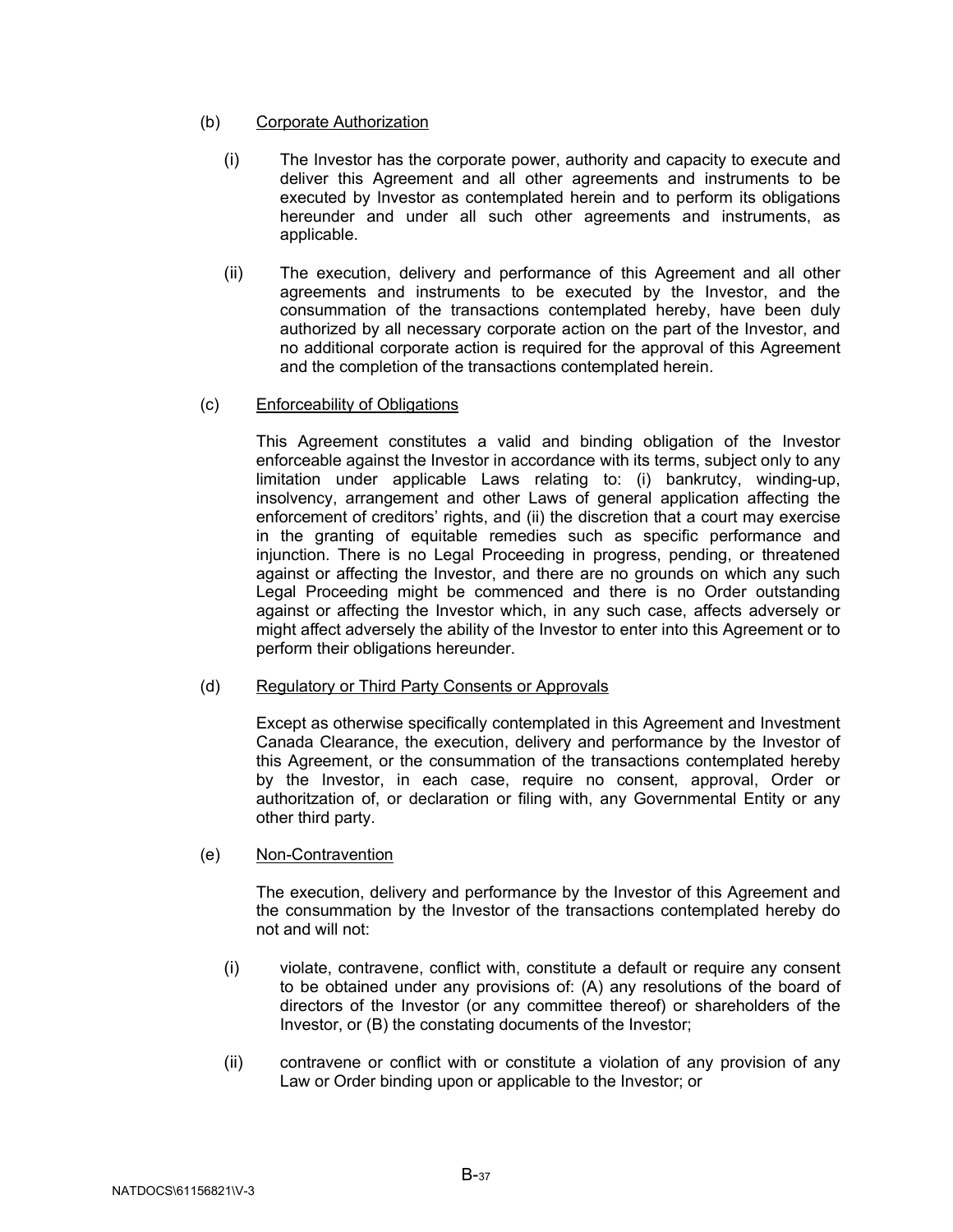(iii) constitute a default (or would constitute a default with notice or lapse of time or both) under or give rise to a right of termination, cancellation or acceleration or loss of any benefit under any material Contract of the Investor.

#### (f) Investment

The Investor is investing into the Company for its own account as principal and not for the benefit of any other person, for investment purposes only and not with a view to, or for sale in connection with, any distribution thereof, nor with the intention of distributing or reselling the same, and no other person has or will have a direct or indirect beneficial interest in the Subscription Shares.

#### (g) Not in the Business of Trading

The Investor is not (a) engaged in the business of trading in securities or exchange Contracts as a principal or agent, and (b) does not hold itself out as engaging in the business of trading in securities or exchange Contracts as a principal or agent, or is otherwise exempt from any requirements to be registered as a dealer under NI 31-103.

#### (h) Limited Remedies and Rights

The Investor acknowledges that no prospectus has been filed by the Company with any securities commissions or any similar regulatory authority in connection with the issuance of the Subscription Shares, such issuance is exempted from the requirements to provide the Investor with a prospectus and to sell securities through a Person registered under Securities Laws and that:

- (i) the Investor is restricted from using most of the civil remedies available under Securities Laws;
- (ii) the Investor may not receive information that would otherwise be required to be provided to the Investor under Securities Laws; and
- (iii) the Company is relieved from certain obligations that would otherwise apply under Securities Laws.
- (i) Absence of Regulatory Review

The Investor acknowledges that:

- (i) no securities commission or similar regulatory authority has reviewed or passed on the merits of the Subscription Shares;
- (ii) there is no government or other insurance covering the Subscription Shares; and
- (iii) there are risks associated with the purchase of the Subscription Shares.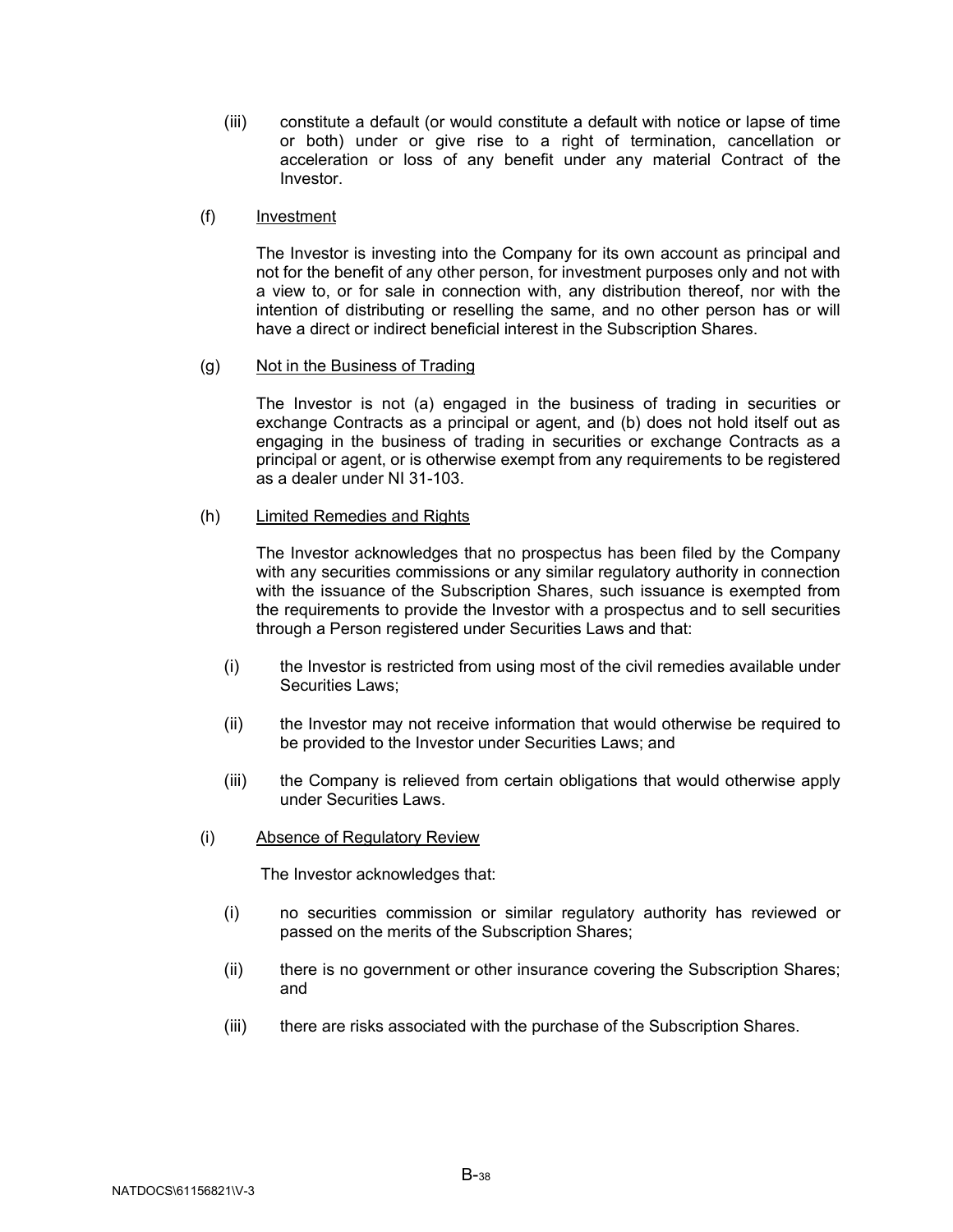#### (j) No Representations as to Resale

The Investor acknowledges that no person has made any written or oral representations:

- (i) that any Person will resell or repurchase the Subscription Shares;
- (ii) that any Person will refund the Investment Proceeds of the Subscription Shares; or
- (iii) as to the future price or value of the Subscription Shares.

#### (k) Limited Remedies and Rights

The Investor acknowledges that there are risks associated with the purchase of and investment in the Subscription Shares, and the Investor is knowledgeable, sophisticated and experienced in business and financial matters and is capable of evaluating the merits and risks of an investment in the Subscription Shares, fully understands the restrictions on resale of the Subscription Shares, and is able to bear the economic risk of an investment in the Subscription Shares.

#### (l) General Solicitation

The Investor is not purchasing the Subscription Shares as a result of any advertisement, article, notice or other communication regarding the securities published in any newspaper, magazine or similar media or broadcast over television or radio or presented at any seminar or any other general solicitation or general advertisement.

#### (m) Residency

The Investor is resident in the British Virgin Islands, and is not resident in any other jurisdiction. The Investor was not created and is not used solely for the purpose of purchasing or holding the Subscription Shares in reliance on the "accredited investor" exemption provided in Section 2.3 of National Instrument 45-106.

(n) Not a U.S. Person

The Investor is neither a U.S. Person nor subscribing for the Subscription Shares for the account of a U.S. Person or for resale in the United States and the Investor confirms that the Subscription Shares have not been offered to the Investor in the United States and that this Agreement has not been signed in the United States.

#### (o) No Previous Ownership of Common Shares

As of the date of this Agreement, and before giving effect to the purchase by the Investor of any Common Shares hereunder, the Investor and its Affiliates do not beneficially own, or exercise control or direction over, any Common Shares.

(p) Filings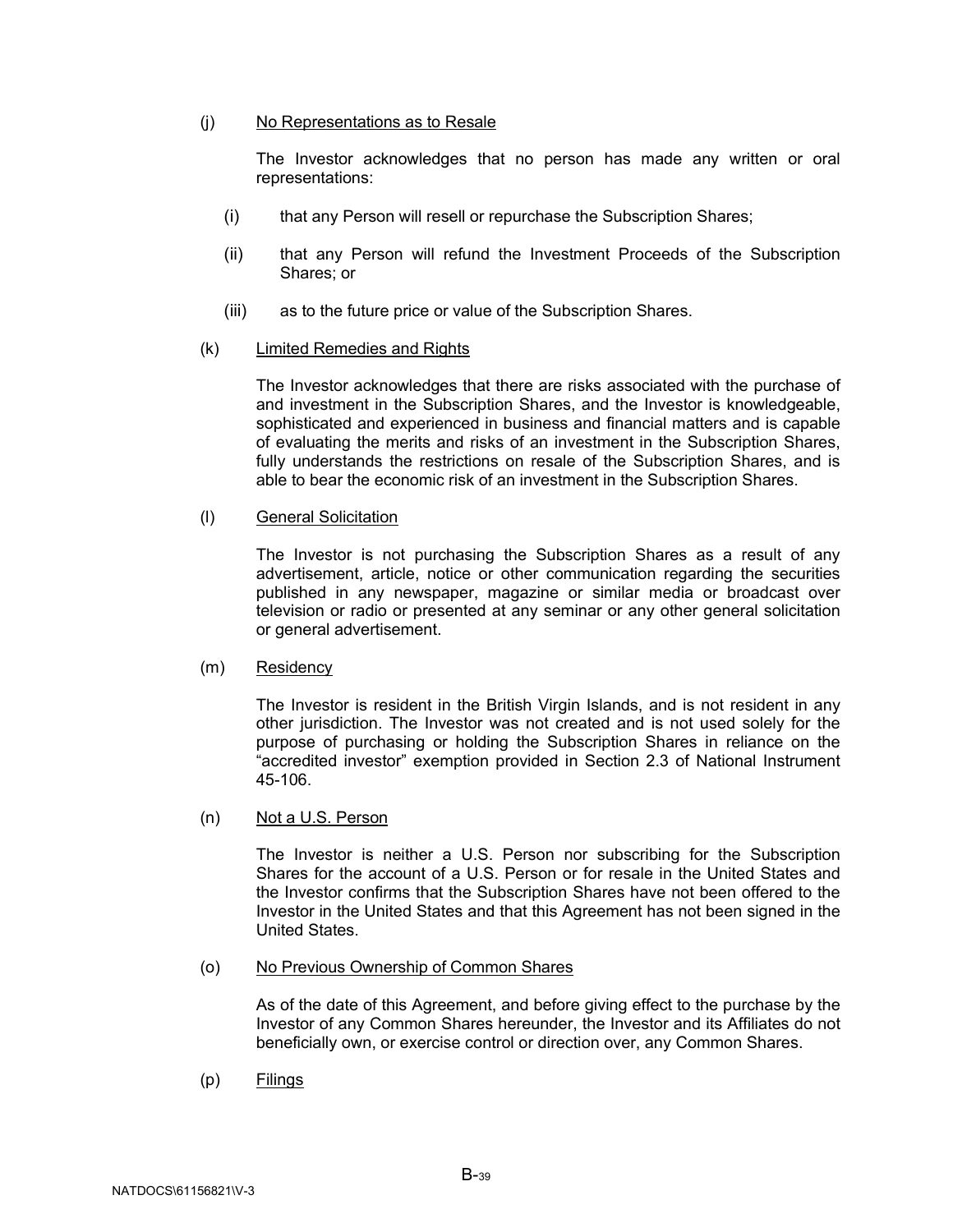If required by Securities Laws or the TSX, the Investor will execute, deliver and file or assist the Company in filing such reports, undertakings and other documents with respect to the purchase and sale of the Subscription Shares as may be required by any securities commission, the TSX or other Governmental Entity.

(q) Foreign Corrupt Practices Acts

Neither the Investor, nor any of the Investor's directors, officers, supervisors, managers, employees, or agents has: (A) violated any applicable anti-corruption, anti-bribery, export control, and economic sanctions Laws, including the *Corruption of Foreign Public Officials Act* (Canada) and the United States' *Foreign Corrupt Practices Act*, (B) made or authorized any direct or indirect contribution, payment or gift of funds, property or anything else of value to any official, employee or agent of any Governmental Entity, authority or instrumentality in Canada or any other jurisdiction other than in accordance with applicable Laws, (C) used any corporate funds, or made any direct or indirect unlawful payment from corporate funds, to any foreign or domestic government official or employee or for any unlawful contribution, gift, entertainment or other unlawful expense relating to political activity; or (D) violated or is in violation of any provision of the *Criminal Code* (Canada) relating to foreign corrupt practices, including making any contribution to any candidate for public office, in either case, where either the payment or gift or the purpose of such contribution payment or gift was or is prohibited under the foregoing or any other applicable Law of any locality.

## (r) Absence of Certain Business Practices

Neither the Investor, nor to the knowledge of the Investor, any of its Affiliates or any agent or employee of the Investor or any of its Affiliates, any other Person acting on behalf of or associated with the Investor or any of its Affiliates, or any individual related to any of the foregoing Persons, acting alone or together, has:

- (i) received, directly or indirectly, any rebates, payments, commissions, promotional allowances or any other economic benefits, regardless of their nature or type, from any customer, supplier, trading company, shipping company, governmental employee or other Person with whom the Investor or any of its Affiliates has done business directly or indirectly; or
- (ii) directly or indirectly, given or agreed to give any gift or similar benefit to any customer, supplier, trading company, shipping company, governmental employee or other Person who is or may be in a position to help or hinder the business or activities of the Investor or any of its Affiliates (or assist the Investor or any of its Affiliates in connection with any actual or proposed transaction) which (i) may subject the Investor or any of its Affiliates to any damage or penalty in any civil, criminal or governmental litigation or proceeding, (ii) if not given in the past, may have had an adverse effect on the Investor or any of its Affiliates or (iii) if not continued in the future, may have an adverse effect on the assets, business, operations, activities or prospects of the Investor or any of its Affiliates, or subject the Investor or any of its Affiliates to suit or penalty in any private or governmental litigation or proceeding.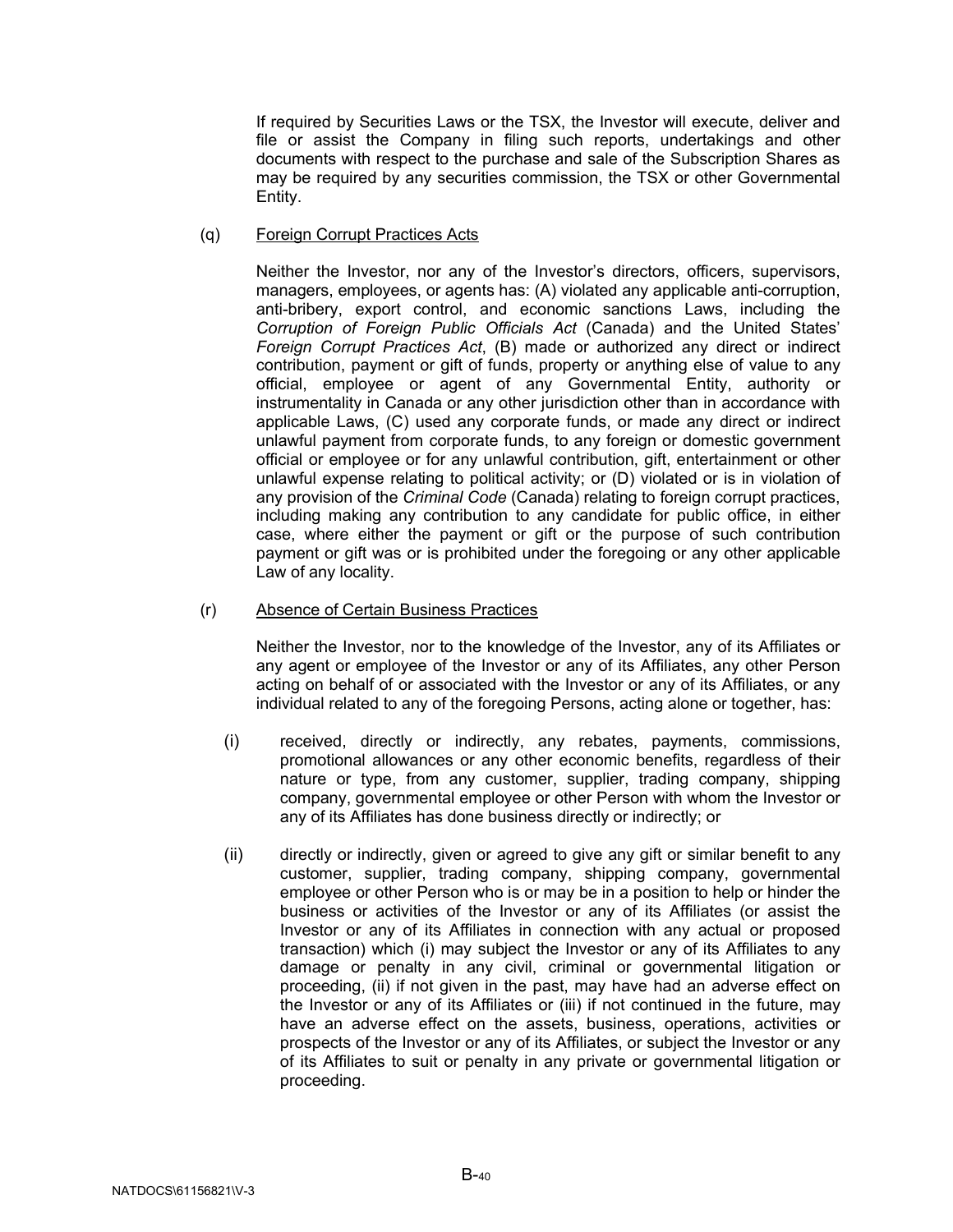# <span id="page-43-0"></span>**3.4 Survival of Representations, Warranties and Covenants**

The representations and warranties and covenants of each Party contained in this Agreement and in any other agreement, certificate or instrument delivered pursuant to this Agreement shall not merge on Closing but shall survive the execution, delivery and performance of this Agreement and the Closing and continue in full force and effect as set out in Section 6.2.

## **ARTICLE 4 ADDITIONAL COVENANTS**

## <span id="page-43-2"></span><span id="page-43-1"></span>**4.1 Interim Period Covenants**

- (a) The Company, shall not, directly or indirectly through any the Subsidiaries, do or permit to occur any of the following during the Interim Period without the prior written consent of the Investor:
	- (i) take any action, refrain from taking any action, or permit any action to be taken or not taken, which is inconsistent with this Agreement or which would reasonably be expected to impede the completion of the transactions contemplated by this Agreement;
	- (ii) enter into, renew or modify in any material respect any Material Contract, which it is a party or by which it or its properties or assets are bound, except in the ordinary course of business and insofar as may be necessary to permit or provide for the completion of the transactions contemplated by this Agreement;
	- (iii) waive, release, grant, transfer, dispose, exercise, or modify or amend in any material respect, any existing contractual rights in respect of any of the Properties or any other material assets of the Company or its Subsidiaries;
	- (iv) make any change or amendment to its insurance policies in effect as at the date of this Agreement, or purchase or enter into any new insurance policies;
	- (v) make any capital expenditure, or commit to a new capital expendituresm in excess of \$125,000 in the aggregate;
	- (vi) incur any indebtedness or any other Liabilities (including, for the avoidance of doubt, any obligations, agreements, arrangements or payment obligations) in excess of \$125,000, or fail to pay any material Liabilities as they become due (unless being contested in good faith);
	- (vii) alter or amend the articles, charter, by-laws or other constating documents of the Company or any of its Subsidiaries;
	- (viii) declare, set aside or pay any dividend or other distribution or payment in respect of any of its issued and outstanding shares, or redeem, purchase or otherwise acquire any of its outstanding securities, or split, combine or reclassify any of its issued and outstanding shares, or adopt resolutions;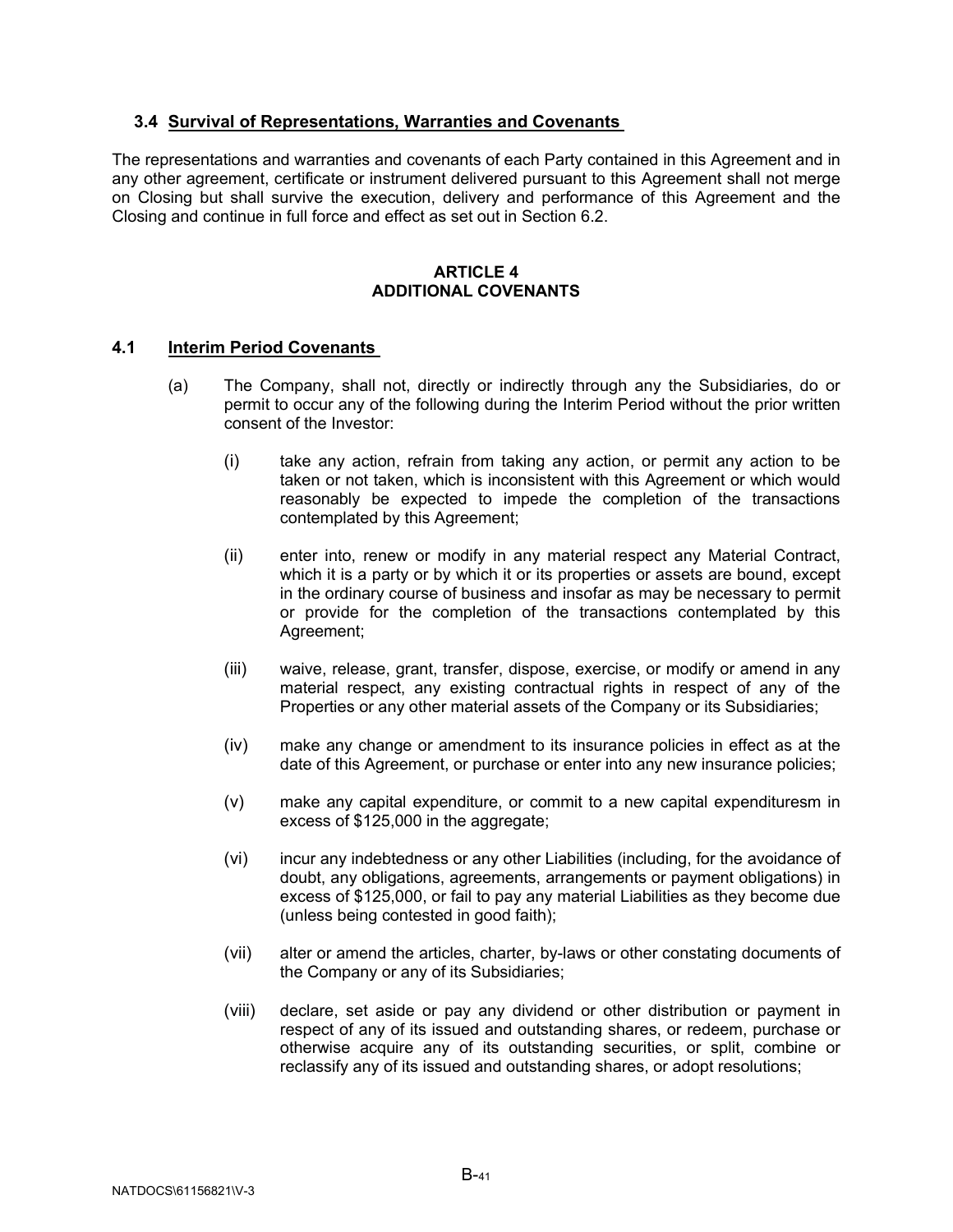- (ix) reorganize, amalgamate or merge with any other person, or enter into any agreement providing for an amalgamation, merger, consolidation, reorganization or liquidation, or adopt any plan or liquidation or dissolution or wind-up (other than in connection with the transactions contemplated by this Agreement);
- (x) issue, sell, dispose of any securities of, or any Convertible Securities or similar rights of any kind to acquire any securities of, Company or any of the Subsidiaries;
- (xi) sell, pledge, lease, dispose of or otherwise encumber all or any portion of the Milestone Property;
- (xii) redeem or purchase or offer to redeem or purchase any of the Company's or any of the Subsidiaries' outstanding securities;
- (xiii) pay, settle, discharge, satisfy or vary the terms of any material claims, litigation, liabilities or obligations, other than liabilities reflected or reserved against in the Financial Statements;
- (xiv) make any loan, advance or capital contribution to or material investment in any other Person;
- (xv) create any subsidiary or enter into any agreements or other arrangements regarding the control or management of the operations of the Company, or any of its Subsidiaries, or the appointment of governing bodies or enter into any joint ventures;
- (xvi) make any material changes to any of its accounting policies, principles, methods, practices or procedures (including by adopting any material new accounting policies, principles, methods, practices or procedures), except as required by applicable Laws or under IFRS;
- (xvii) enter into any interest rate, currency, equity or commodity swaps, hedges, derivatives, forward sales Contracts, off-take, royalty or similar financial instruments including any streaming transactions;
- (xviii) except as contemplated by this Agreement, materially amend or alter or enter into or terminate any employment or consulting agreement or materially alter the pay, benefits or other terms and conditions of employment or service of any employees or consultants, other than in the ordinary course of business, or make or commit to make any severance payments or termination payments to any Person, including, without limitation, its consultants, directors, officers, employees or agents, or amend any agreements, arrangements or transactions with any "related party" (within the meaning of MI 61-101); or
- (xix) announce an intention, enter into any formal or informal agreement, or otherwise make a commitment to do any of the things prohibited by any of the foregoing subsections.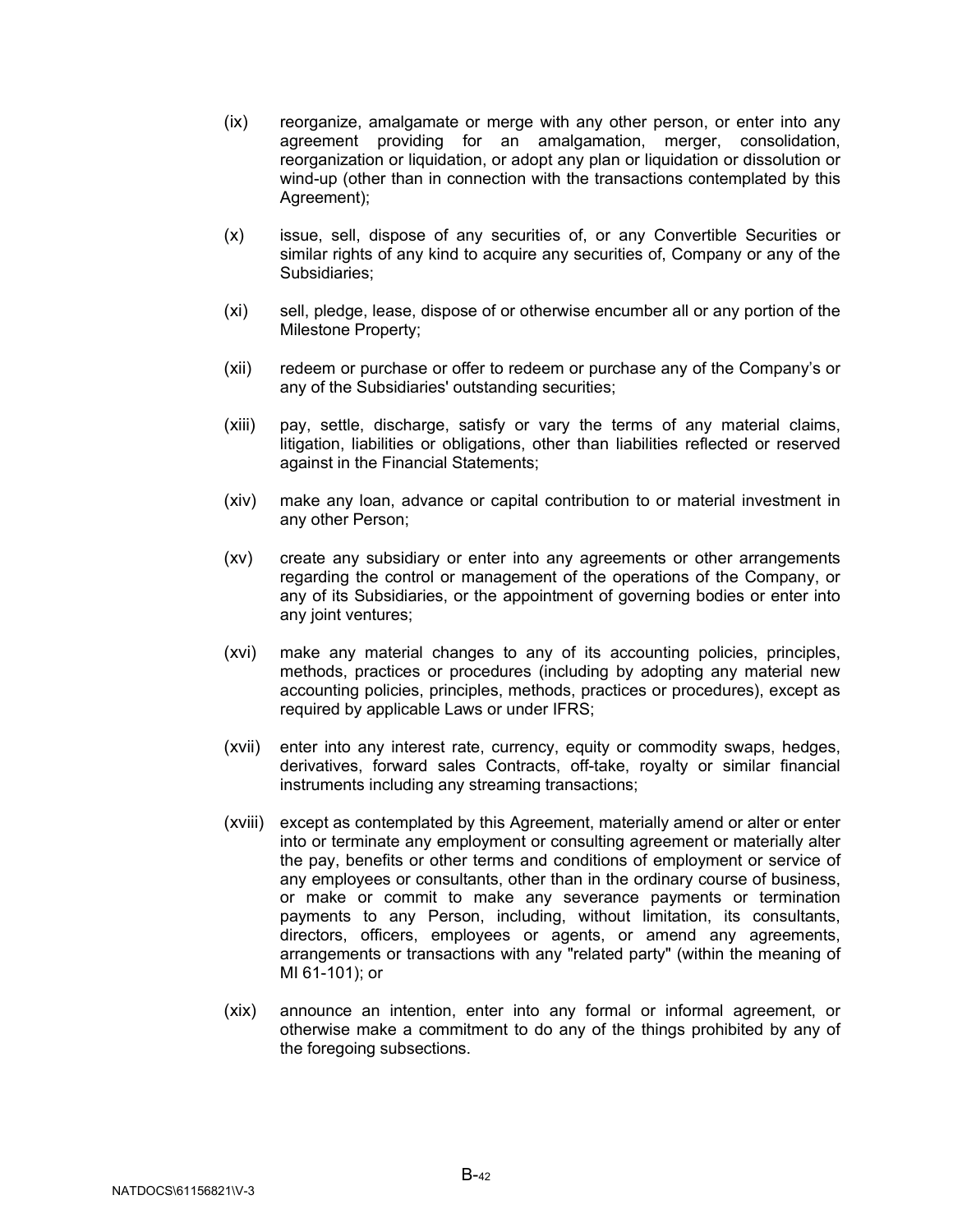- (b) The Company shall, and shall cause the Subsidiaries to, do the following during the Interim Period:
	- (i) allow the Investor and any of its representatives, advisors or agents, providing in each case reasonable prior notice has been given to the Company, free and unrestricted access to the premises of the Company and the Subsidiaries and their property and assets, including access to the Corporate Books and Records, all Contracts and the senior employees, to make such investigations of the Business and the property and assets of the Company and the Subsidiaries (including their legal, financial and tax condition and their compliance with applicable Laws) as the Investor deems necessary or desirable, it being understood that those investigations will be carried out during normal business hours and without undue interference with the operations of the Company and the Subsidiaries, and the Company shall co-operate fully in facilitating those investigations and furnish copies of all documents and materials relating to those matters as may be reasonably requested by or on behalf of the Investor;
	- (ii) principally focus the Company's business and operations on the development of the Milestone Property and otherwise conduct the Business and cause, its Subsidiaries to conduct their businesses, only in the ordinary course of business and in compliance with applicable Laws and perform its obligations under all Material Contracts, Orders and Permits; and to preserve intact its business organizations and goodwill, to maintain satisfactory relationships with customers, suppliers, agents, tenants, co-owners, landlords, officers, employees and others having business relationships with the Subsidiaries;
	- (iii) as soon as reasonably practicable, it shall use its commercially reasonable efforts to satisfy (or cause the satisfaction of) the conditions precedent to its obligations hereunder (including obtaining, at or prior to the Time of Closing, the consents, approvals, Orders or authoritzations described in Section [3.1\(g\)](#page-17-0) of the Disclosure Letter, on terms satisfactory to the Investor acting reasonably) and to take, or cause to be taken, all other action and to do, or cause to be done, all other things necessary, proper or advisable under all applicable Laws to complete the transactions contemplated by this Agreement;
	- (iv) conduct its affairs so that all of its representations and warranties contained herein shall be true and correct in all material respects on the Closing Date as if made on such date;
	- (v) retain the services of the present executives, employees, consultants and advisors of or to the Company or the Subsidiaries

## <span id="page-45-0"></span>**4.2 Performance of Company and its Subsidiaries**

The Parent hereby unconditionally and irrevocably guarantees, and covenants and agrees to be jointly and severally liable with the Company and WPC, as principal obligor, for the due and punctual performance of each and every obligation of the Company and WPC under or relating to this Agreement and the transactions contemplated by this Agreement which are to completed on or prior to the Closing Date, including, without limitation, (i) ensuring the Company issues the Subscription Shares to the Investor at Closing, and (ii) any other amounts required to be paid by the Company and WPC under this Agreement and the transactions contemplated by this Agreement, and all related fees and expenses and the amount of any judgment or award made against the Company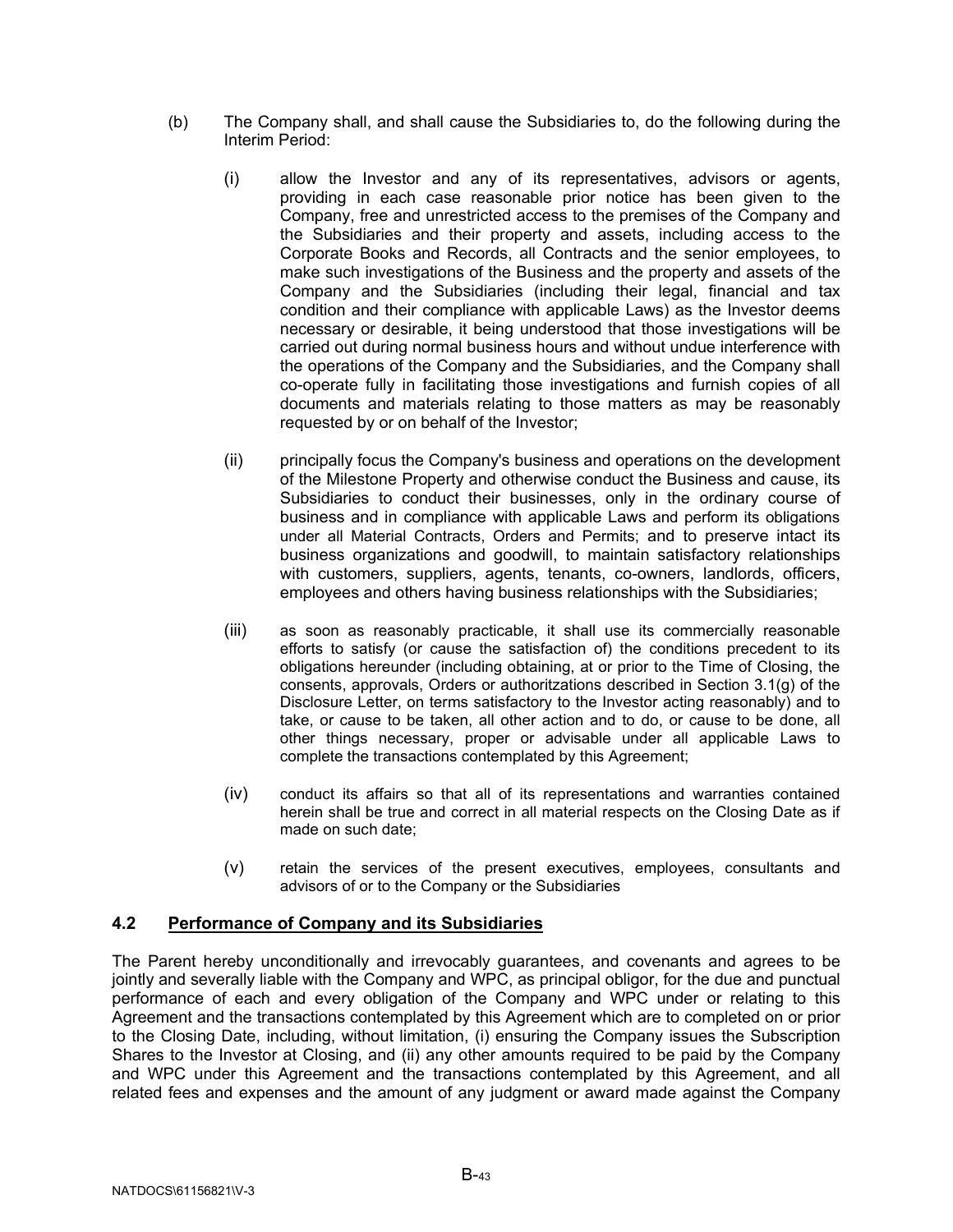and WPC for the benefit of the Investor. The Parent shall cause the Company and WPC to comply with, observe and perform all of the Company's and WPC's covenants, agreements and obligations in or under this Agreement and the transactions contemplated by this Agreement.

# <span id="page-46-1"></span><span id="page-46-0"></span>**4.3 Board Representation**

- (a) Following the Closing Date, the Company's Board shall consist of three (3) to seven (7) directors.
- <span id="page-46-2"></span>(b) Following the Closing Date, if the Investor, alone or acting jointly or in concert with aonther Person, is the largest shareholder of the Company which holds the greatest number of Common Shares of the Company, the Investor shall be entitled to designate such number of individuals (each, an "Investor's Nominee", and collectively, the "Investor's Nominees") which represent more than half of the seats on the Board, to be nominated and, if elected, to serve for a term expiring not earlier than the Company's next annual meeting of Shareholders at which directors of the Company are to be elected, provided that each Investor's Nominee consents in writing to serve as a director, is eligible under the Act to serve as a director. The Parent shall be entitled to nomidate the remaining members of the Board.
- (c) The Parent and the Company agree that one of the Investor's Nominees, as nominated and elected pursuant to Section [4.3\(b\)](#page-46-2) above, shall be appointed to the position of Chairman of the Board;
- (d) The Company shall take all steps as may be necessary to appoint each Investor's Nominee to the Board;
- (e) The Company's Chief Executive Officer and Chief Financial Officer shall be appointed by the Board;
- (f) At the first annual meeting of shareholders of the Company following the end of the term of the Investor's Nominees at which directors of the Company are to be elected, and at each meeting of Shareholders thereafter at which directors are to be elected, the Company shall cause the Investor's Nominees to be included in the slate of nominees proposed by the Company to the Shareholders for election as directors;
- (g) The Company shall use commercially reasonable efforts to cause the election of the Investor's Nominees, including soliciting proxies in favour of the election of the Investor's Nominees. The Company agrees, at the request of the Investor, to call a special meeting of Shareholders for the purpose of electing any Investor's Nomieee;
- <span id="page-46-3"></span>(h) The Parent agrees to vote their Common Shares at all meetings of Shareholders and to execute any written consent resolution required in order to ensure that each Investor's Nominee is elected or appointed and maintained in office as a Director in accordance with this Section [4.3.](#page-46-0) Upon the written request of the Investor to remove an Investor's Nominee from the Board, the Parent agrees to take all necessary shareholder action to remove such director.
- (i) The Company shall notify the Investor in writing as soon as practicable upon determining the date of any meeting of the Shareholders at which directors of the Company are to be elected and the Investor shall advise the Company and the Board of the names of the Investor's Nominees within ten (10) Business Days after receiving such notice;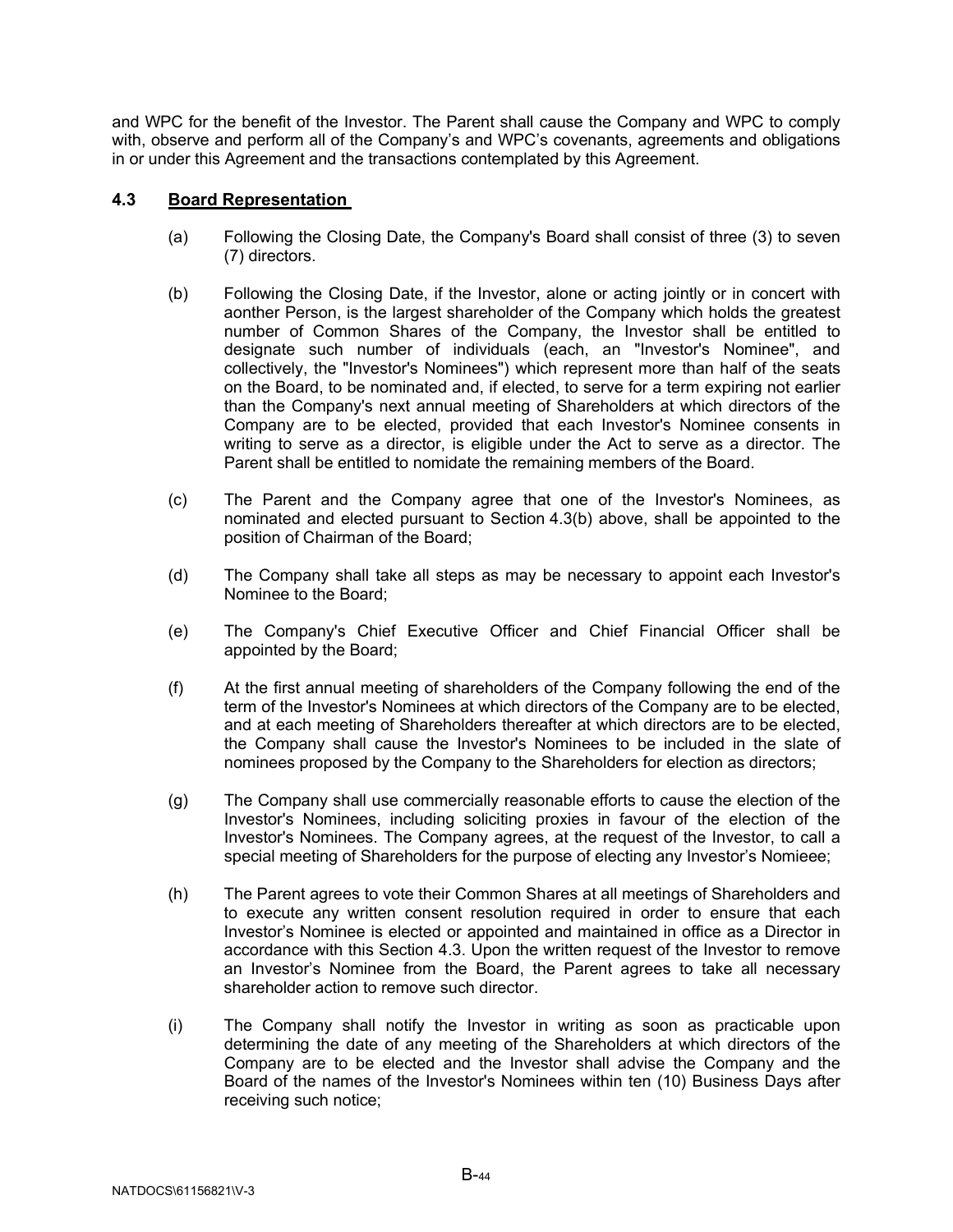- (j) If the Investor does not advise the Company and the Board of the Investor's Nominees within the time set forth in Section [4.3\(h\),](#page-46-3) then the Investor will be deemed to have designated its incumbent nominees for nomination for election at the relevant meeting of the Shareholders;
- (k) If any Investor's Nominee ceases to hold office as a director of the Company for any reason, only the Investor shall be entitled to nominate an individual to replace him or her and the Company shall promptly take all steps, consistent with the Act, as may be necessary to appoint such individuals to the Board to replace any Investor's Nominees who have ceased to hold office;
- (l) Neither the Board nor the Company will be entitled to remove any Investor's Nominee unless such removal is directed or approved by the affirmative vote of the Investo or the Investor is no longer so entitled to designate or approve such director, pursuant to this Section [4.3;](#page-46-0)
- (m) Any vacancies created by the resignation, removal or death of a Investor's Nominee will be filled pursuant to the provisions of this Section [4.3.](#page-46-0) Until such vacancy is filled, the Board shall not transact any business or exercise any of its powers or functions, save and except as may be necessary to elect or appoint the new director and preserve the Business and assets of the Company and its Subsidiaries. If a replacement director is not elected by the Investor within ten (10) Business Days s of such vacancy occurring because of the failure of the Investor to do so, the directors then in office shall be entitled to transact business and exercise all of the powers and functions of the Board.
- (n) A quorum for meetings of the Board consists of a majority of the members of the Board, of whom at least one director shall be a Investor's Nominee. At least 48 hours' prior written notice of any meeting of the Board must be given unless all of the directors of the Board waive such notice. If, at a meeting of the Board, quorum is not present within 30 minutes after the time fixed for holding the meeting, the meeting stands adjourned to a day and time determined by the directors present at the meeting, and at least 48 hours' prior written notice must be given of the reconvened meeting. If a quorum is not present at the reconvened meeting within 30 minutes after the time fixed for holding the adjourned meeting, the quorum at the reconvened meeting is a majority of the members of the Board (and no particular directors need be present).
- (o) The Company shall pay all reasonable expenses incurred by the Investor's Nominees in the performance of their duties for or on behalf of the Company incurred as a result of the Investor's Nominees attending Board meetings, including travel and accommodation expenses.
- (p) The Company shall maintain director and officer indemnifications and liability insurance in respect of the Investor's Nominees of the same kind and type provided for the Company's other director and officers;

# <span id="page-47-0"></span>**4.4 Matters Requiring Prior Investor Consent**

If the Investor's Percentage falls below 50% but is equal to or above 10% at any time following the Closing Date, the taking of any of the following decisions or actions or the implementation of any of the following matters by the Company and its Subsidiaries shall, in addition to any other approval required by Law, require the written approval of the Investor: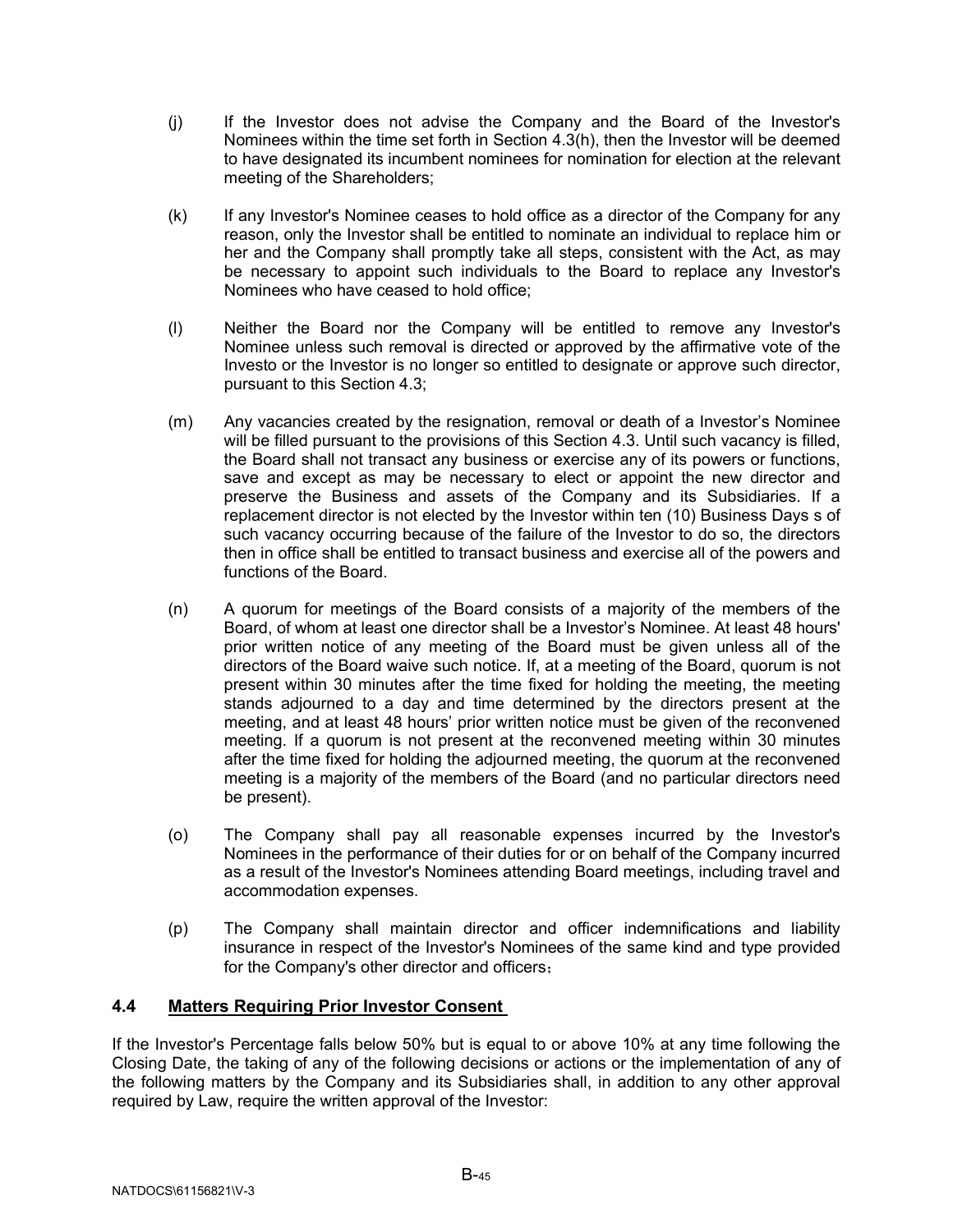## *Corporate Changes*

(a) the amendment, alteration or revocation of any constating documents of the Company or its Subsidiaries, except for a change of the registered office within Canada of the Company or its Subsidiaries;

## *Share Capital*

- (b) the allotment, reservation, setting aside or issue of any Common Shares or other securities of the Company, or common shares or other securities of the Subsidiaries, or the granting of any rights, warrants or options to purchase, acquire or otherwise obtain any unissued Common Shares or other securities of the Company, or any unissued common shares or other securities of the Subsidiaries;
- (c) the declaration or payment of any dividend or other distribution or payment on or in respect of any Common Shares or other securities of the Company;
- (d) the purchase, redemption or acquisition by the Company of any Common Shares or other securities of the Company;
- (e) any payment or distribution out of any stated capital account of the Company or any reduction of any stated capital account of the Company;

# *Debt Financing*

- (f) the incurring of (i) any Liabilities by the Company other than in the ordinary course of business and on normal commercial terms; (ii) any obligation on behalf of any Person pursuant to any agreement, commitment or understanding, direct or indirect, contingent or otherwise, the practical effect of which is to assure in any way the payment or performance (or payment of damages in the event of non performance) of any part or all of any Liability of such Person for borrowed money;
- (g) the repayment of any indebtedness owing by the Company to any Shareholder (other than the Investor) or any Associate or Affiliate of the Company or the Parent;
- (h) the granting of any Lien over the assets of the Company or its Subsidiaries, other than in the ordinary course of business and on normal commercial terms;

## *Financial Matters*

- (i) the (i) sale, lease or exchange of any assets of the Company or its Subsidiaries out of the ordinary course of the business, (ii) the making of any investment, loan, or advance, or (iii) the purchase, lease or acquisition of any property from any Person; in each case for aggregate proceeds in excess of \$500,000 dollars in any one transaction or series of related transactions or for aggregate proceeds in excess of \$500,000 dollars in any financial year;
- (j) a change in the auditors of the Company

## *Fundamental Changes*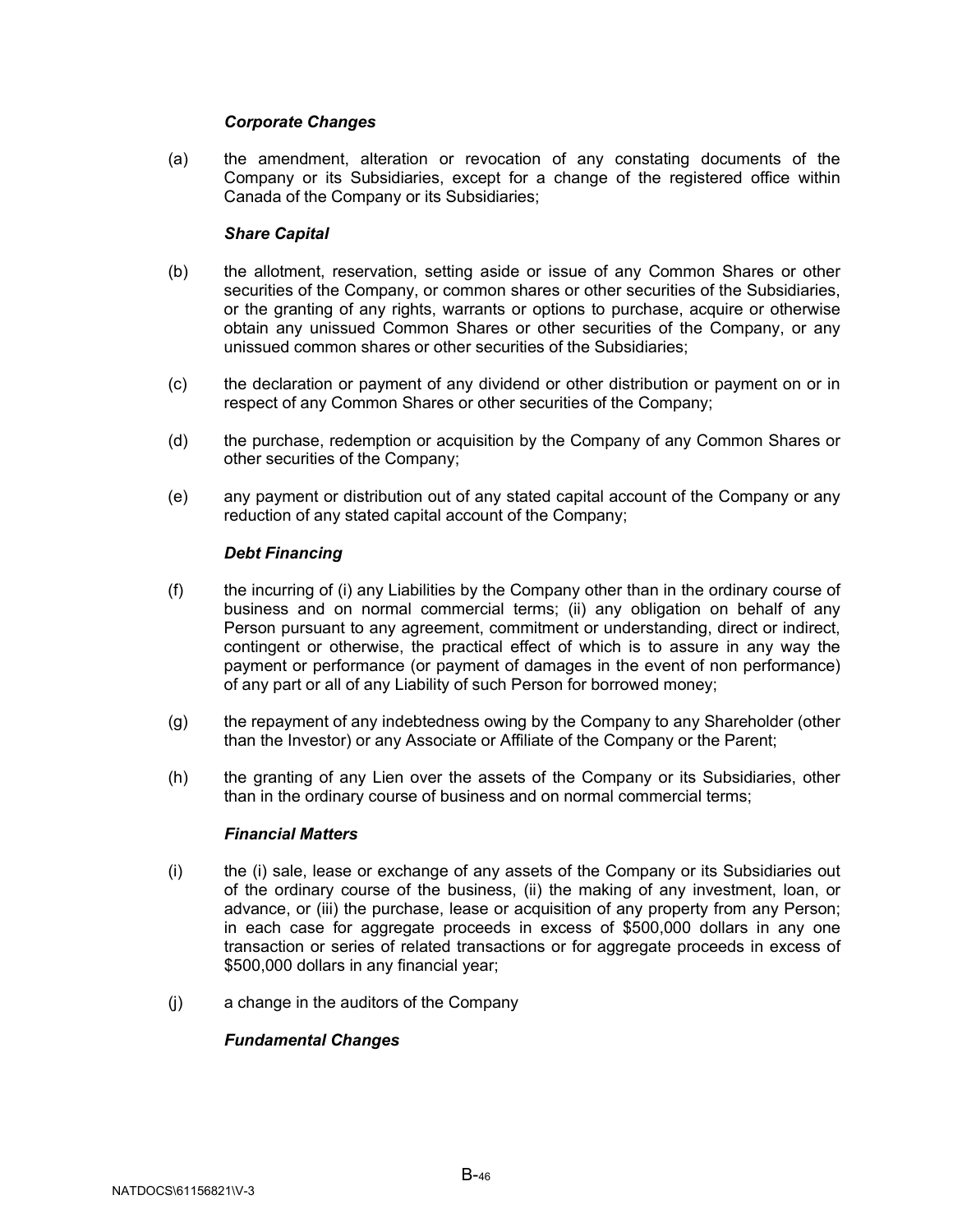- (k) the taking of any act, step or proceeding including any sale or disposition of any property or assets of the Company or its Subsdiaires for the purpose of, or leading to, the liquidation, dissolution or winding-up of the Company or a Subsidiary;
- (l) the sale, lease, exchange or other disposition of all or substantially all of the assets of the Company or its Subsidiaries; or
- (m) the acknowledging of the insolvency of the Company or its Subsidiaries, the making of a voluntary assignment under the *Bankruptcy and Insolvency Act* (Canada), or the consenting to the appointment of a receiver, receiver-manager or other Person acting in a similar capacity by any secured creditor of the Company or its Subsidiaries.

#### *Other Matters*

(n) make or enter into any commitment or agreement to do any of the foregoing.

#### <span id="page-49-0"></span>**4.5 Information Rights**

For as long as the Investor's Percentage is equal to or greater than 10% following the Closing Date, the Company will provide the Investor with:

- (a) interim, unaudited consolidated financial statements of the Company and its Subsidiaries on or before the 60th day after the end of each of the Company's completed quarterly interim periods;
- (b) audited, consolidated comparative annual financial statements of the Company and its Subsidiaries on or before the 90th day after the end of each of the Company's completed financial years; and
- (a) such other information relating to the financial condition, business prospects or corporate affairs of the Company and its Subsidiaries promptly as the Investor may from time to time reasonably request.

In addition, for so long as the Investor is the single largest Shareholder, the Investor shall have the right (but not an obligation) to consolidate the financial results of the Company into those of the Investor' for purposes of the Investor's financial statements and for such purposes, the Company shall provide to the Investor all such information (including but not limited to financial information) and such assistance as is reasonably required by the Investor.

#### <span id="page-49-1"></span>**4.6 Insurance**

The Company shall, and shall cause its Subsidiaries, from time to time upon the written request of the Investor, promptly furnish or cause to be furnished to the Investor evidence, in form and substance reasonably satisfactory to the Investor, of the maintenance of all insurance maintained by the Company or its Subsidiaries for loss or damage by fire and other hazards, damage or injury to persons and property, including from product liability, and under workers' compensation Laws.

# <span id="page-49-2"></span>**4.7 Licenses**

The Company shall, and shall cause its Subsidiaries to, maintain at all times all material Permits necessary to the conduct of their respective businesses and as required by any Governmental Entity or instrumentality thereof.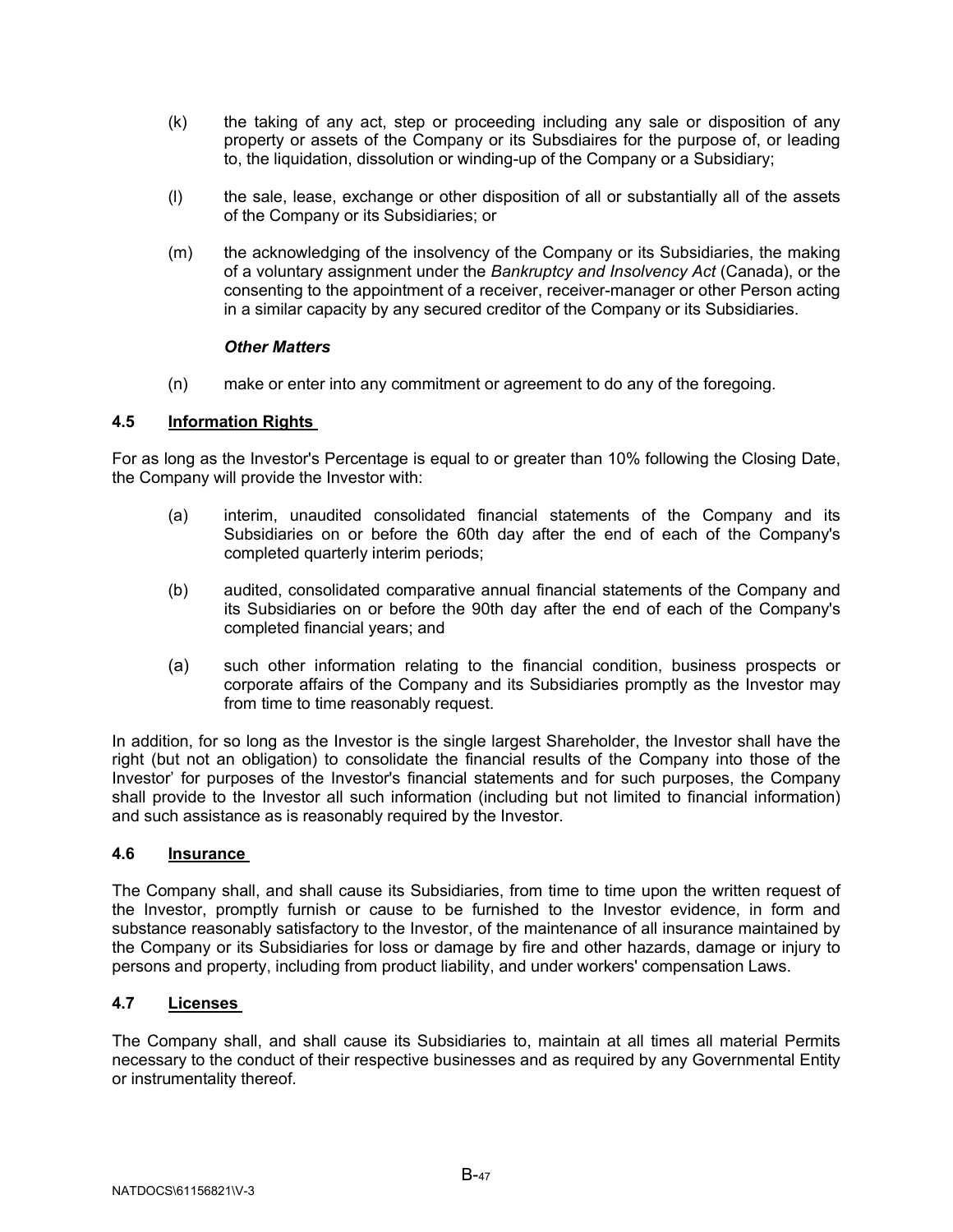# <span id="page-50-0"></span>**4.8 Taxes and Claims**

- (a) During the Interim Period, the Company shall, and shall cause its Subsidiaries to:
	- (i) duly pay, within the prescribed time, all Taxes that become due and payable on or before the Closing Date;
	- (ii) makes adequate provision in the Corporate Books and Records for the Taxes that relate to any period ending on or before the Closing Date (including as a consequence of the Closing) but that are not yet due and payable and for which Tax Returns are not yet required to be filed;
	- (iii) withhold from each payment made by it the amount of all Taxes and other deductions required under any applicable Tax Laws to be withheld therefrom and pay all those amounts to the relevant Governmental Entity within the time prescribed under any applicable Tax Laws;
	- (iv) refrain from entering into any arrangements to provide for an extension of time with respect to any assessment or reassessment of Tax, the filing of any Tax Return or the payment of any Tax by it, without the prior written consent of the Investor; and
	- (v) except as may be required by IFRS or applicable Laws, not make any material change in the Tax, financial or accounting policies or practices applied in the preparation of the Financial Statements, including any material change in credit, collection or payment policies, procedures or practices or the method of determining reserves.
	- (b) The Company shall, and shall cause its Subsidiaries to, duly pay and discharge (a) all material Taxes, assessments and governmental charges upon or against the Company, its Subsidiaries or their properties or assets prior to the date on which penalties attach thereto, unless and to the extent that such Taxes are being diligently contested in good faith and by appropriate proceedings, and appropriate reserves therefore have been established, and (b) all material lawful claims, whether for labour, materials, supplies, services or anything else which might or could, if unpaid, become a Lien or charge upon the properties or assets of the Company or its Subsidiaries unless and to the extent only that the same are being diligently contested in good faith and by appropriate proceedings and appropriate reserves therefore have been established.

# <span id="page-50-1"></span>**4.9 Press Releases; Filings**

- (a) No Party, nor any of their Affiliates or Associates, shall make any press release or other public disclosure about the terms of this Agreement or the transactions contemplated herein without the prior written approval of the other Parties, unless otherwise required by Securities Laws or other Laws (including, in the case of the shareholders of the Investor, the rules of the Hong Kong Stock Exchange). Each Party shall provide the other Party with two Business Days to review and comment on all such press releases or public statements prior to release thereof.
- (b) Each of the Parties agrees to issue jointly or concurrently with the other Parties a press release with respect to execution of this Agreement as soon as practicable, in a form acceptable to each Party. Each of the Parties agrees not to make any public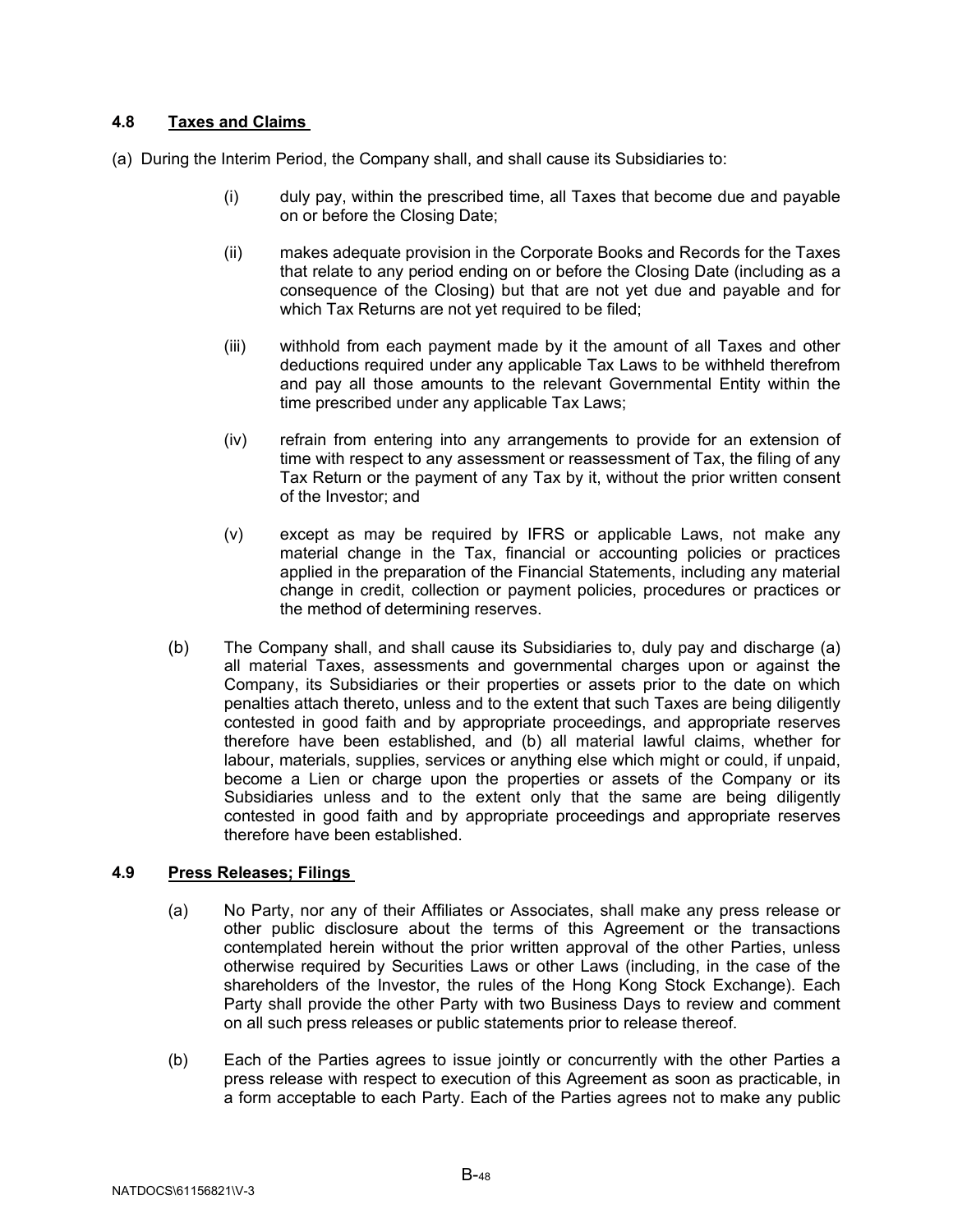statement that is inconsistent with such press release (other than to the extent superseded by a subsequent press release or public filing), unless otherwise required by Securities Laws or other Laws.

- (c) The Parent and the Company will use reasonable commercial efforts to (i) co-operate and assist the Investor in the making of all such filings and submissions and the obtaining of any related consents, approvals or waivers required by applicable Laws or by Contract with respect to this Agreement and the transactions contemplated herein; and (ii) assist the Investor in any discussions which the Investor may wish to have with any Governmental Entity or other party from whom any of the consents, approvals or waivers described in item (i) above are required, and upon the reasonable request of the Investor, promptly provide all commercially reasonable assistance and furnish all commercially reasonably available information to the Investor to defend, rebut or otherwise challenge any claims seeking to prevent, delay or interfere with this Agreement or the transactions contemplated herein. The Parent and the Company shall not make any filing with any Governmental Entity (subject in each case to the Parent's or the Company's overriding obligations to make any disclosure or filing required by applicable Laws) with respect to this Agreement or the transactions contemplated herein without the consent of the Investor (which consent shall not be unreasonably withheld, conditioned or delayed).
- (d) Each of the Parties agrees to take all necessary actions to cause their respective Affiliates, Associates, directors, officers, agents, employees, or otherwise related parties, to abide by the provisions of this Section [4.9.](#page-50-1)

# <span id="page-51-0"></span>**4.10 Parent Meeting**

The Parent will act expeditiously and in good faith to:

- (a) convene and conduct the Parent Meeting scheduled to be on March 28, 2022 for the purpose of considering and approving the transactions contemplated by this Agreement, in accordance with the requirements of applicable Securities Laws and the Parent's constating documents;
- (b) expeditiously prepare the notice and management information circular (the "Company Circular") for the Parent Meeting, which information circular will include the recommendation of the board of directors of the Parent that WRX Shareholders vote in favour of the transactions contemplated by this Agreement;
- (c) ensure that the Company Circular complies in all material respects with applicable Laws, does not contain any misrepresentation and provides the Parent Shareholders with sufficient information to permit them to form a reasoned judgement concerning the matters to be placed before the Parent Meeting;
- (d) give the Investor and its legal counsel a reasonable opportunity to review and comment on drafts of the Company Circular and other related documents, and shall give reasonable consideration to any comments made by the Investor and its legal counsel, and agrees that all information relating solely to the Investor and its Affiliates included in the Company Circular and any information describing the terms of this Agreement and the transactions contemplated by this Agreement must be in a form and content satisfactory to the Investor, acting reasonably;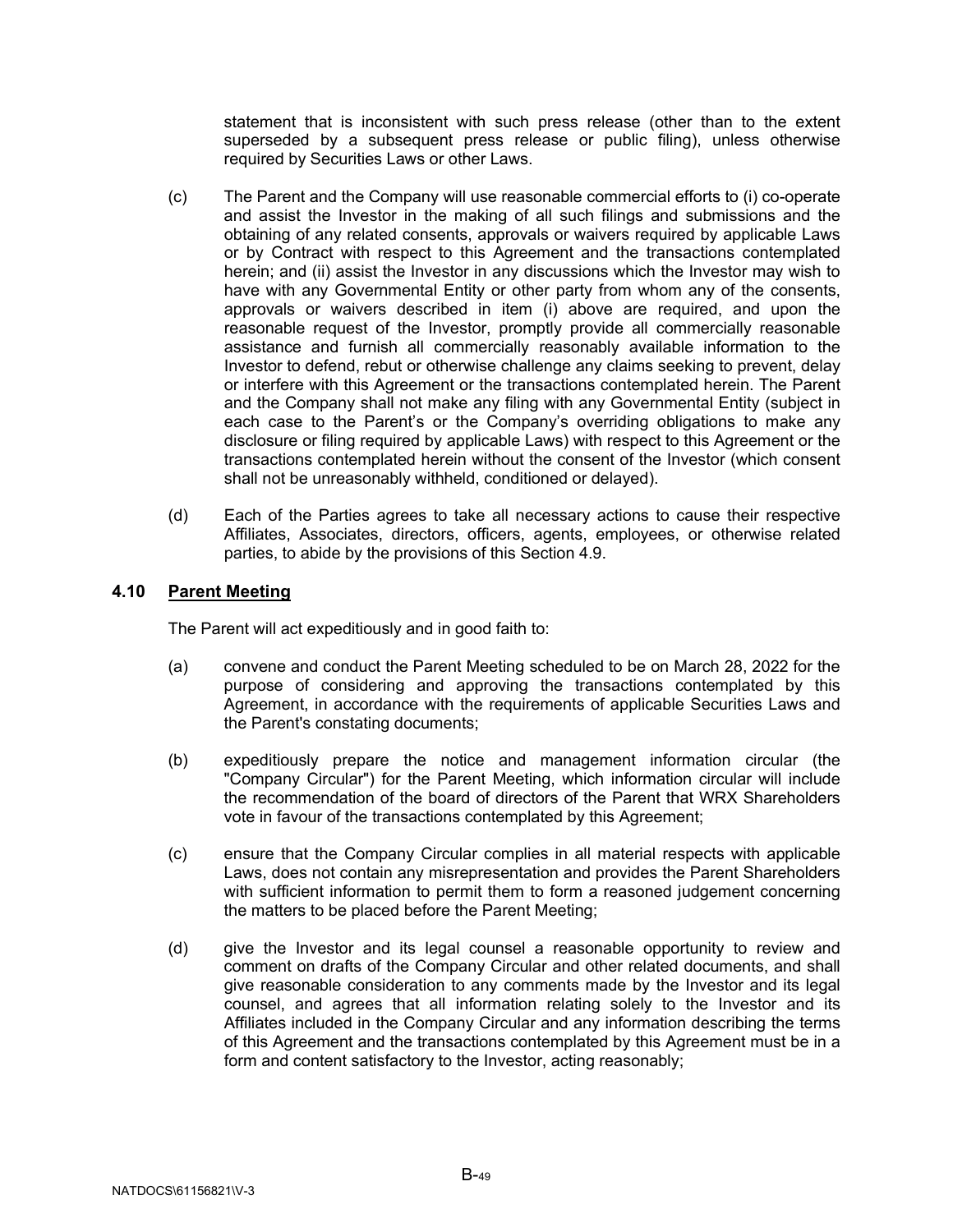- (e) solicit proxies in favour of the approval of the transactions contemplated by this Agreement, and against any resolution submitted by any Person that is inconsistent with, or which seeks to hinder or delay the transactions contemplated by this Agreement;
- (f) provide the Investor with copies of or access to information regarding the Parent Meeting generated by any dealer, proxy advisory firm or proxy solicitation firm, as may be reasonably requested by the Investor from time to time;
- (g) permit the Investor at its expense to, on behalf of the management of the Parent, directly or through a soliciting dealer, actively solicit proxies in favour of the transactions contemplated by this Agreement on behalf of management of the Parent in compliance with applicable Securities Laws and disclose in the Company Circular that the Investor may make such solicitations; and
- (h) advise the Investor as the Investor may reasonably request, and at least on a daily basis on each of the last ten (10) Business Days prior to the date of the Parent Meeting, as to the tally of the proxies received by the Company in respect of the resolutions to be voted on at the Parent Meeting.

# <span id="page-52-1"></span><span id="page-52-0"></span>**4.11 Investment Canada Notification and Clearance**

- (a) The Investor shall as promptly as possible, prepare and file all necessary documents, notices, registrations, statements, petitions, filings and applications for Investment Canada Clearance and shall use commercially reasonable efforts to make or obtain Investment Canada Clearance, in a timely manner so as to enable the Closing to occur as soon as reasonably practicable and, in any event, by no later than the Outside Date, including without limitation promptly responding to any information requests made by any Governmental Entity.
- (b) Without limiting the generality of Section [4.11\(a\),](#page-52-1) within ten Business Days after the date of this Agreement or by such other date as the Parties may reasonably agree, the Investor shall prepare and file with the responsible Minister the ICA Notification in respect of the transactions contemplated by this Agreement.
- (c) Each of the Company, WPC and the Parent shall make available its representatives, on the reasonable request of the Investor and its counsel, to assist the Investor in obtaining the Investment Canada Clearance, including by providing input, including on any materials prepared for obtaining the Investment Canada Clearance, and responding promptly to requests for support (including attendance at meetings), documents, information, comments or input where reasonably requested by the Investor in connection with the Investmnet Canada Clearance.
- (d) If any objections or concerns are asserted with respect to Investment Canada Clearance or the Investor is advised that Investment Canada Clearance is unlikely to be obtained on the terms and conditions filed, the Parties shall make commercially reasonable efforts to resolve such objections or concerns in a timely and expeditious manner, including consenting to any reasonable extension of any review period.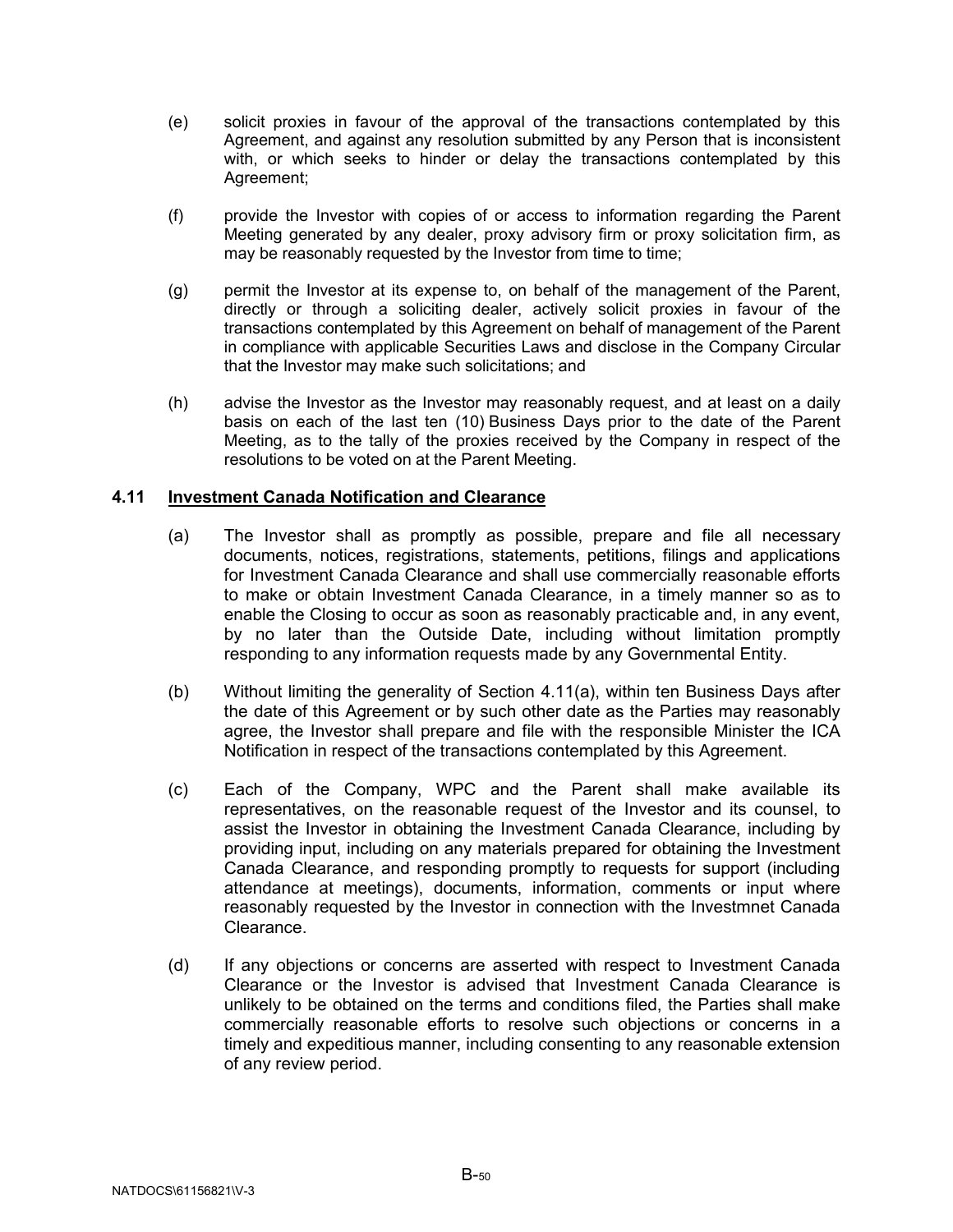(e) The Parties shall use their respective commercially reasonable efforts to take or cause to be taken all actions necessary or advisable on their respective parts to consummate the transactions contemplated by this Agreement as promptly as practicable after the date of this Agreement but in any event prior to the Outside Date, including to obtain the Investment Canada Clearance.

# <span id="page-53-0"></span>**4.12 Mutual Covenants**

During the Interim Period, each of the Parties shall work cooperatively and use reasonable commercial efforts to prepare prior to the Closing Date all documentation necessary, and do such other acts and things as are necessary, to give effect to this Agreement.

# <span id="page-53-1"></span>**4.13 Performance of Covenants**

Each Party shall duly comply with all the terms and covenants contained herein and in each of the instruments and documents given to the other Parties in connection with or pursuant to this Agreement, all at the times and places and in the manner set forth herein or therein.

#### **ARTICLE 5 CLOSING**

# <span id="page-53-3"></span><span id="page-53-2"></span>**5.1 Closing**

The closing of the investment, confirmation of the Investor's share holdings in the Company and the other transactions contemplatd in this Agreement (the "**Closing**") shall be held at the offices of Dentons Canada LLP, at the Closing Time on the later of: (i) date that is ten (10) Business Days following the date on which all of the conditions set forth in Sections [5.2,](#page-53-4) [5.3](#page-54-0) and [5.4](#page-54-1) have been satisfied or waived (other than those conditions which, by their nature, cannot be satisfied until the Closing Time, but subject to the satisfaction or waiver of such conditions at the Closing), (ii) May 31, 2022, or (iii) such other date and time as the Parties hereto agree but in any case, on or prior to the Outside Date (the "**Closing Date**").

## <span id="page-53-4"></span>**5.2 Mutual Closing Conditions**

The Parties acknowledge that the Closing is subject to, among other things, the following conditions being fulfilled or performed on or before the Closing Date, which conditions are for the mutual benefit of the Parties and may be waived, in whole or in part, by the mutual agreement of the Parties:

- <span id="page-53-5"></span>(a) not less than 66-2/3% (the "Approval Threshold") of the Common Shares present (in person or by proxy) and voted at the special meeting of the Parent Shareholders (the "Parent Meeting") are voted in favour of the transactions contemplated herein);
- (b) the consents, approvals, Orders or authoritzations described in Section [3.1\(g\)](#page-17-0) of the Disclosure Letter shall have been obtained or received on terms satisfactory to the Investor acting reasonably and remain in full force and effect;
- (c) no Claim, Lien or other Legal Proceeding have been commenced, threatened or continuing against any of the Parties for the purpose, or which would have the effect, of enjoining, preventing or restraining the purchase and sale of the Subscription Shares and the other transaction contemplated by this Agreement;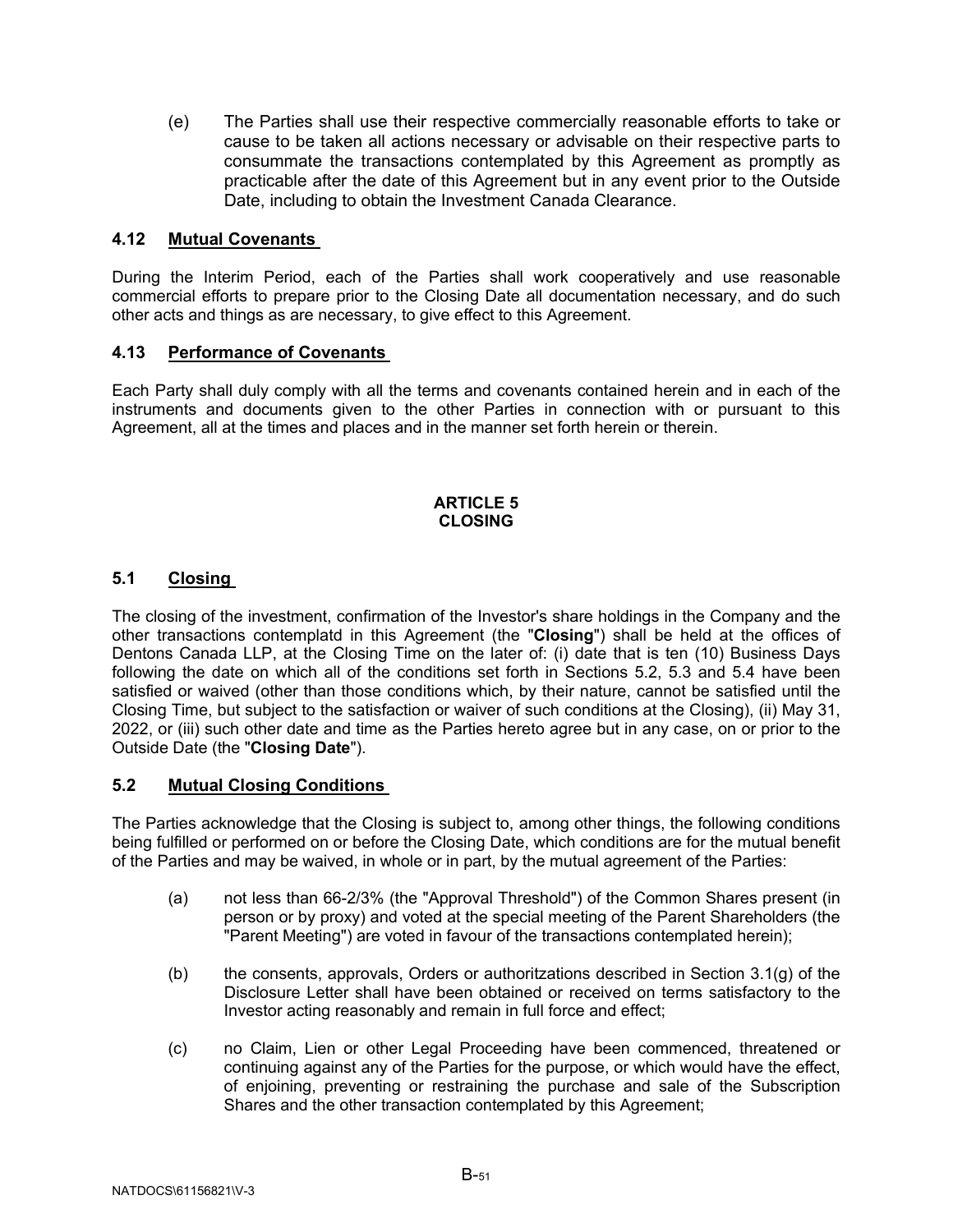- (d) Investment Canada Clearance has been obtained on terms acceptable to the Investor and the Company, each acting reasonably, and such Investment Canada Clearance is in force and has not been modified in any material respect.
- (e) no provision of any applicable Laws shall prohibit or make illegal the Closing, and no Governmental Entity shall have instituted or threatened a proceeding seeking to impose any such restraint or prohibition; and

# <span id="page-54-0"></span>**5.3 Company Closing Conditions**

The Investor acknowledges that the Closing is subject to, among other things, the following conditions being fulfilled or performed on or before the Closing Date, which conditions are for the exclusive benefit of the Parent and the Company and may be waived, in whole or in part, by the Company in its sole discretion in writing:

- <span id="page-54-5"></span>(a) the representations and warranties of the Investor in Section 3.3 shall be true and correct as of the date hereof and at the Closing with the same force and effect as if such representations and warranties were made on and as of such date; provided, however that if a representation and warranty speaks only as of a specific date it only needs to be true and correct as of that date;
- <span id="page-54-6"></span>(b) the Investor shall have complied in all material respects with all covenants and agreements herein agreed to be performed or caused to be performed by it on or before the Closing Date; and
- (c) the Investor having delivered and the Company having received all of the deliveries contemplated in Section [5.6.](#page-56-0)

## <span id="page-54-1"></span>**5.4 Investor Closing Conditions**

The Company acknowledges that the Closing is subject to, among other things, the following conditions being fulfilled or performed on or before the Closing Date, which conditions are for the exclusive benefit of the Investor and may be waived, in whole or in part, by the Investor in its sole discretion in writing:

- <span id="page-54-2"></span>(a) the representations and warranties of the Company and its Subsidiaries in Section [3.1](#page-15-5) shall be true and correct as of the date hereof and at the Closing with the same force and effect as if such representations and warranties were made on and as of such date; provided, however that if a representation and warranty speaks only as of a specific date it only needs to be true and correct as of that date;
- <span id="page-54-3"></span>(b) the representations and warranties of the Parent in Section [3.2](#page-36-0) shall be true and correct as of the date hereof and at the Closing with the same force and effect as if such representations and warranties were made on and as of such date; provided, however that if a representation and warranty speaks only as of a specific date it only needs to be true and correct as of that date;
- <span id="page-54-4"></span>(c) the Company and WPC shall have complied in all material respects with all covenants and agreements herein agreed to be performed or caused to be performed by them on or before the Closing Date;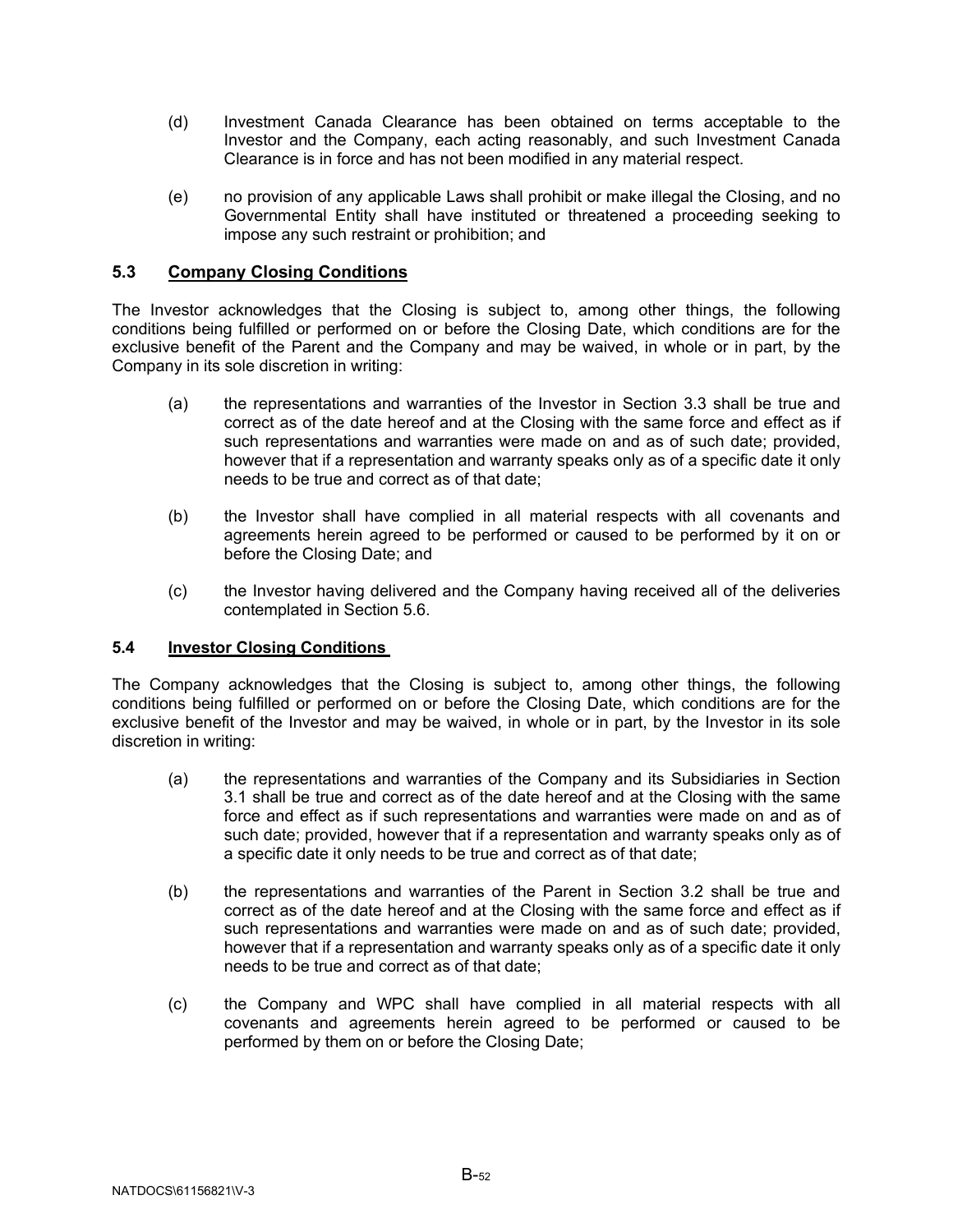- <span id="page-55-2"></span>(d) the Parent shall have complied in all material respects with all covenants and agreements herein agreed to be performed or caused to be performed by them on or before the Closing Date;
- (e) the Parent and the Company shall have taken all actions required to appoint the Investor's Nominees to the Board as of the Closing Date, which appointments shall take effect as of the Closing Date;
- <span id="page-55-1"></span>(f) since the date of this Agreement, no Material Adverse Effect shall have occurred, which shall include, but not limited to: (i) no material technique risks identified in the Investor's engineering and operational due diligence; (ii) in the Investor's financial diligence, no identified material risks to complete the Milestone Project construction due to fund insufficiency resulting from repayment of existing accounts payable; (iii) in the Investor's legal due diligence, no material risks are identified which would result in a Material Adverse Effect; or (iv) no other Material Adverse Efftct;
- (g) the Investor shall have received evidence satisfactory to the Investor, acting reasonably, that there are no rights of first refusal triggered by, or fees or other amounts payable to any broker, finder, financial adviser or investment or any other Person upon the consummation of the transactions contemplated by this Agreement; and
- (h) the Parent, the Company and WPC having delivered, and the Investor having received all of the deliveries contemplated in Section [5.5.](#page-55-0)

# <span id="page-55-0"></span>**5.5 Company and Parent Closing Deliveries**

At or prior to the Closing, the Company and the Parent shall deliver or cause to be delivered to the Investor, the following, all of which shall be in form and substance satisfactory to the Investor, acting reasonably:

- (a) certificates of good standing with respect to the Parent, the Company and WPC issued by the applicable corproate registar of the jurisdiction in which they are domiciled as at the day prior to the Closing Date;
- (b) a certificate from a duly authorized officer of the Company certifying: (A) the constating documents of the Company, (B) the incumbency of certain officers of the Company; and (C) the resolutions of the Board approving the issuance of the Subscription Shares, the execution, delivery and performance of this Agreement and the consummation of the transactions contemplated hereunder;
- (c) a certificate from a duly authorized officer of WPC certifying: (A) the constating documents of WPC, (B) the incumbency of certain officers of WPC; and (C) the resolutions of the board of directors of WPC approving the execution, delivery and performance of this Agreement and the consummation of the transactions contemplated hereunder;
- (d) a certificate from a duly authorized officer of the Parent certifying: (A) the constating documents of the Parent, (B) the incumbency of certain officers of the Parent; and (C) the resolutions of the board of drirectors of the Parent approving the execution, delivery and performance of this Agreement and the consummation of the transactions contemplated hereunder;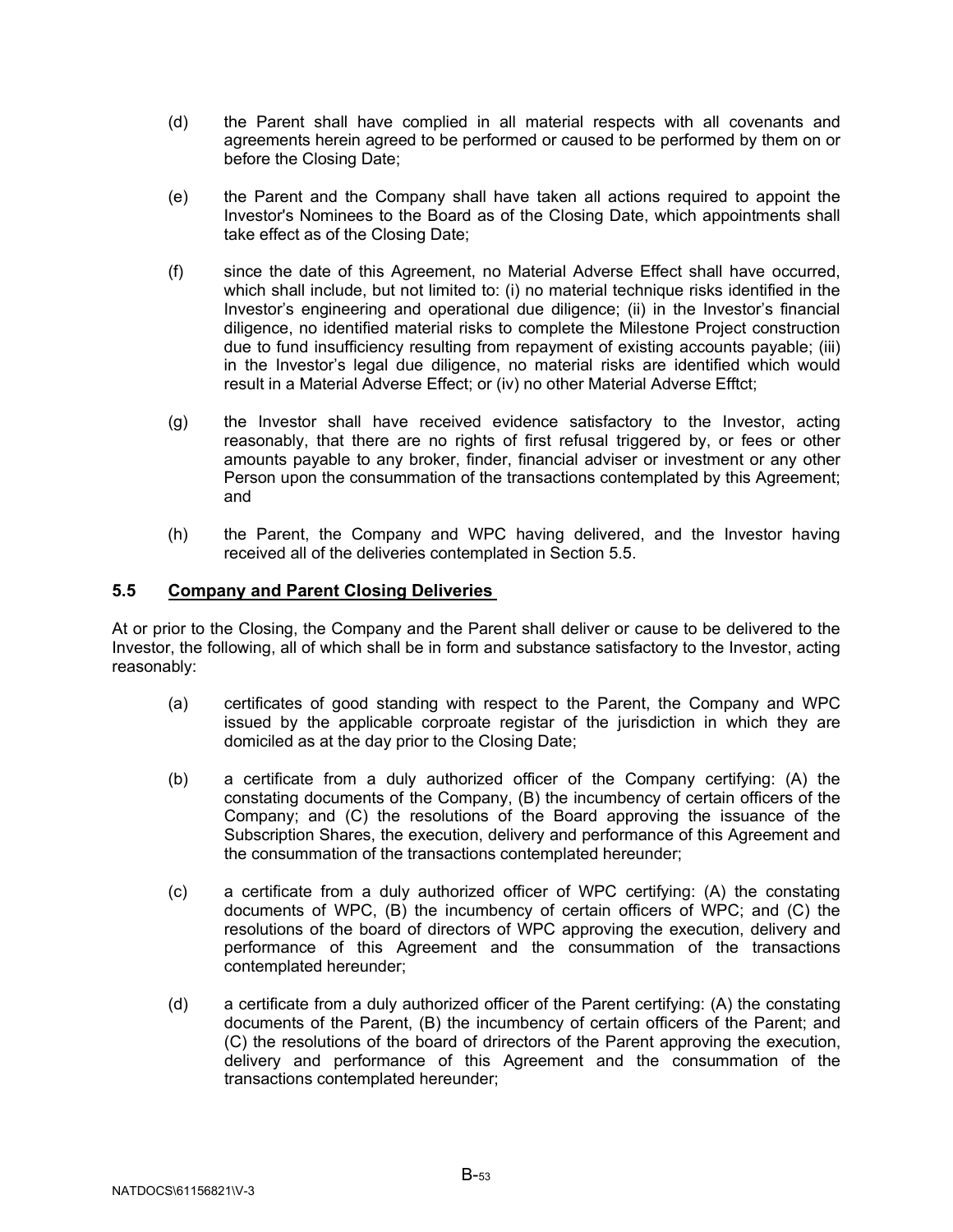- (e) a certificate from a duly authorized officer of the Company dated as of the Closing Date, certifying the matters set forth in Sections  $5.4(a)$ ,  $5.4(b)$ ,  $5.4(c)$  and  $5.4(f)$ ;
- (f) a certificate from a duly authorized officer of the Parent dated as of the Closing Date, certifying the matters set forth in Sections [5.4\(a\)](#page-54-2)[5.4\(b\)](#page-54-3) and [5.4\(d\);](#page-55-2)
- (g) a share certificate representing the Subscription Shares, representing 54% of the Common Shares issued and outstanding as at Closing in accordance with Section [2.1,](#page-15-1) duly executed and issued by the Company and registered in the share register of the Company in the name of the Investor (or as the Investor may direct);
- (h) a certified copy of the Company Shareolders resolution signed by the Parent appointing the Investor's Nominees as directors of the Company as of the Closing Date, as contemplated by Section [4.3;](#page-46-0)
- (i) a legal opinion addressed to the Investor in form and substance satisfactory to the Investor and its counsel, acting reasonably, dated as of the Closing Date from Canadian counsel to the Company and the Parent;
- (j) a legal opinion addressed to the Investor in form and substance satisfactory to the Investor and its counsel, acting reasonably, dated as of the Closing Date with respect to the title to the Owned Properties and Mining Claims confirming the minerals rights in the Milestone Property; and
- (k) all such other assurances, consents, agreements, documents and instruments as may be reasonably required by the Investor to complete the transactions provided for in this Agreement.

## <span id="page-56-0"></span>**5.6 Investor Closing Deliveries**

At or prior to Closing, the Investor shall deliver or cause to be delivered to the Company, the following, all of which shall be in form and substance satisfactory to the Company, acting reasonably:

- (a) Written confirmation of registration instructions for the Subscription Shares;
- (b) payment of \$80,000,000, representing the Investment Proceeds, in accordance with Section 2.2:
- (c) consent from each Investor's Nominee to the Board to be appointed as a director of the Company;
- (d) a certificate from a duly authorized officer of the Investor certifying: (A) the constating documents of the Investor, (B) the incumbency of certain officers of the Investor; and (C) the resolutions of the board of directors of the Investor approving the execution, delivery and performance of this Agreement and the consummation of the transactions contemplated hereunder;
- (e) a certificate from a duly authorized officer of the Investor dated as of the Closing Date, certifying the matters set forth in Sections [5.3\(a\)](#page-54-5) and [5.3\(b\);](#page-54-6) and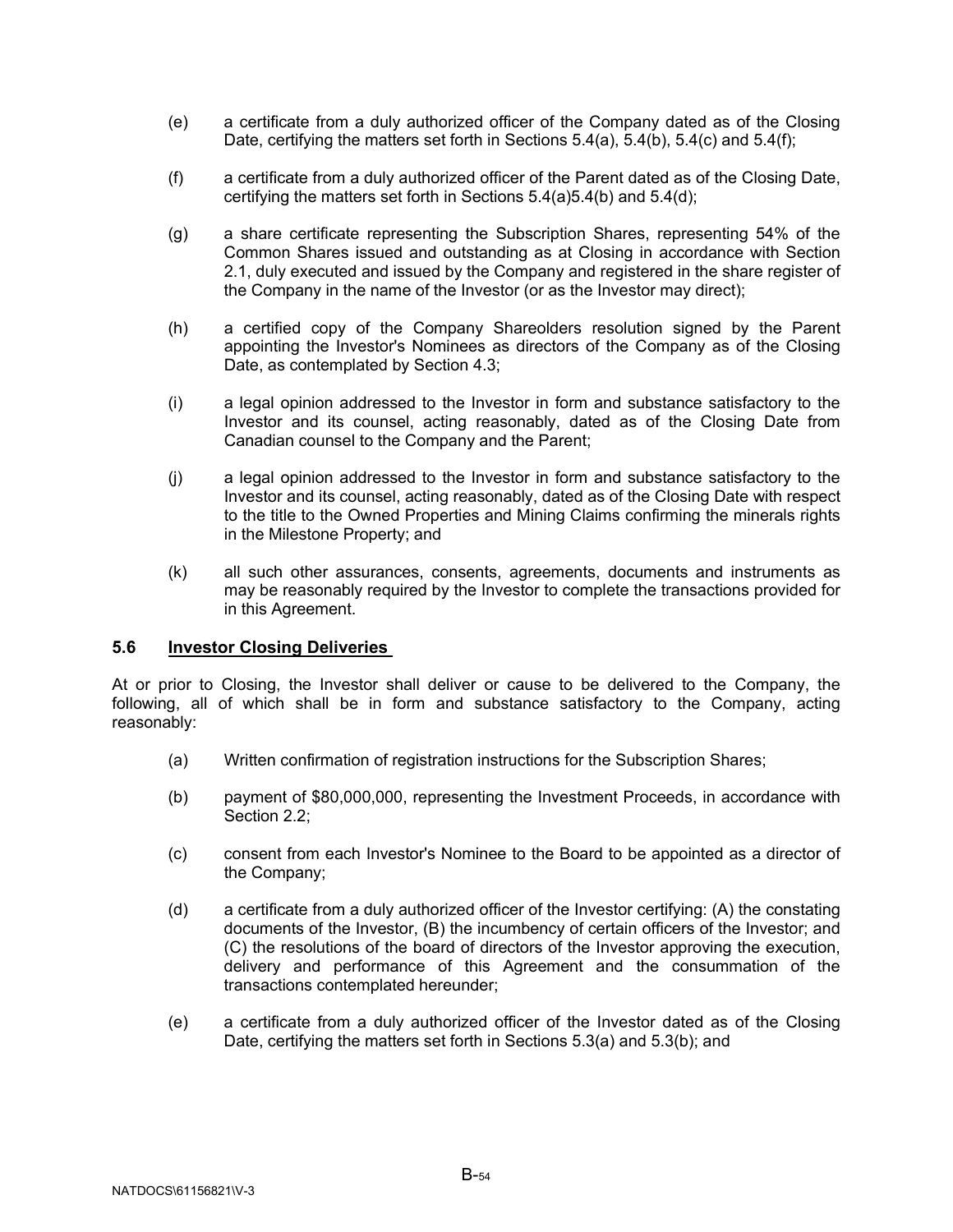(f) all such other assurances, consents, agreements, documents and instruments as may be reasonably required by the Company to complete the transactions provided for in this Agreement.

# <span id="page-57-0"></span>**5.7 Notice and Cure Provisions**

Each Party will give prompt written notice to the other Parties of the occurrence, or failure to occur, at any time during the Interim Period, of any event or state of facts which occurrence or failure would, or would reasonably be likely to:

- (a) cause any of the representations or warranties of such Party contained herein to be untrue or inaccurate in any material respect on the date thereof or on Closing, as applicable;
- (b) result in the failure to comply with or satisfy any covenant or agreement to be complied with or satisfied by such Party prior to Closing; or
- (c) result in the failure to satisfy any of the conditions precedent in its favour contained in Sections [5.2,](#page-53-4) [5.3](#page-54-0) or [5.4,](#page-54-1) as the case may be.

Delivery of any notice pursuant to this Section [5.7](#page-57-0) shall not limit or otherwise affect any remedies available to any Party and the Investor's receipt of information under this Section [5.7](#page-57-0) shall not operate as a waiver or otherwise affect any representation, warranty or agreement given or made by the Company, WPC and the Parent in this Agreement and shall not be deemed to amend or supplement the Disclosure Letter. A Party may elect not to complete the transactions contemplated hereby pursuant to the conditions precedent in its favour contained in Sections [5.2,](#page-53-4) [5.3](#page-54-0) or [5.4,](#page-54-1) as applicable, or exercise any termination right arising therefrom; provided, however, that: (A) the Party intending to rely thereon has delivered a written notice to the other Parties specifying in reasonable detail all breaches of covenants, representations and warranties or other matters which the Party delivering such notice is asserting as the basis for the non-fulfilment of the applicable condition precedent or termination right, as the case may be, and (B) if any such notice is delivered, if such matter is capable of being cured, such Party may not terminate this Agreement until the earlier of (a) the Outside Date, or (b) the expiration of a period of fifteen (15) days from such notice.

#### **ARTICLE 6 INDEMNIFICATION**

## <span id="page-57-2"></span><span id="page-57-1"></span>**6.1 Indemnification**

- (a) Subject to the provisions of this [Article 6,](#page-57-1) the Parent, the Company and WPC agrees to jointly and severally indemnify and hold harmless the Investor, its Affiliates, each of their officers, directors, employees and agents and their respective successors and assigns (collectively, the "**Investor Indemnified Parties**"), from and against any Damages which are caused by, in connection with, arise out of or related in any manner whatsoever to:
	- (i) any breach or default in the performance by the Parent, the Company and WPC of any covenant or agreement made by the Parent, the Company and WPC in this Agreement or in any certificate or instrument executed and delivered pursuant to this Agreement;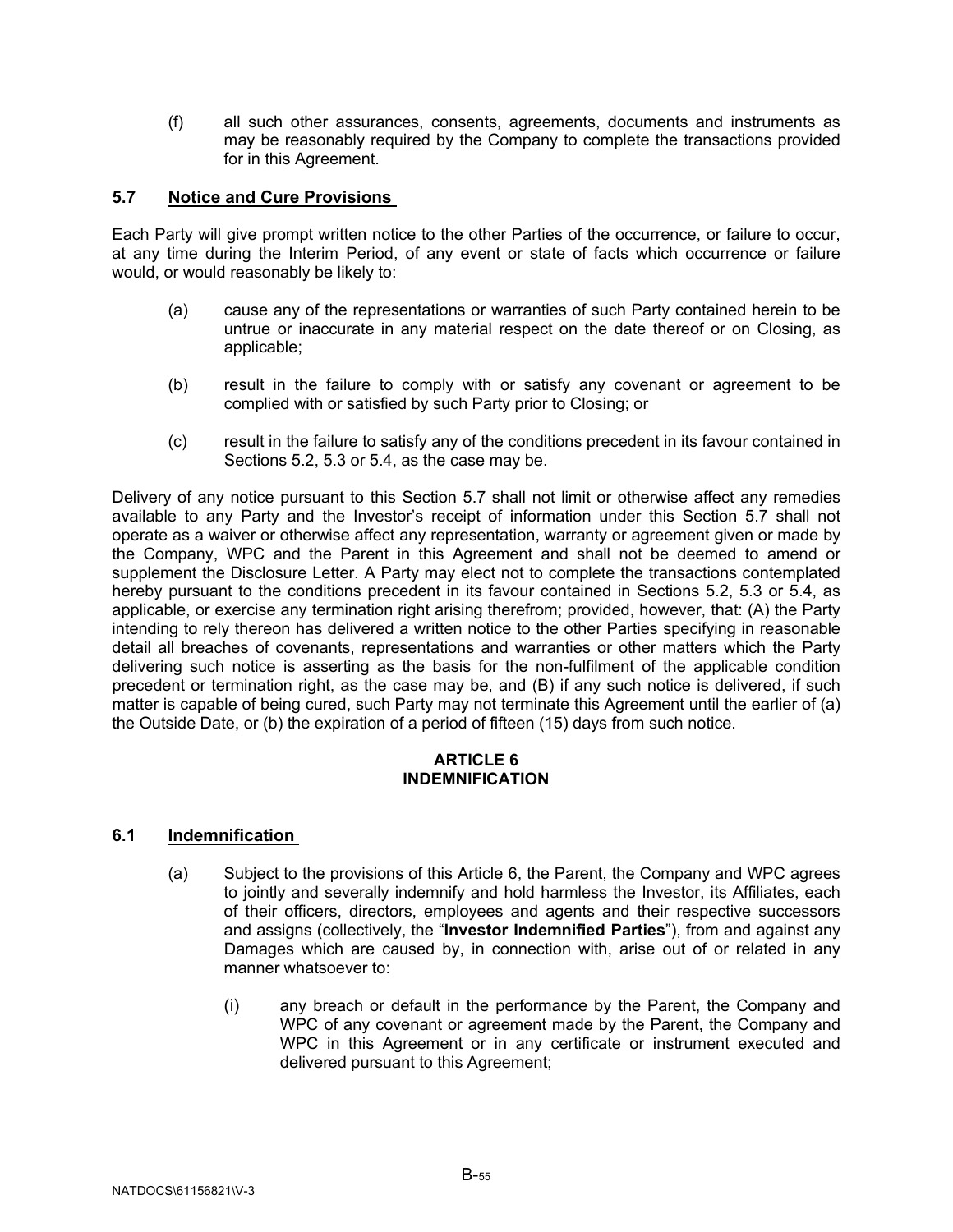- <span id="page-58-1"></span>(ii) any breach or inaccuracy in any warranty or representation of the Parent, the Company and its Subsidiaries in this Agreement or in any certificate or instrument executed and delivered pursuant to this Agreement;
- (iii) any third party Legal Proceeding to which the Company or its Subsidiaries is a party at any time on or prior to the Closing Date, or to which it becomes a party after the Closing Date arising from facts or circumstances that existed at any time on or prior to the Closing Date; and
- (iv) any Taxes required to be paid by the Company or any of its Subsidiaries relating to any taxation period ending on or before the Closing Date and the portion of any Taxes relating to any taxation period ending after the Closing Date that is attributable to the portion of that period ending on the Closing Date.
- (b) Subject to the provisions of this [Article 6,](#page-57-1) the Investor agrees to indemnify and hold harmless the Parent, the Company and WPC, its Affiliates, each of their officers, directors, employees and agents and their respective successors and assigns (collectively, the "**Company Indemnified Parties**"), from and against any Damages which are caused by, in connection with, arise out of or related in any manner whatsoever to:
	- (i) any breach or default in the performance by the Investor of any covenant or agreement made by the Investor in this Agreement or in any certificate or instrument executed and delivered pursuant to this Agreement, and

<span id="page-58-2"></span>any breach or inaccuracy of any warranty or representation made by the Investor in this Agreement or in any certificate or instrument executed and delivered pursuant to this Agreement.

## <span id="page-58-0"></span>**6.2 Time Limits for Claim Notice for Breach of Representations and Warranties**

- (a) No Damages may be recovered from the Parent, the Company and WPC (as applicable) pursuant to Section [6.1\(a\)\(ii\)](#page-58-1) unless (subject to the fraud exception below) a Claim Notice is delivered by the Investor in accordance with the timing set out below:
	- (i) with respect to the representations and warranties in Sections  $3.1(a)$ ,  $3.1(b)$ , [3.1\(c\),](#page-16-2) [3.1\(d\),](#page-16-0) [3.1\(h\),](#page-17-1) [3.1\(j\),](#page-18-0) [3.1\(k\),](#page-18-1) 3.1(nn) and 3.1(oo) at any time after Closing;
	- (ii) with respect to the representations and warranties in Section [3.1\(s\),](#page-21-0) at any time until the expiry of the period during which any Tax assessment may be issued by a Governmental Entity plus an additional 60 days; and
	- (iii) with respect to all other representations and warranties, on or before the date that is two (2) years after Closing.

provided, however, that in the event of fraud relating to a representation and warranty of the Parent, the Company and its Subsidiaries in this Agreement, then notwithstanding the foregoing time limitations, the Investor Indemnified Parties shall be entitled to deliver a Claim Notice ce at any time for purposes of such a claim.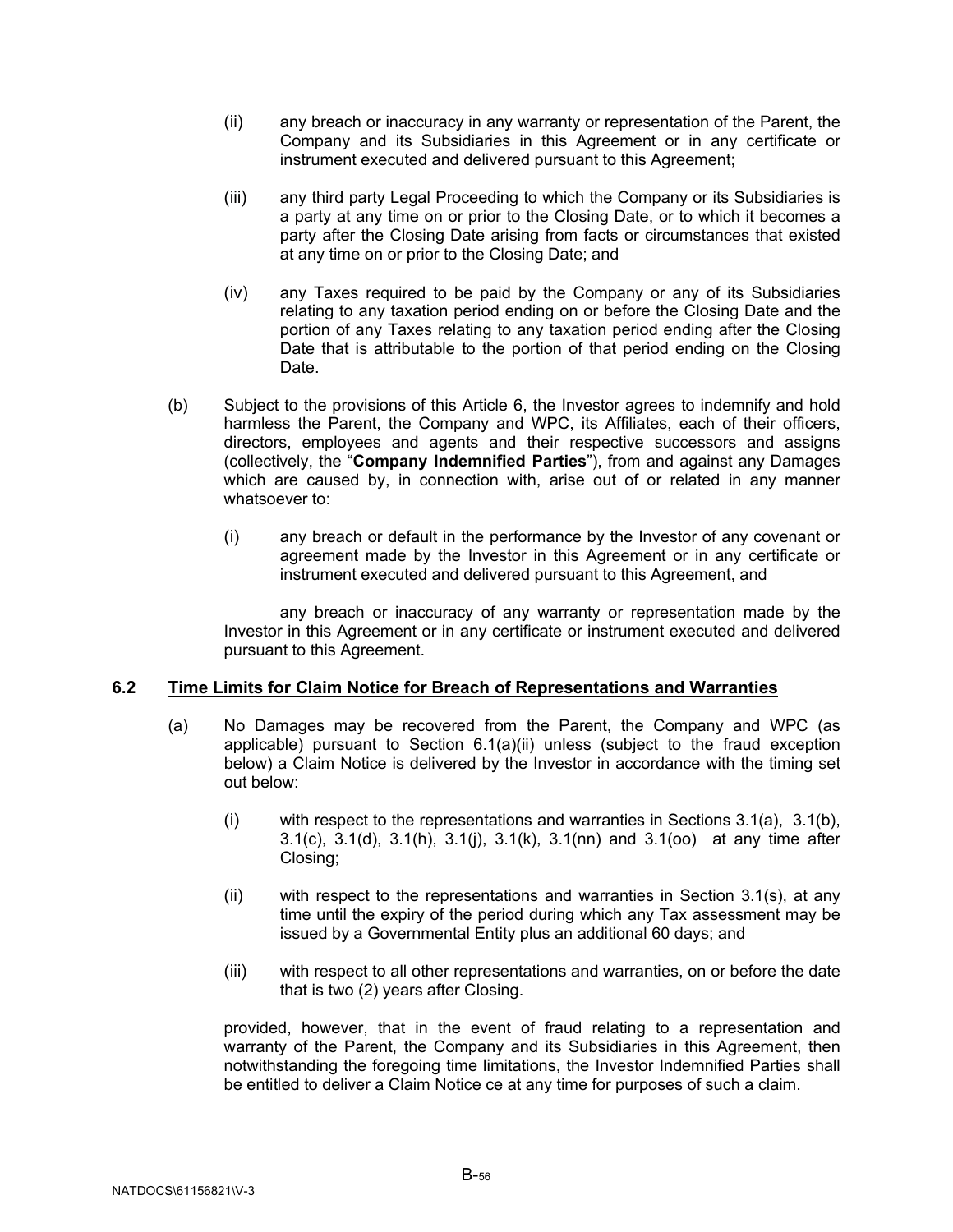(b) No Damages may be recovered from the Investor pursuant to Section [0](#page-58-2) unless a Claim Notice is delivered by the Company on or before date that is 2 years after Closing, provided, however, that in the event of fraud relating to a representation and warranty of the Investor in this Agreement, then notwithstanding the foregoing time limitation, the Company Indemnified Parties shall be entitled to deliver a Claim Notice at any time for purposes of such a claim.

# <span id="page-59-0"></span>**6.3 Indemnity Procedure**

- (a) A Party agreeing to be responsible for or to indemnify against any matter pursuant to this Agreement is referred to herein as the "**Indemnifying Party**" and the other Party claiming indemnity is referred to as the "**Indemnified Party**."
- (b) If an Indemnified Party becomes aware of any act, omission or state of facts that may give rise to Damages in respect of which a right of indemnification is provided for under this [Article 6,](#page-57-1) the Indemnified Party shall promptly, and in any event within twenty (20) days, give written notice thereof (a "**Claim Notice**") to the Indemnifying Party. The Claim Notice shall specify whether the potential Damages arise as a result of a claim by a third party against the Indemnified Party (a "**Third Party Claim**") or whether the potential Damages arise as a result of a claim directly by the Indemnified Party against the Indemnifying Party (a "**Direct Claim**"), and shall also specify with reasonable particularity (to the extent that the information is available):
	- (i) the factual basis for the Direct Claim or Third Party Claim, as the case may be; and
	- (ii) the amount of the potential Damages arising therefrom, if known.

If, through the fault of the Indemnified Party, the Indemnifying Party does not receive a Claim Notice in time to effectively to contest the determination of any Liability susceptible of being contested or to assert a right to recover an amount under applicable insurance coverage, then the Liability of the Indemnifying Party to the Indemnified Party under this [Article 6](#page-57-1) shall be reduced only to the extent that Damages are actually incurred by the Indemnifying Party resulting from the Indemnified Party's failure to give the Claim Notice on a timely basis.

(c) Direct Claims

In the case of a Direct Claim, the Indemnifying Party shall have 60 days from receipt of a Claim Notice in respect thereof within which to make such investigation as the Indemnifying Party considers necessary or desirable. For the purpose of such investigation, the Indemnified Party shall make available to the Indemnifying Party the information relied upon by the Indemnified Party to substantiate its right to be indemnified under this Article 6, together with all such other information as the Indemnifying Party may reasonably request. If the Indemnifying Party disputes the validity or amount of the Direct Claim, the Indemnifying Party shall provide written notice of the dispute of the Indemnified Party within 60 days of receipt of the Claim Notice During this 60 day period, the Indemnifying Party and the Indemnified Party shall attempt in good faith to resolve the dispute. If the Parties fail to agree at or before the expiration of such 60 day period (or any mutually agreed upon extension thereof), the Indemnified Party shall be free to pursue such remedies as may be available to it, subject to this Agreement.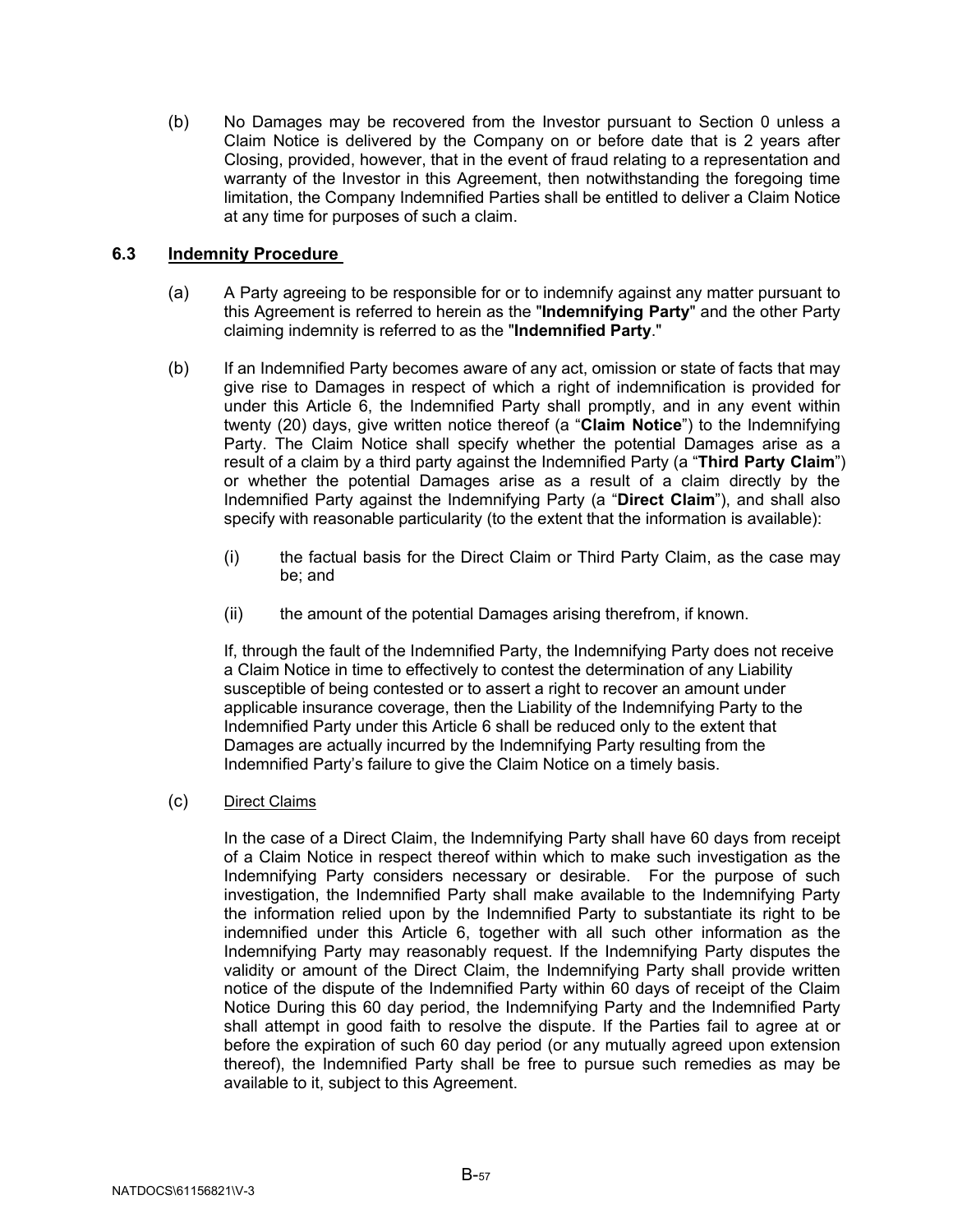## (d) Third Party Claims

In the event a Claim Notice is delivered with respect to a Third Party Claim, the Indemnifying Party shall have the right, at its election, to take over the defense or settlement of such claim by giving written notice to the Indemnified Party at least ten (10) days prior to the time when an answer or other responsive pleading or notice with respect thereto is required. If the Indemnifying Party makes such election, it may conduct the defense of such claim through legal counsel of its choosing (subject to the Indemnified Party's approval of such counsel, which approval shall not be unreasonably withheld), shall be solely responsible for the expenses of such defense and shall be bound by the results of its defense or settlement of the claim. In connection therewith, the Indemnified Party will reasonably cooperate with the Indemnifying Party should the Indemnifying Party elect to take over the defense of any such claim. The Indemnifying Party shall not settle any such claim without prior notice to and consultation with the Indemnified Party, and no such settlement involving any equitable relief or which might have an adverse effect on the Indemnified Party may be agreed to without the written consent of the Indemnified Party (which consent shall not be unreasonably withheld). So long as the Indemnifying Party is diligently contesting any such claim in good faith, the Indemnified Party may appoint separate legal counsel only at its own expense and the Indemnifying Party will not be responsible for the fees of separate legal counsel to the Indemnified Party, unless representation of both Parties by the same counsel would be inappropriate due to conflicts of interest. If the Indemnifying Party does not make such election, or having made such election does not, in the reasonable opinion of the Indemnified Party proceed diligently to defend such claim, then the Indemnified Party may (after written notice to the Indemnifying Party), at the expense of the Indemnifying Party, elect to take over the defense of and proceed to handle such claim and the Indemnifying Party shall be responsible for paying the reasonable legal fees and disbursements and other costs related to such defense. In connection therewith, the Indemnifying Party will fully cooperate with the Indemnified Party should the Indemnified Party elect to take over the defense of any such claim. The Parties agree to cooperate in defending such Third Party Claims and the Indemnified Party shall provide such cooperation and such access to its books, records and properties as the Indemnifying Party shall reasonably request with respect to any matter for which indemnification is sought hereunder; and the Parties agree to cooperate with each other in order to ensure the proper and adequate defense thereof.

With regard to Third Party Claims for which indemnification is payable hereunder, such indemnification shall be paid by the Indemnifying Party upon the earlier to occur of: (i) the entry of a judgment against the Indemnified Party and the expiration of any applicable appeal period, or if earlier, five (5) days prior to the date that the judgment creditor has the right to execute the judgment; (ii) the entry of an unappealable judgment or final appellate decision against the Indemnified Party; or (iii) a settlement of the claim. Notwithstanding the foregoing, the reasonable expenses of counsel to the Indemnified Party shall be reimbursed on a current basis by the Indemnifying Party. With regard to other claims for which indemnification is payable hereunder, such indemnification shall be paid promptly by the Indemnifying Party upon demand by the Indemnified Party.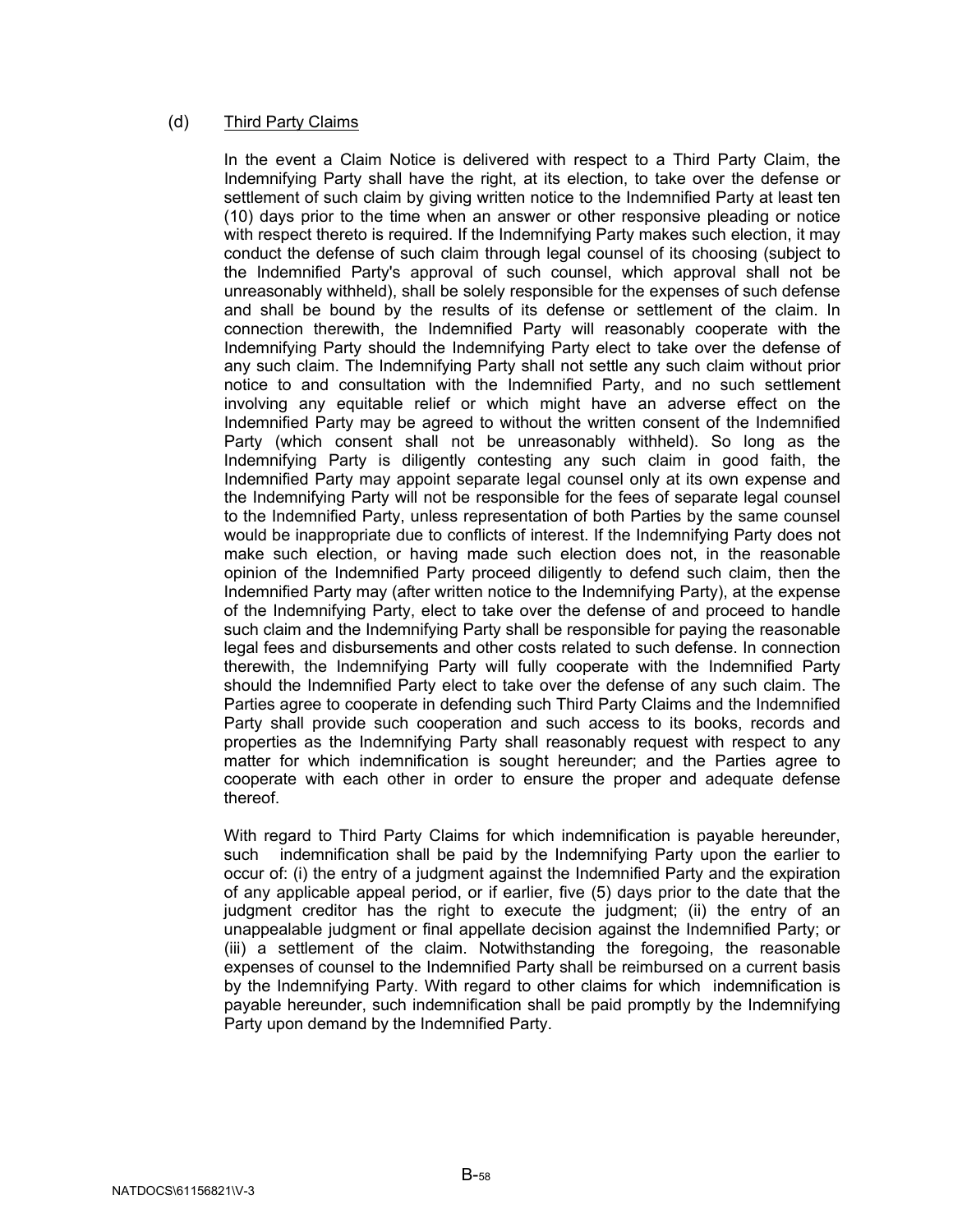#### **ARTICLE 7 TERMINATION**

# <span id="page-61-1"></span><span id="page-61-0"></span>**7.1 Termination**

- (a) This Agreement may be terminated under the following circumstances:
	- (i) upon the mutual written agreement of the Parties;
	- (ii) subject to Section [5.7,](#page-57-0) by the Investor, upon written notice to the other Parties, if there has been a material violation, breach or inaccuracy of any representation, warranty or covenant of the Parent, the Company or WPC contained in this Agreement, which violation, breach or inaccuracy would cause any of the conditions set forth in Section [5.2](#page-53-4) or [5.4](#page-54-1) not to be satisfied, and such violation, breach or inaccuracy is incapable of being cured within a period of fifteen (15) days from the date of receipt of the aforementioned written notice;
	- (iii) subject to Section [5.7,](#page-57-0) by the Company, upon written notice to the Investor, if there has been a material violation, breach or inaccuracy of any representation, warranty or covenant of the Investor contained in this Agreement, which violation, breach or inaccuracy would cause any of the conditions set forth in Section [5.2](#page-53-4) or [5.3](#page-54-0) not to be satisfied, and such violation, breach or inaccuracy is incapable of being cured within a period of fifteen (15) days from the date of receipt of the aforementioned written notice;
	- (iv) by either the Investor or the Company, upon written notice to the other Parties, if the Closing shall not have occurred within 180 calendar days from the date of this Agreement (the "**Outside Date**"); or
	- (v) by either the Investor or the Company, upon written notice to the other Parties, if any of the mutual closing conditions described in Section [5.2](#page-53-4) are not satisfied, or if a court of competent jurisdiction or any other Governmental Entity shall have issued a final, non-appealable Order preventing or otherwise prohibiting the transactions contemplated by this Agreement.
- <span id="page-61-5"></span>(b) If this Agreement is terminated in accordance with Section [7.1,](#page-61-1) this Agreement shall become void and of no further force or effect; except that the provisions of Section [4.9,](#page-50-1) [Article 8](#page-61-4) and this Section [7.1\(b\)](#page-61-5) shall survive termination of this Agreement and that nothing herein shall relieve any party from any liability for fraud or any willful material breach of the provisions of this Agreement prior to such termination.

## **ARTICLE 8 GENERAL PROVISIONS**

# <span id="page-61-4"></span><span id="page-61-3"></span><span id="page-61-2"></span>**8.1 Notices**

(a) Any notice or other communication that is required or permitted to be given hereunder shall be in writing and shall be validly given if delivered in person (including by courier service) or transmitted by fax or electronic transmission to such party, as follows: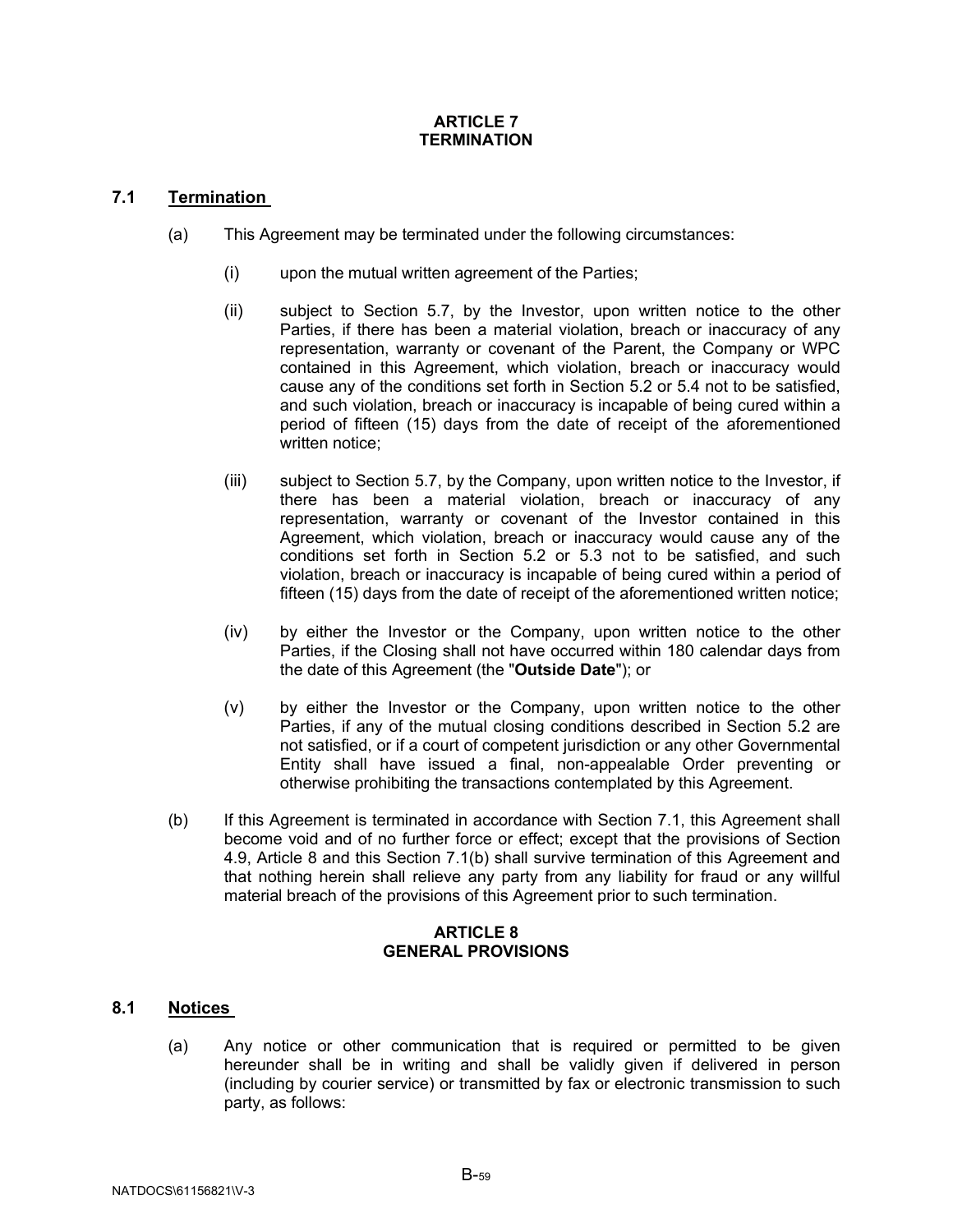(i) in the case of the Investor:

Investor: Vantage Chance Ltd

Attention:

Email:

with a copy to:

| Dentons Canada LLP          |                      |  |  |  |  |  |
|-----------------------------|----------------------|--|--|--|--|--|
| 20th Floor, 250 Howe Street |                      |  |  |  |  |  |
| Vancouver, BC V6C 3R8       |                      |  |  |  |  |  |
| Attention:                  |                      |  |  |  |  |  |
| Tel. No∴                    |                      |  |  |  |  |  |
| Facsimile No.:              |                      |  |  |  |  |  |
| E mail:                     | wei.shao@dentons.com |  |  |  |  |  |
|                             |                      |  |  |  |  |  |

(ii) in the case of the Company:

Western Potash Corp.

Attention: Managing Director

Email:

(iii) in the case of the Parent Company:

Western Reoureces Corp.

Attention: President and CEO

Email:

with a copy to:

Bennett Jones LLP 3400 One First Canadian Place Toronto, ON M5X 1A4

| Attention:     |  |
|----------------|--|
| Tel. No.:      |  |
| Facsimile No.: |  |
| E mail:        |  |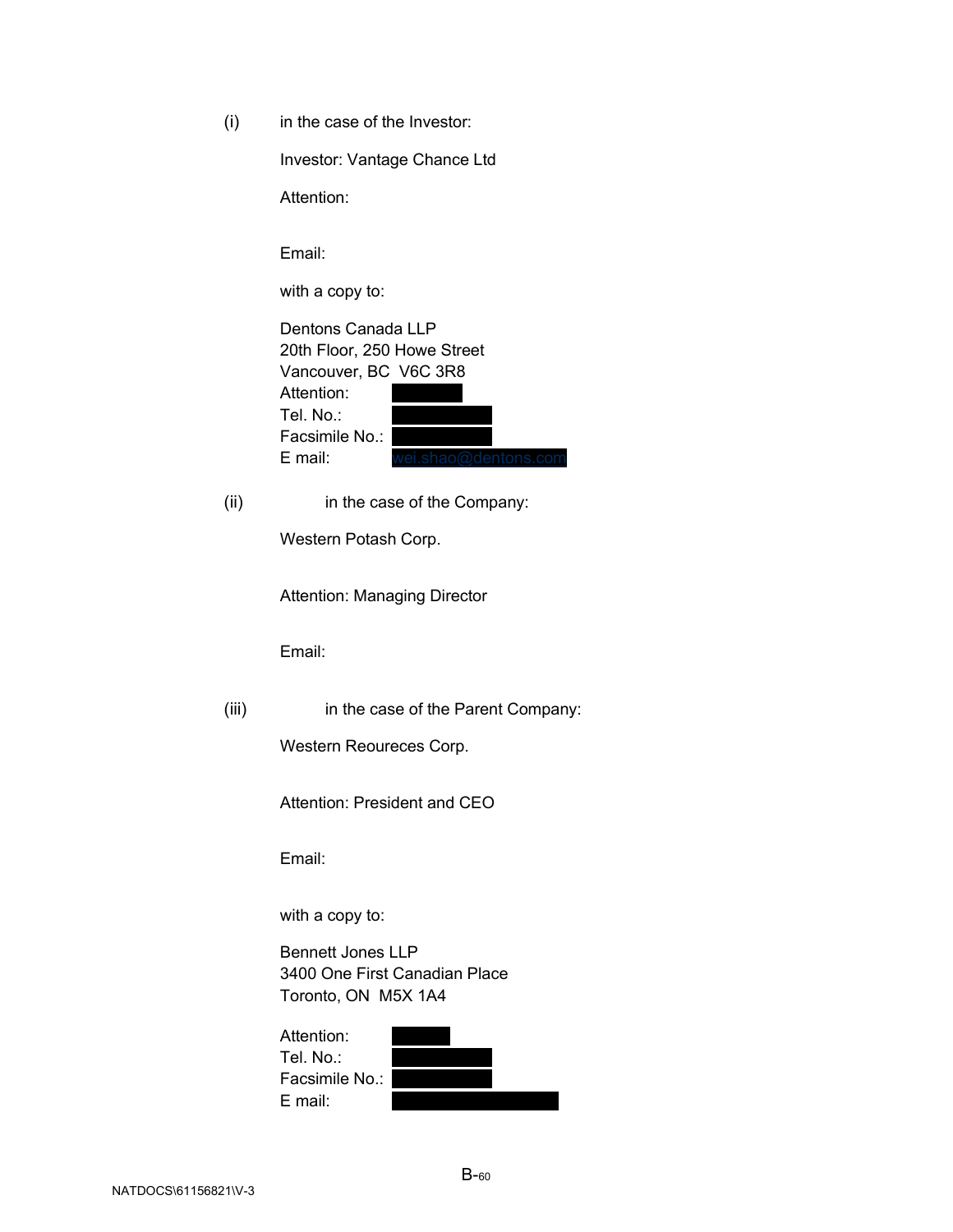- (b) Any such notice or other communication shall be deemed to have been given and received on the day on which it was delivered or transmitted (or, if such day is not a Business Day or if delivery or transmission is made on a Business Day after 5:00 p.m. (Vancouver time) at the place of receipt, then on the next following Business Day).
- (c) Any party may at any time change its address for service from time to time by giving notice to the other parties in accordance with this Section [8.1.](#page-61-3)

# <span id="page-63-0"></span>**8.2 Further Cooperation**

Each Party agrees to cooperate fully with the other Parties and to execute such further instruments, documents and agreements and to give such further written assurances as may be reasonably requested by the other Parties to better evidence and reflect the transactions described herein and contemplated hereby and to carry into effect the intents and purposes of this Agreement, and further agrees to use its commercially reasonable efforts to take promptly, or cause to be taken, all actions, and to do promptly, or cause to be done, all things necessary, proper or advisable under applicable Law to consummate and make effective the transactions contemplated hereby, to obtain all necessary waivers, consents and approvals, to effect all necessary registrations and filings, and to remove any injunctions or other impediments or delays, legal or otherwise, in order to consummate and make effective the transactions contemplated by this Agreement for the purpose of securing to the Parties the benefits contemplated by this Agreement.

# <span id="page-63-1"></span>**8.3 Amendments**

No amendment or waiver of any provision of this Agreement shall be binding on any Party unless consented to in writing by such Party. No waiver of any provision of this Agreement shall constitute a waiver of any other provision, nor shall any waiver of any provision of this Agreement constitute a continuing waiver unless otherwise expressly provided.

## <span id="page-63-2"></span>**8.4 Assignment**

No Party may assign any of its rights or benefits under this Agreement, or delegate any of its duties or obligations, except with the prior written consent of the other Parties. Notwithstanding the foregoing, the Investor may assign this Agreement to an Affiliate which shall be a special purpose vehicle (the "**SPV Affiliate**") to purchase and hold the Subscription Shares. The SPV Affiliate shall be managed by the Investor and the Investor will exercise control and direction over the Subscription Shares; and for the avoidance of doubt, any such assignment shall not affect or impact the rights, obligations and the liabilities of the Investor under this Agreement, and the Investor shall guarantee the performance of the SPV Affiliate hereunder.

## <span id="page-63-3"></span>**8.5 Successors and Assigns**

This Agreement shall enure to the benefit of and shall be binding on and enforceable by and against the Parties and their respective successors or heirs, executors, administrators and other legal personal representatives, and permitted assigns.

# <span id="page-63-4"></span>**8.6 No Partnership**

Nothing in this Agreement or in the relationship of the Parties shall be construed as in any sense creating a partnership among the Parties or as giving to any Party any of the rights or subjecting any Party to any of the creditors of the other Parties.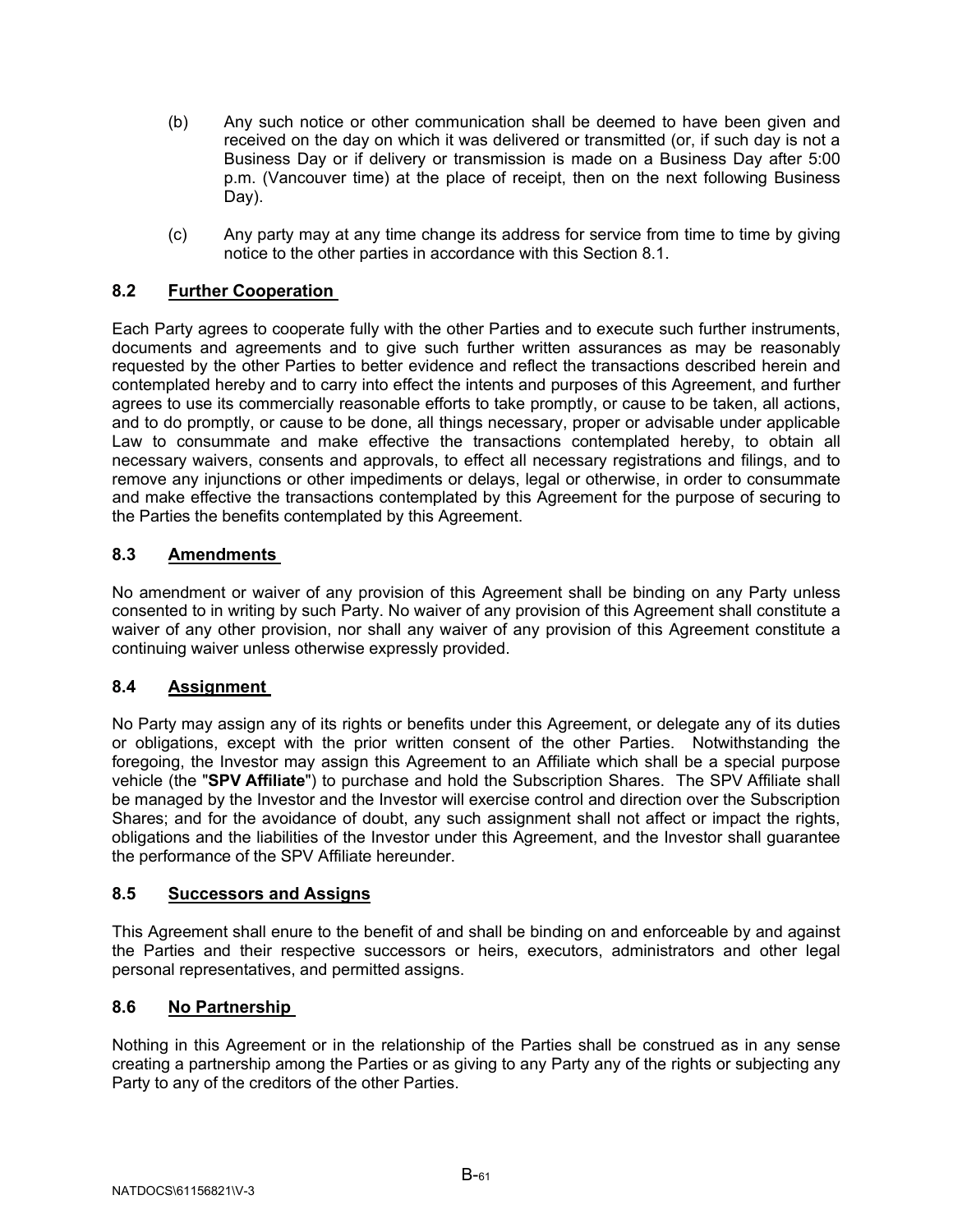# <span id="page-64-0"></span>**8.7 Counterparts**

This Agreement may be executed in any number of counterparts, each of which shall be an original as against a party whose signature appears thereon and all of which together shall constitute one and the same instrument. This Agreement shall become binding when one or more counterparts hereof, individually or taken together, shall bear the signatures of the Parties reflected hereon as signatories. In the event that any signature is delivered by facsimile transmission, electronic mail or other means producing a printout of a hand-written signature, such signature shall create a valid and binding obligation of the party executing (or on whose behalf such signature is executed) with the same force and effect as if such facsimile or otherwise printed signature page were an original thereof.

# <span id="page-64-1"></span>**8.8 Language**

Where there is any difference between the English language version and Chinese language version of this Agreement, the English language version shall prevail.

# <span id="page-64-2"></span>**8.9 Expenses**

Each party shall be responsible for their own fees and expenses incurred in furtherance of the transactions contemplated in this Agreement.

# **[The remainder of this page has been intentionally left blank.]**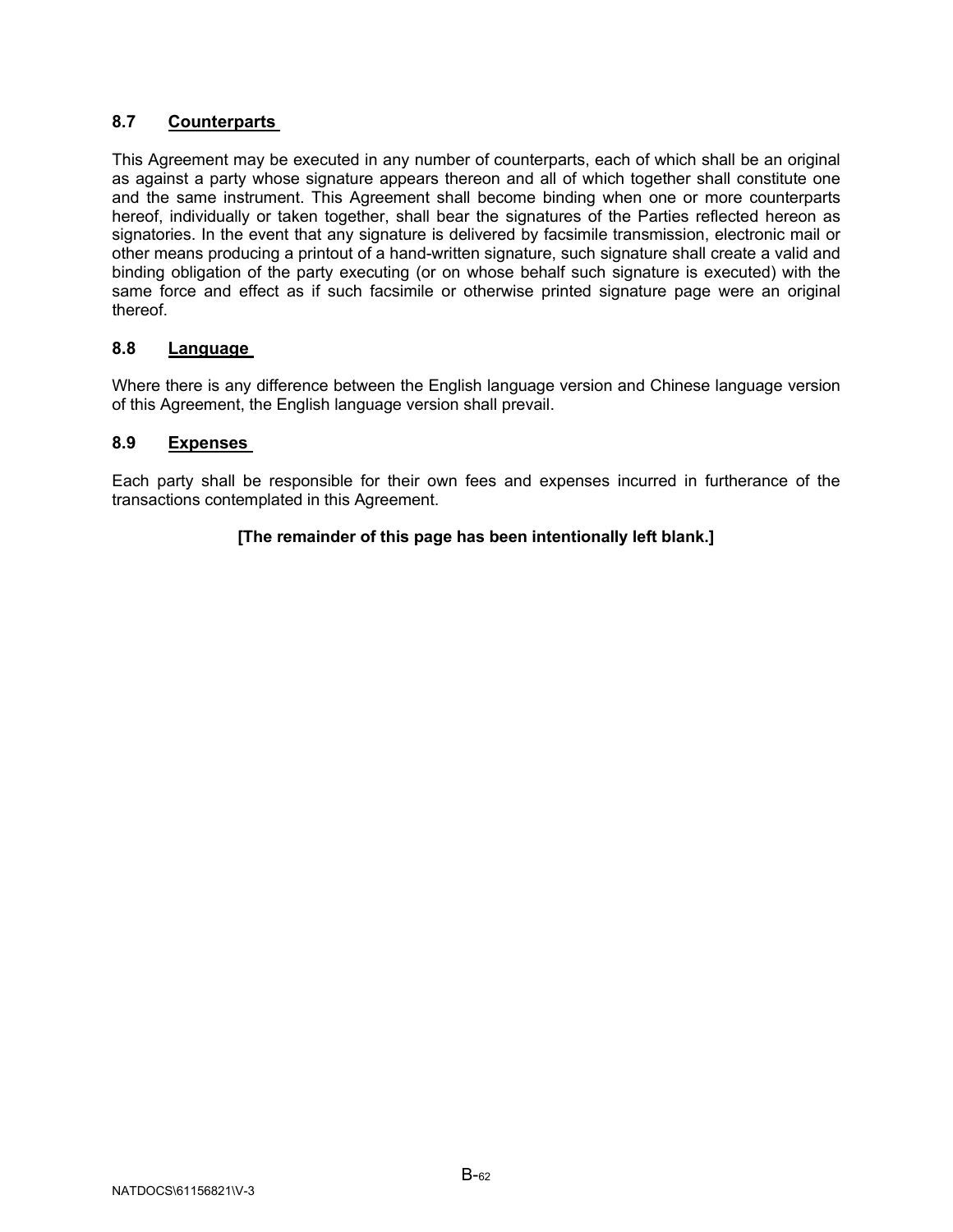IN WITNESS WHEREOF this Agreement has been executed by the parties.

## **WESTERN RESOURCES CORP.**

By: *Wenye Xue*

Name: Wenye Xue Title: President & CEO

# **WESTERN POTASH HOLDINGS CORP.**

By: *Wenye Xue*

Name: Wenye Xue Title: Director

# **WESTERN POTASH CORP.**

By: *Wenye Xue*

Name: Wenye Xue Title: Director

# **VANTAGE CHANCE LIMITED**

By: *Jian Xing*

Name:Jian Xing Title: Director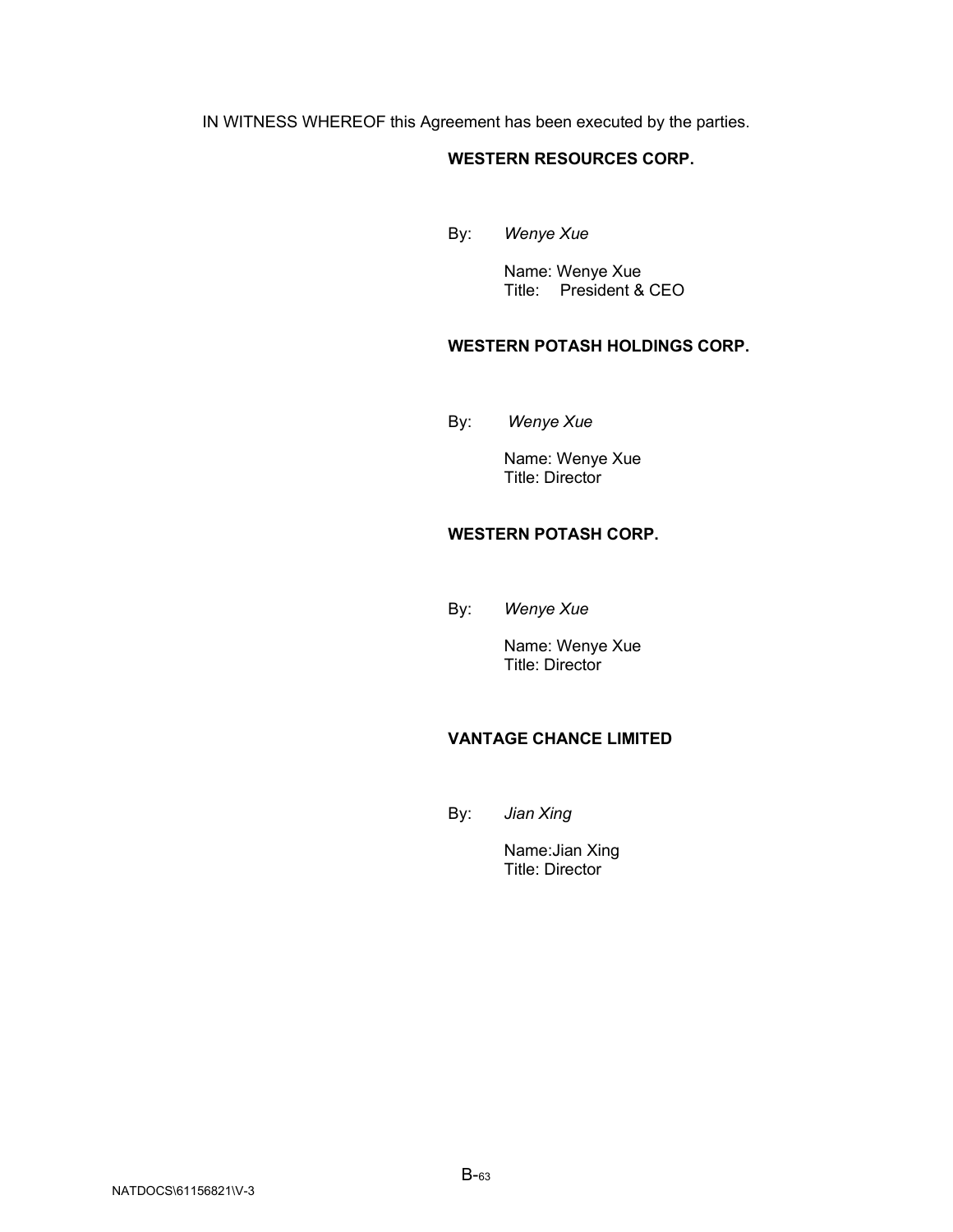**BUDGET**

See attached.

**SCHEDULE "A"**